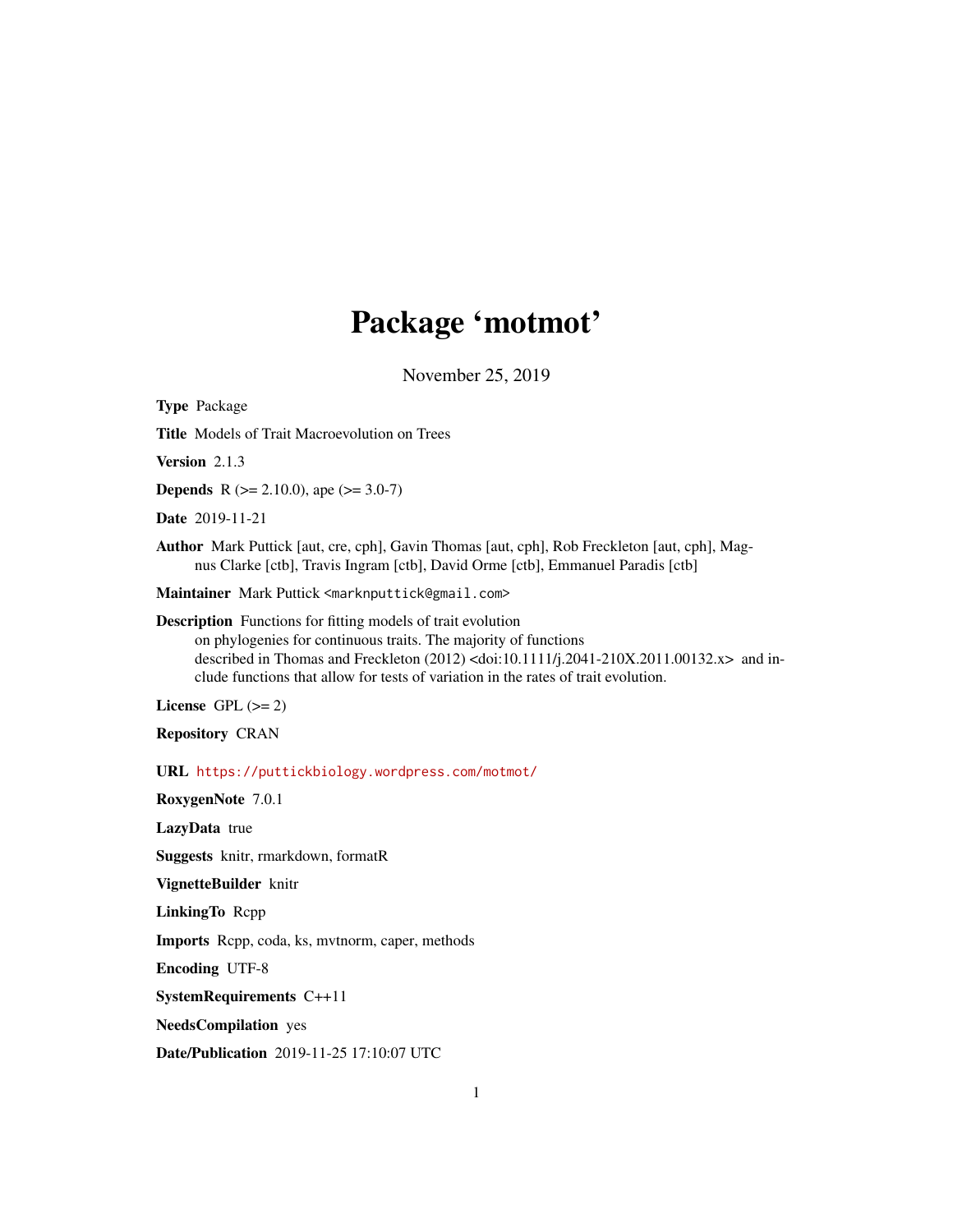# R topics documented:

|                | 3              |
|----------------|----------------|
|                | 3              |
|                | $\overline{4}$ |
|                | 5              |
|                | 6              |
|                | 6              |
|                | 8              |
|                | 9              |
|                | 10             |
|                | 11             |
|                | 12             |
|                | 13             |
|                | 15             |
|                | 16             |
|                | 17             |
|                | 18             |
|                | 19             |
|                | 19             |
|                | 21             |
|                | 22             |
|                | 23             |
|                | 24             |
|                | 26             |
|                | 27             |
|                |                |
|                |                |
|                |                |
|                |                |
|                |                |
|                |                |
| 37             |                |
|                | 38             |
|                | 40             |
|                | 41             |
|                |                |
|                |                |
| transformPhylo | 45             |
|                | 49             |
|                | 54             |
|                | 57             |
|                | 63             |
|                | 66             |
|                |                |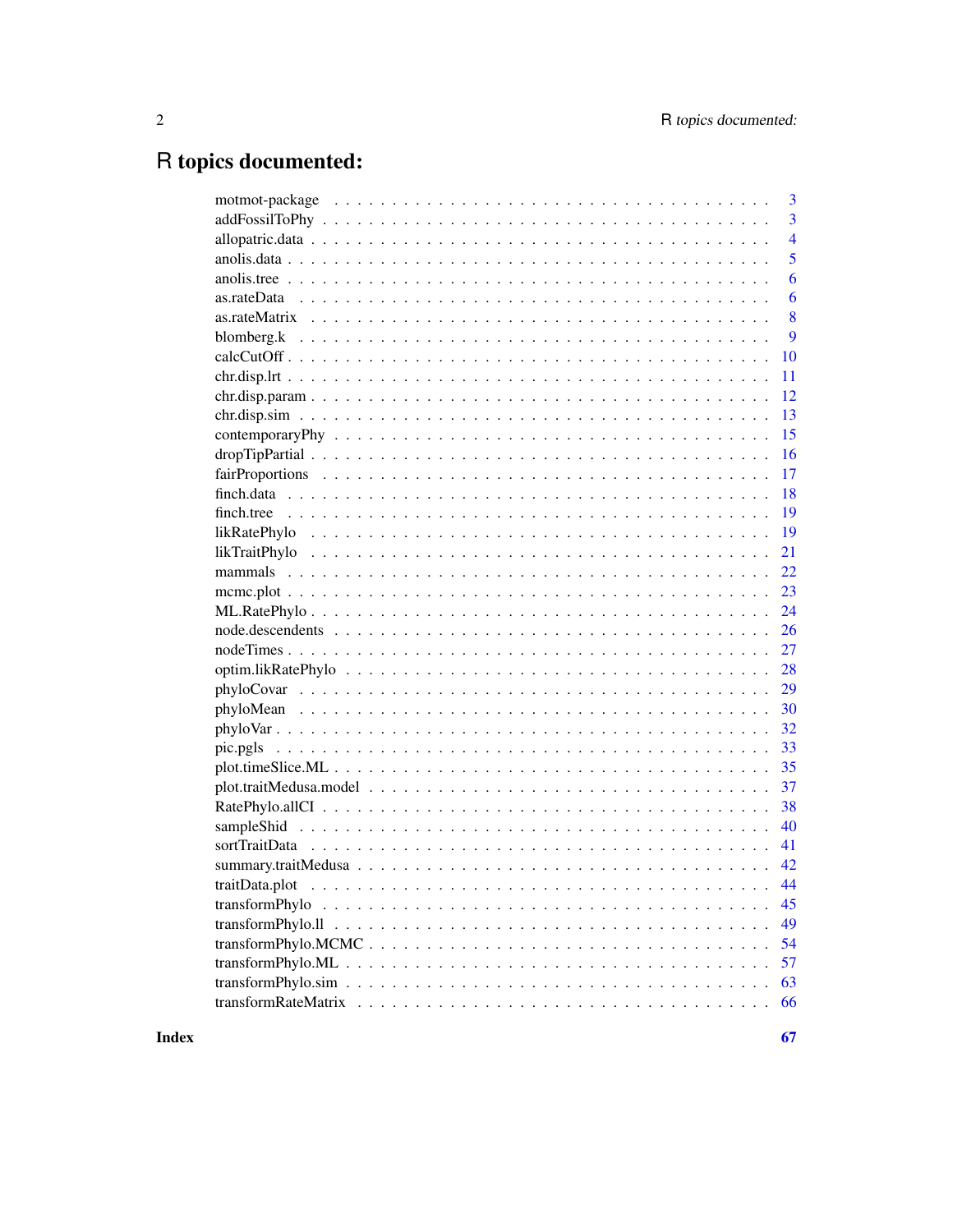<span id="page-2-0"></span>

## Description

Functions for fitting models of trait evolution on phylogenies for continuous traits. The majority of functions described in Thomas and Freckleton (2012) and include functions that allow for tests of variation in the rates of trait evolution.

#### Author(s)

Mark Puttick <marknputtick@gmail.com>.

Gavin Thomas.

Travis Ingram.

Magnus Clarke.

Rob Freckleton.

David Orme.

Emmanuel Paradis.

## References

Thomas GH, & Freckleton R. 2012. Body size diversification in Anolis: novel environments and island effects. MOTMOT: models of trait macroevolution on trees 3, 145-151.

addFossilToPhy *add a fossil to an interior branch of a time-scaled phylogeny*

#### Description

the function takes a time-scaled phylogeny and adds a fossil at a branch in the past

## Usage

```
addFossilToPhy(
 phy,
  inGroup,
  fossil,
  fossilAge,
 minLength = 0.1,
 maxLength = NULL
)
```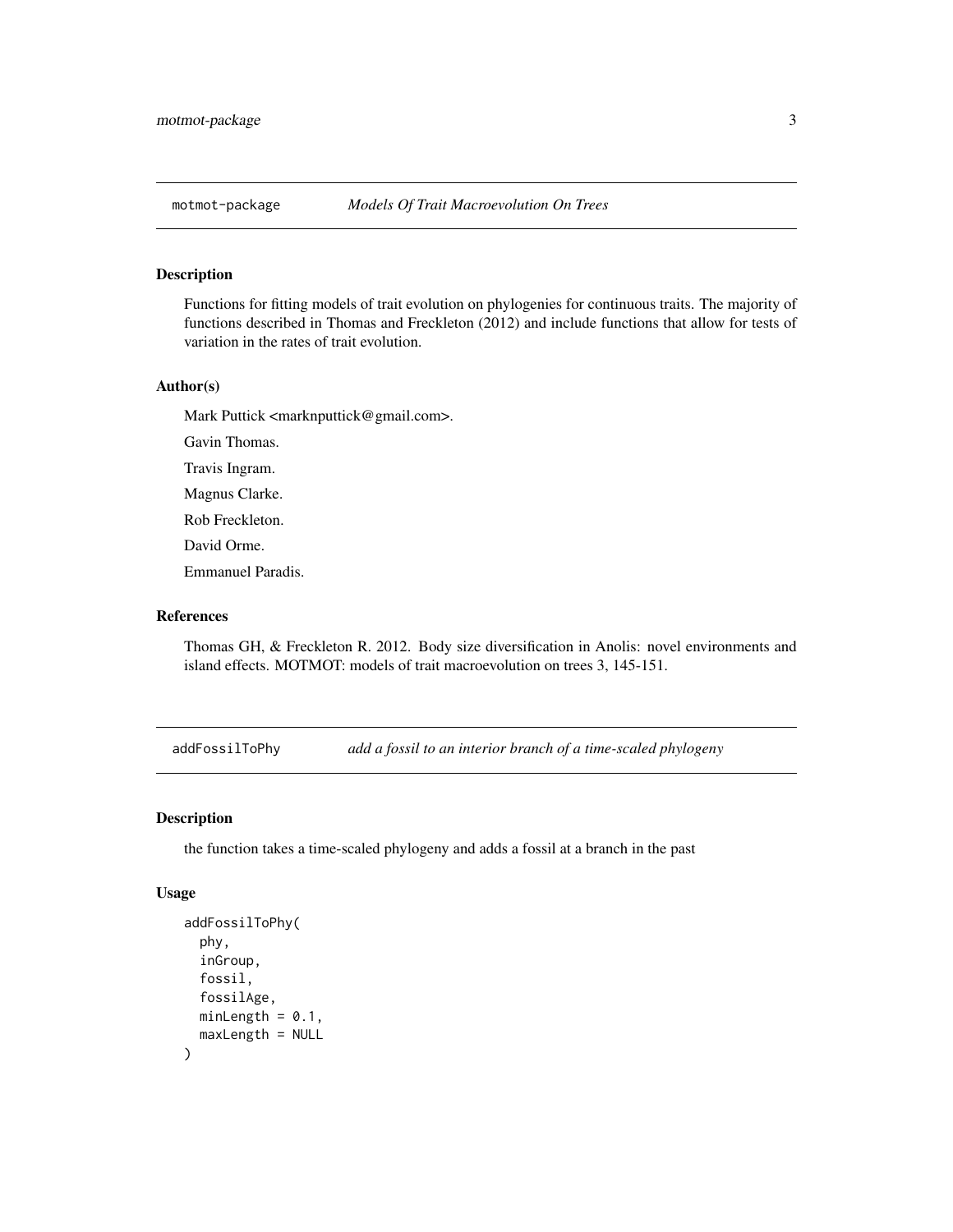## <span id="page-3-0"></span>Arguments

| phy       | Input phylogeny an object of class phylo (see ape)                                                                                                     |
|-----------|--------------------------------------------------------------------------------------------------------------------------------------------------------|
| inGroup   | vector of tip labels defined as the ingroup - the fossil(s) will be placed on the<br>stem branch leading to the 'inGroups' most recent common ancestor |
| fossil    | tip labels for the new fossil                                                                                                                          |
| fossilAge | age of the fossil                                                                                                                                      |
| minLength | minimum length leading to the fossil                                                                                                                   |
| maxLength | maximum length leading to the fossil. If NULL (default) then the maximum<br>bound is half the length of the branch leading to the crown node           |

## Value

the the time-scaled phylogeny with the fossil attached

## Author(s)

Mark Puttick

#### References

Puttick, M. N., Kriwet, J., Wen, W., Hu, S., Thomas, G. H., & Benton, M. J. (2017). Body length of bony fishes was not a selective factor during the biggest mass extinction of all time. Palaeontology, 60, 727-741.

## Examples

```
data(anolis.tree)
plot(anolis.tree)
nodelabels(214, 214)
# add fossil to node 214
in.groups <- node.descendents(x=214, phy=anolis.tree, tip.labels=TRUE)[[2]]
fossilPhy <- addFossilToPhy(anolis.tree, in.groups, fossil="fakeFossil", fossilAge=60)
plot(fossilPhy)
```
allopatric.data *Finch allopatric data*

## Description

Finch data from Clarke et al. 2017

#### Usage

data(finches)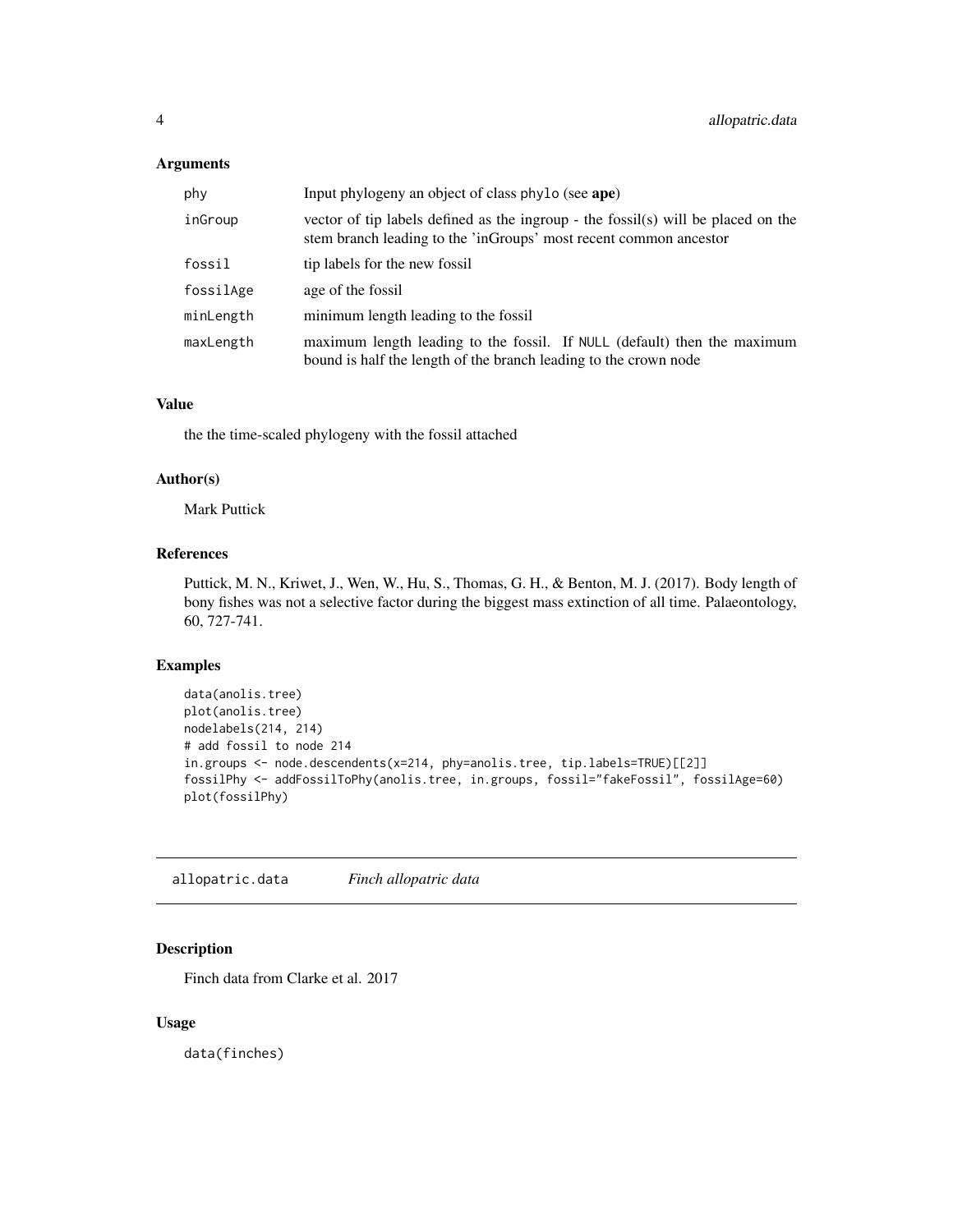#### <span id="page-4-0"></span>anolis.data 5

## Format

An object of class "data.frame".

## References

Clarke M, Thomas GH, Freckleton RP. 2017. Trait evolution in adaptive radiations: modelling and measuring interspecific competition on phylogenies. The American Naturalist. 189, 121-137.

## Examples

data(finches) head(allopatric.data)

anolis.data *Anolis phenotype data*

## Description

Data on anolis phenotype data from Thomas et al. 2009

#### Usage

data(anolis.data)

## Format

An object of class "data.frame".

## References

Thomas GH, Meiri S, & Phillimore AB. 2009. Body size diversification in Anolis: novel environments and island effects. Evolution 63, 2017-2030.

## Examples

data(anolis.data) head(anolis.data)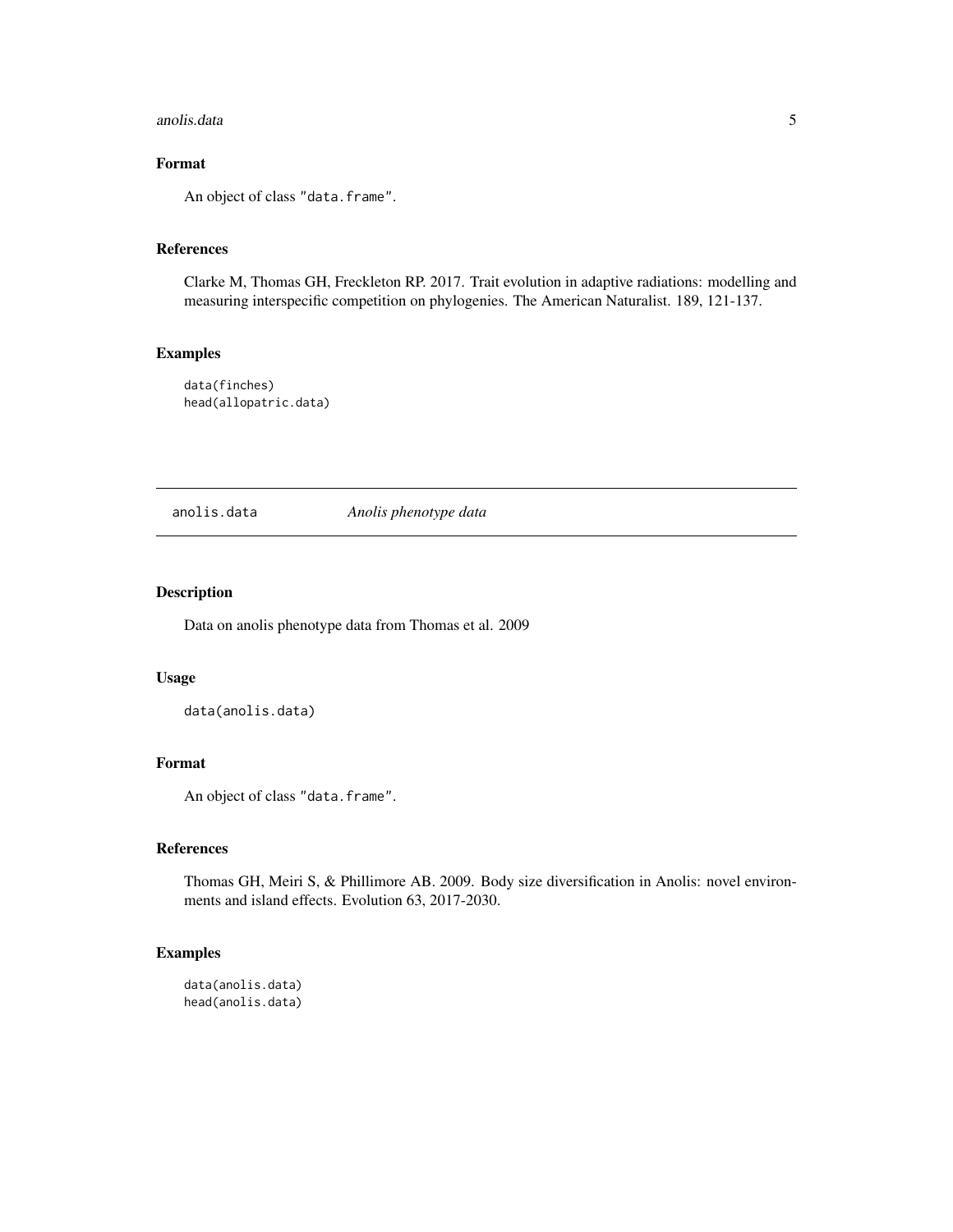<span id="page-5-0"></span>

#### Description

Data on anolis phylogeny from Thomas et al. 2009

#### Usage

```
data(anolis.tree)
```
## Format

An object of class "phylo".

## References

Thomas GH, Meiri S, & Phillimore AB. 2009. Body size diversification in Anolis: novel environments and island effects. Evolution 63, 2017-2030.

## Examples

data(anolis.tree) anolis.tree

as.rateData *Conversion among data and phylogeny objects*

## **Description**

Function to generate a "rateData" object containing the discrete explanatory variable, continuous response variable and set of variance co-variance matrices. It loads the trait data and removes species with missing data from the data and vcv matrix. as.rateData requires either a set of matrices in rateMatrix format created using as.rateMatrix or, if no rateMatrix object is input then it requires a phylogeny in "phylo" format. If a "phylo" object is used as.rateData will call as.rateMatrix internally. as.rateMatrix calls the "ape" function vcv.phylo multiple times and this can be slow for large phylogenies. It will often be more efficient to use as.rateMatrix first to create a "rateMatrix" object to pass to as.rateData, particularly if there are many response traits of interest to be fitted to the same phylogeny and set of reconstructed ancestral states.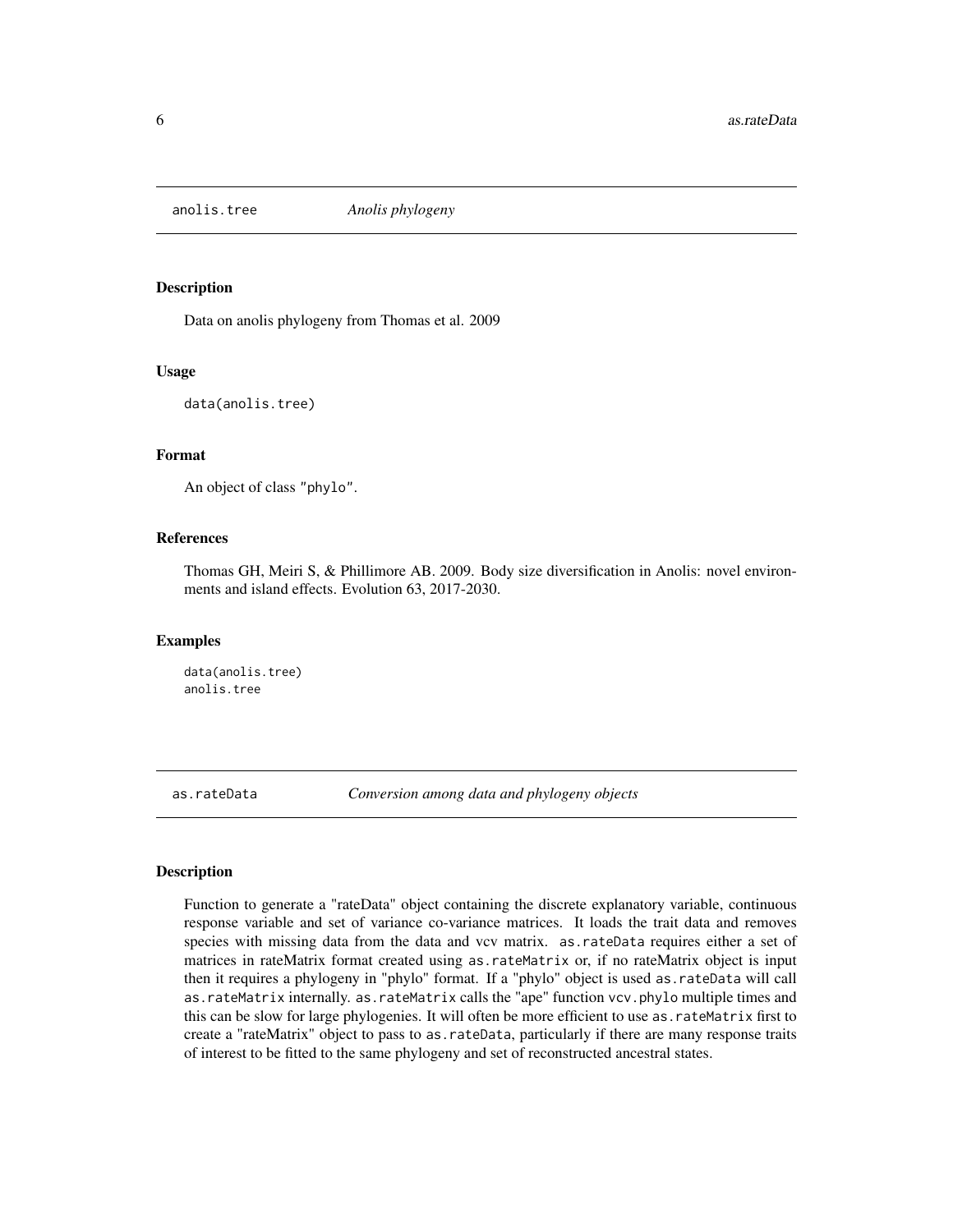#### as.rateData 7

## Usage

```
as.rateData(
 y,
  x,
  rateMatrix = NULL,
 phy = NULL,
 data,
 meserr.col = NULL,
 meserr.propn = NULL,
  log.y = FALSE,report_prune = FALSE
\mathcal{L}
```
## Arguments

| У            | The response variable - typically a continuous trait. Specified as a column name<br>or index                                   |
|--------------|--------------------------------------------------------------------------------------------------------------------------------|
| $\mathsf{x}$ | The explanatory (discrete) variable used to define the hypothesised rate cate-<br>gories. Specified as a column name or index. |
| rateMatrix   | A "rateMatrix" object or NULL                                                                                                  |
| phy          | An object of class "phylo" (see ape).                                                                                          |
| data         | A data frame containing (minimally) the x and y variables as columns with<br>species names as rownames.                        |
| meserr.col   | Column name or index containing measurement error for species means.                                                           |
| meserr.propn | Single value specifying the proportional measurement to be applied across all<br>species.                                      |
| log.y        | Logical, natural log transform response variable.                                                                              |
| report_prune | Logical. Prints a list of dropped species if TRUE                                                                              |

#### Value

rateData An object of class "rateData" which is a list containing the response (y) and explanatory (x) variable along with a list of variance-covaraince matrices.

## Author(s)

Gavin Thomas

## References

Thomas GH, Meiri S, & Phillimore AB. 2009. Body size diversification in Anolis: novel environments and island effects. Evolution 63, 2017-2030.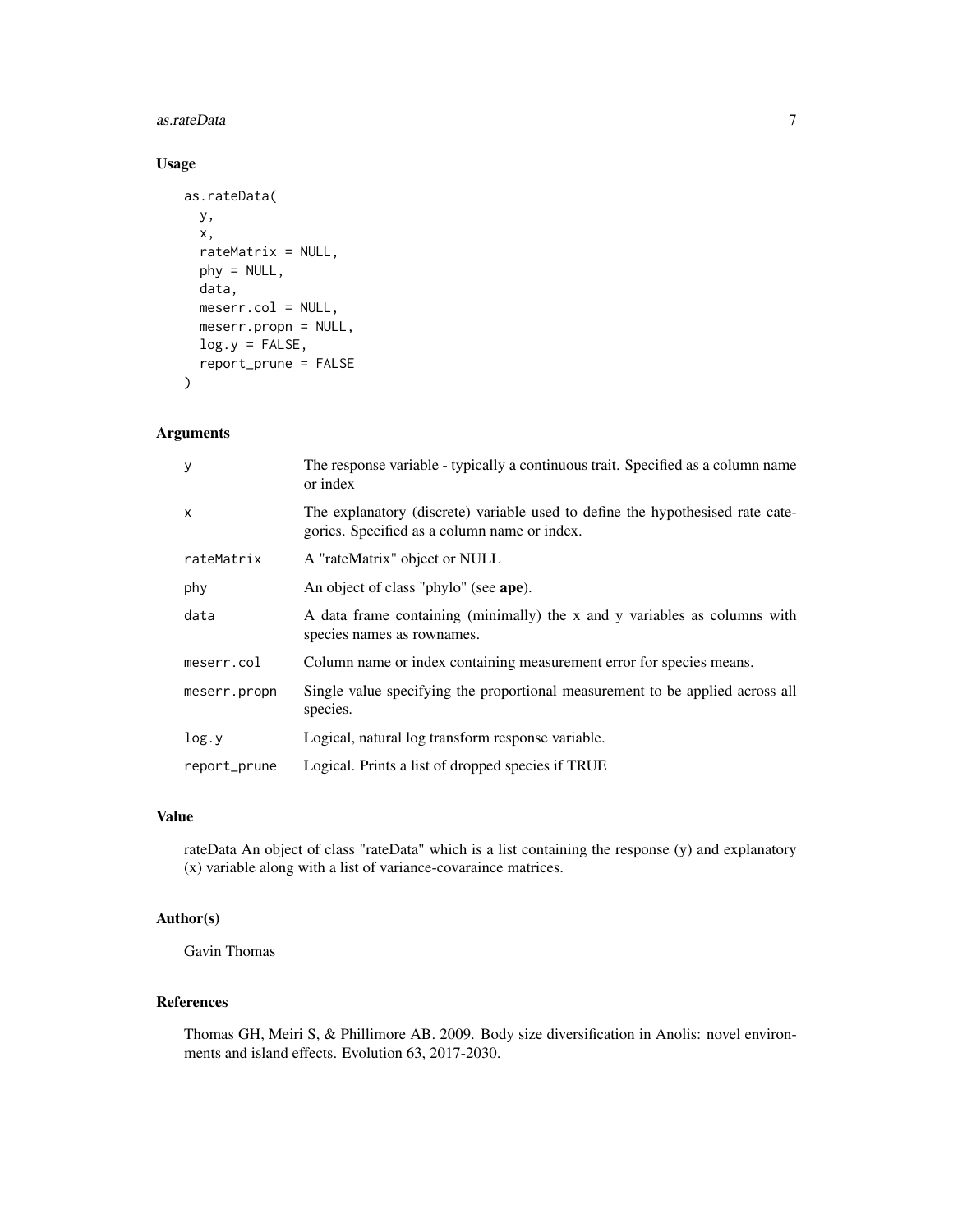#### <span id="page-7-0"></span>Examples

```
## Read in phylogeny and data from Thomas et al. (2009)
data(anolis.tree)
data(anolis.data)
## Convert data to class rateData with a rateMatrix object as input
anolis.rateMatrix <- as.rateMatrix(phy=anolis.tree, x="geo_ecomorph", data=anolis.data)
anolis.rateData <- as.rateData(y="Female_SVL", x="geo_ecomorph",
rateMatrix = anolis.rateMatrix, phy=NULL, data=anolis.data, log.y=TRUE)
## Convert data to class rateData with a phylo object as input
anolis.rateData <- as.rateData(y="Female_SVL", x="geo_ecomorph",
rateMatrix = NULL, phy=anolis.tree, data=anolis.data, log.y=TRUE)
```
as.rateMatrix *Conversion among data and phylogeny objects*

## Description

Function to generate a rateMatrix object containing a set of variance covariance matrices. Note that as.rateMatrix calls the CAIC function vcv.array multiple times and this can be slow for large phylogenies (though faster than using the ape equivalent vcv.phylo).

#### Usage

as.rateMatrix(phy, x, data)

## Arguments

| phy  | An object of class "phylo" (see ape).                                                                                                        |
|------|----------------------------------------------------------------------------------------------------------------------------------------------|
| x    | The explanatory (discrete) variable used to define the hypothesised rate cate-<br>gories. Can be specified as a column number or column name |
| data | The explanatory (discrete) variable used to define the hypothesised rate cate-<br>gories. Can be specified as a column number or column name |

#### Value

rateMatrix An object of class "rateMatrix" - a list of matrices describing the expected variances and covariances of between species. Each matrix refers to the variances and covariances for a given state of x (see Thomas et al. 2006).

## Author(s)

Gavin Thomas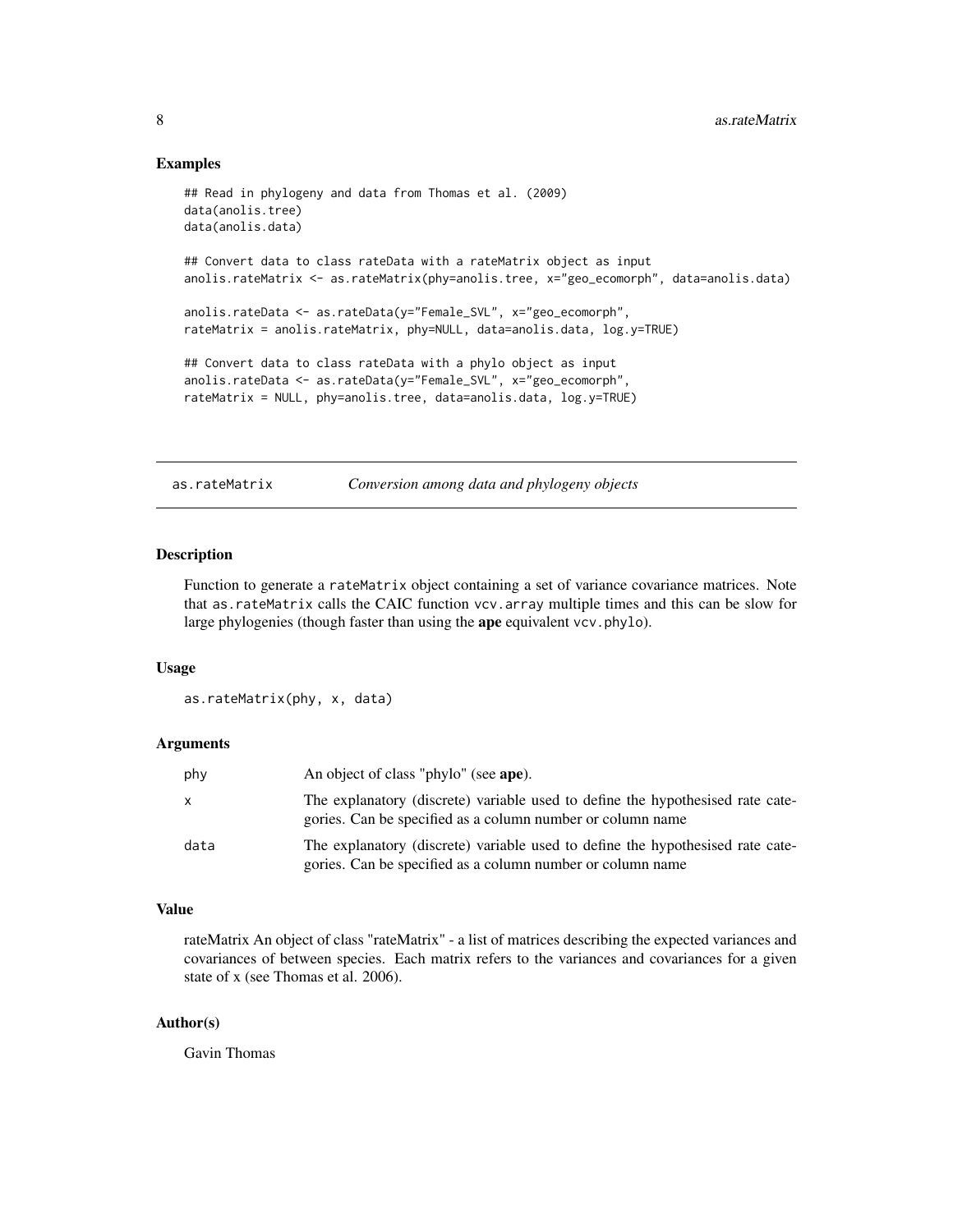## <span id="page-8-0"></span>blomberg.k 9

## References

Thomas GH, Freckleton RP, & Szekely T. 2006. Comparative analyses of the influence of developmental mode on phenotypic diversification rates in shorebirds. Proceedings of the Royal Society B 273, 1619-1624.

#### Examples

```
## Read in phylogeny and data from Thomas et al. (2009)
data(anolis.tree)
data(anolis.data)
## Convert data to class rateMatrix
anolis.rateMatrix <- as.rateMatrix(phy=anolis.tree, x="geo_ecomorph", data=anolis.data)
```
<span id="page-8-1"></span>blomberg.k *Blomberg's K Estimate Blomberg's K (Blomberg et al. 2003)*

#### Description

Blomberg's K Estimate Blomberg's K (Blomberg et al. 2003)

#### Usage

blomberg.k(phy, y)

#### Arguments

| phy      | An object of class phylo (see ape). |
|----------|-------------------------------------|
| <b>V</b> | A matrix of trait values.           |

## Value

The estimate of the K statistic

#### References

Blomberg SP, Garland T, & Ives AR. 2003. Testing for phylogenetic signal in comparative data: behavioral traits are more labile. Evolution 57, 717-745.

## See Also

[transformPhylo.ML](#page-56-1), the Picante package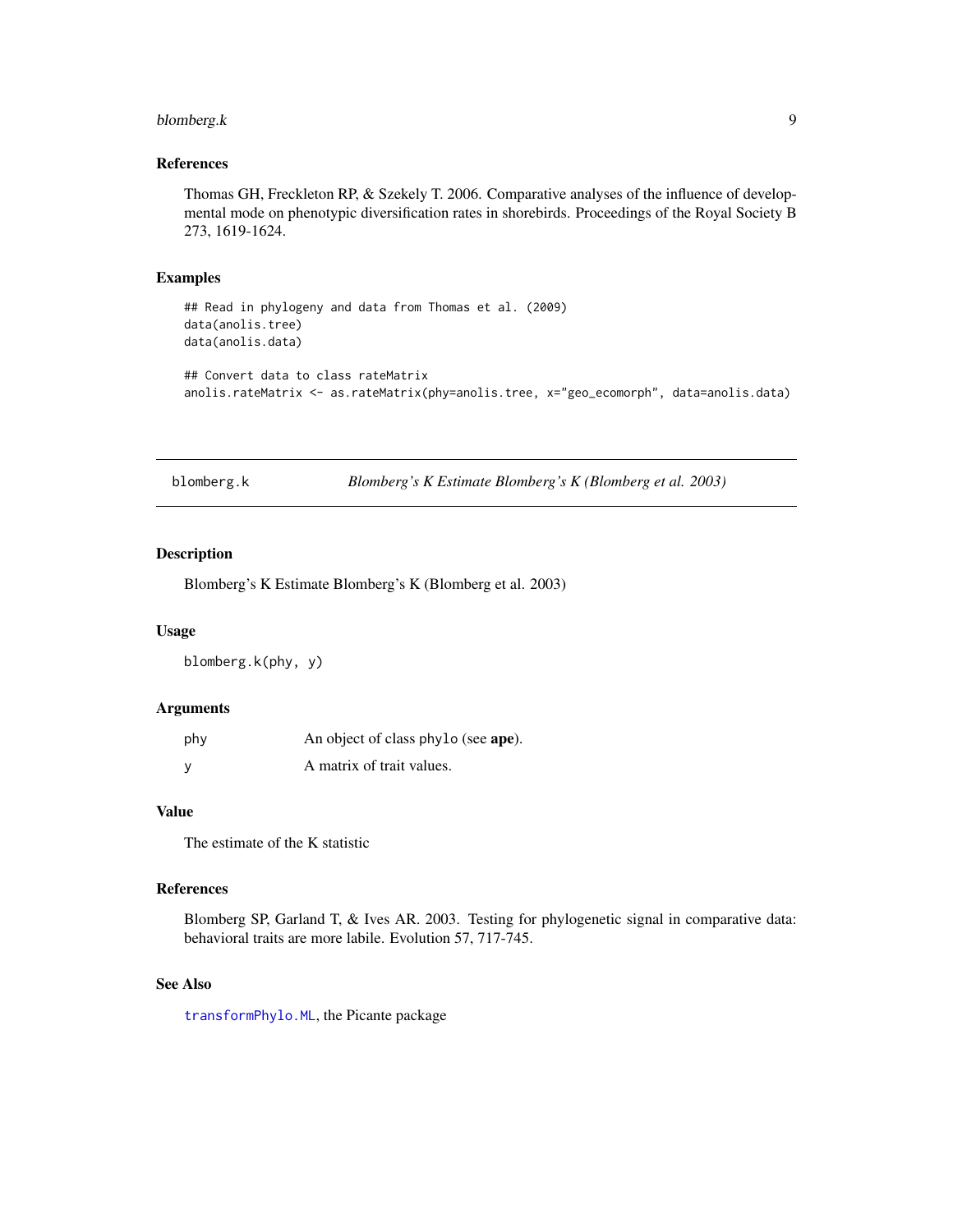<span id="page-9-0"></span>

## Description

Calculate the log-likelihood, AIC, or AICc cut-off necessary for type-one error to reach acceptable levels

## Usage

```
calcCutOff(
 phy,
 n = 1000,mc.cores = 1,
 model,
 measure = "AICc",
  alpha.error = 0.05,
  ...
)
```
## Arguments

| phy         | An object of class phylo (see ape).                                                                              |
|-------------|------------------------------------------------------------------------------------------------------------------|
| n           | Number of simulations                                                                                            |
| mc.cores    | Number of cores for parallel processing for linux-type systems (not applicable<br>to Windows)                    |
| model       | Evolutionary model, typically "tm1", "tm2", or "timeSlice", which is used to test<br>the empirical data          |
| measure     | Measure used to summarise the model. One of "lnL" (log-likelihood), "AIC", or<br>"AICc"                          |
| alpha.error | Target for the desired type-one error rate for the model (default 0.05)                                          |
| $\ddotsc$   | Arguments to be passed to transformPhylo. ML which should be identical to<br>the model applied to empirical data |

## Value

The cut-off requred to produce an type-one error rate equal to quantile.cut.off (default  $= 0.05$ ) when data are simulated under Brownian motion, and these data are analysed under the appropriate model.

## Author(s)

Mark Puttick

## See Also

[transformPhylo.ML](#page-56-1), [transformPhylo.ll](#page-48-1), [transformPhylo](#page-44-1), [transformPhylo.MCMC](#page-53-1)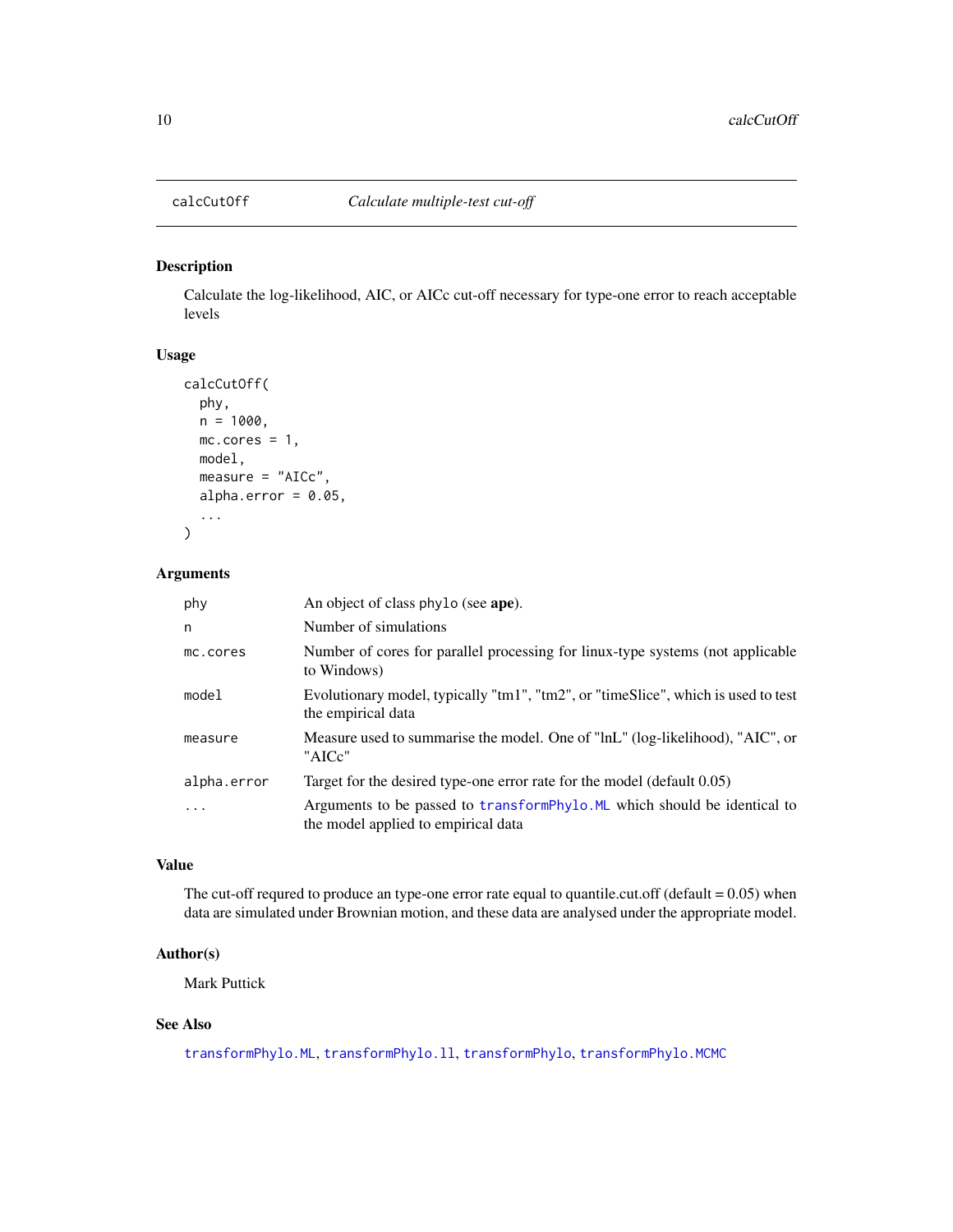#### <span id="page-10-0"></span>chr.disp.lrt 11

#### Examples

```
data(anolis.tree)
set.seed(393)
# calculated necessary AICc cut-off to reduce type-one error to 5%
# for a timeSlice model with a split at 30Ma (only 5 simulations used,
# it's recommend to use 1000 for analyses)
calcCutOff(anolis.tree, n=5, model="timeSlice", splitTime=30)
```
<span id="page-10-1"></span>

chr.disp.lrt *Character displacement likelihood ratio test*

## Description

Conducts a likelihood ratio test between empirical data (phylogeny and trait data), and simumlations from the function chr.disp.sim using an approximate Bayesian computation (ABC) approach (Clarke et al. 2017)

#### Usage

```
chr.disp.lrt(emp.tree, emp.data, param.out, posteriorSize = 500)
```
## Arguments

| emp.tree  | An empirical phylogeny - a object of class phylo (see ape).             |
|-----------|-------------------------------------------------------------------------|
| emp.data  | Continuous trait data matrix                                            |
| param.out | simulated data from the function chr. disp. sim                         |
|           | posteriorSize The number of samples to use in the likelihood-ratio test |

#### Value

List containing element of 'estimates' with the estimates of sigma and a, with the Brownian motion  $(a = 0)$  summarised in column one and the character displacement  $(a > 0)$  in column two. 'likelihood' contains the likelihood of the Brownian motion model and the character displacement model, and the likelihood ratio test estimate. If used, there is an estimate of Blomberg's K for the empirical and simulated data.

## Author(s)

Magnus Clarke and Mark Puttick

#### References

Clarke M, Thomas GH, Freckleton RP. 2017. Trait evolution in adaptive radiations: modelling and measuring interspecific competition on phylogenies. The American Naturalist. 189, 121-137.

## See Also

[chr.disp.sim](#page-12-1), [chr.disp.param](#page-11-1)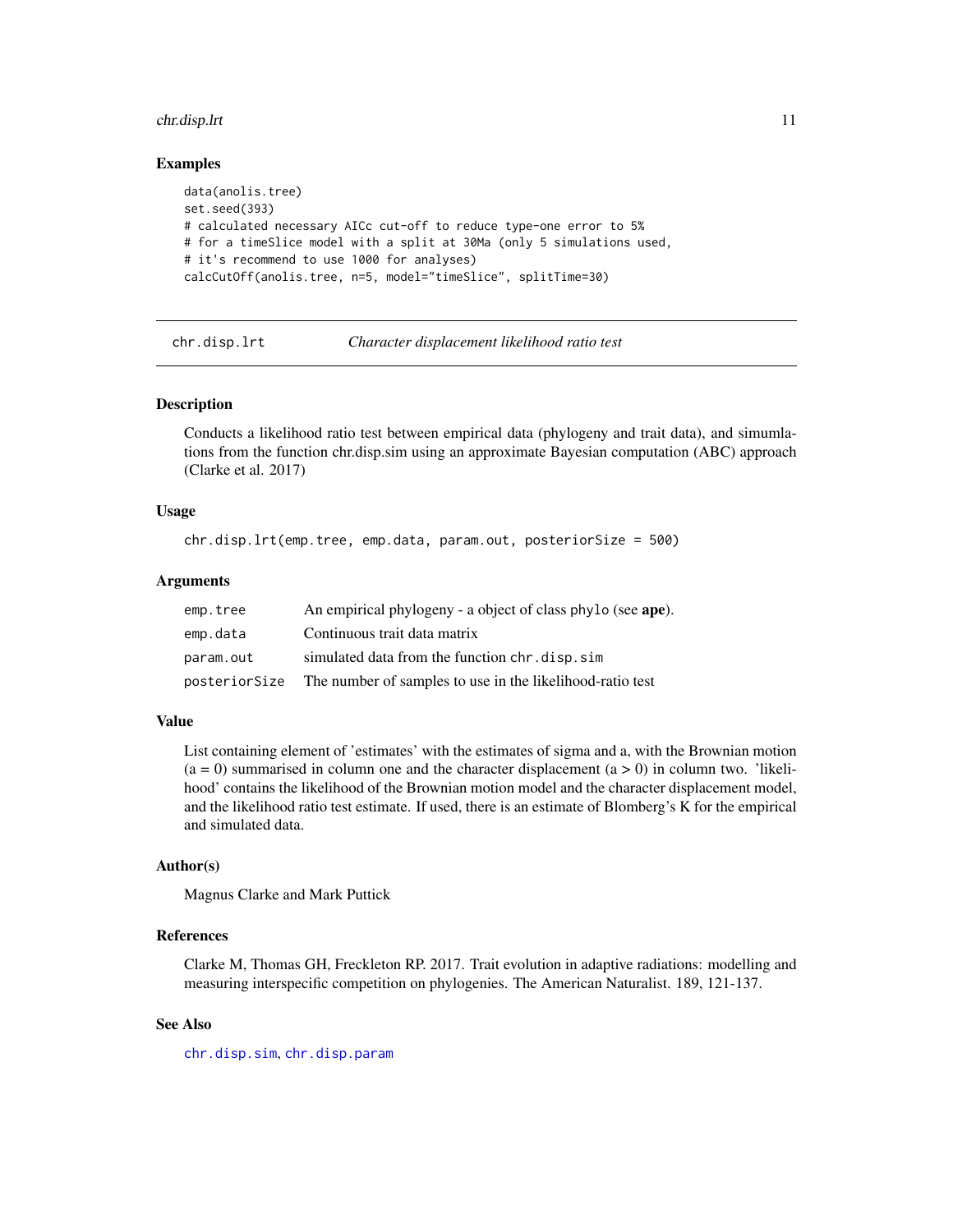## Examples

```
## import finch data form Clarke et al. (2017)
data(finches)
## simulate small amount of data
## (example only - many more datasets are required for accuracy)
param.simulation <- chr.disp.param(finch.tree, n.sim = 100, n.steps=100,
max.sizema = 8, max.a = 8, ntraits=1,
allopatry=as.matrix(allopatric.data), mc.cores = 1)
chr.disp.lrt(finch.tree, finch.data, param.simulation, 50)
```
<span id="page-11-1"></span>chr.disp.param *Simulate character displacement data wrapper*

#### Description

Simulates phylogenetic trait data under a character displacement model (Clarke et al. 2017) in which traits interact inter-specifically, with competition between sympatric lineages driving trait values apart

## Usage

```
chr.disp.param(
  phy,
 n.sim = 100,
 n.steps = 1000,
 max.sizema = 8,
 max.a = 8,
  est.blomberg.k = FALSE,
 ntraits = 1,
  sympatry = NA,
  allopatry = NA,
  trait.lim = NA,
 mc.cores = 1
\lambda
```

| phy       | An object of class phylo (see ape).                                                                                                                |
|-----------|----------------------------------------------------------------------------------------------------------------------------------------------------|
| n.sim     | Number of replications to simulate data                                                                                                            |
| n.steps   | Number of time steps the for the simulation (default $= 1000$ time steps).                                                                         |
| max.sigma | The maximum value of Brownian variance in the simulation sampled from a<br>$U(0, max \rightarrow)$ distribution for each iteration                 |
| max.a     | The maximum value of the strength of competition between inter-specific lin-<br>eages sampled from a $U(0, max.a)$ distribution for each iteration |
|           | est.blomberg.k Logical. If TRUE, Blomberg's K is simultaneously estimated                                                                          |

<span id="page-11-0"></span>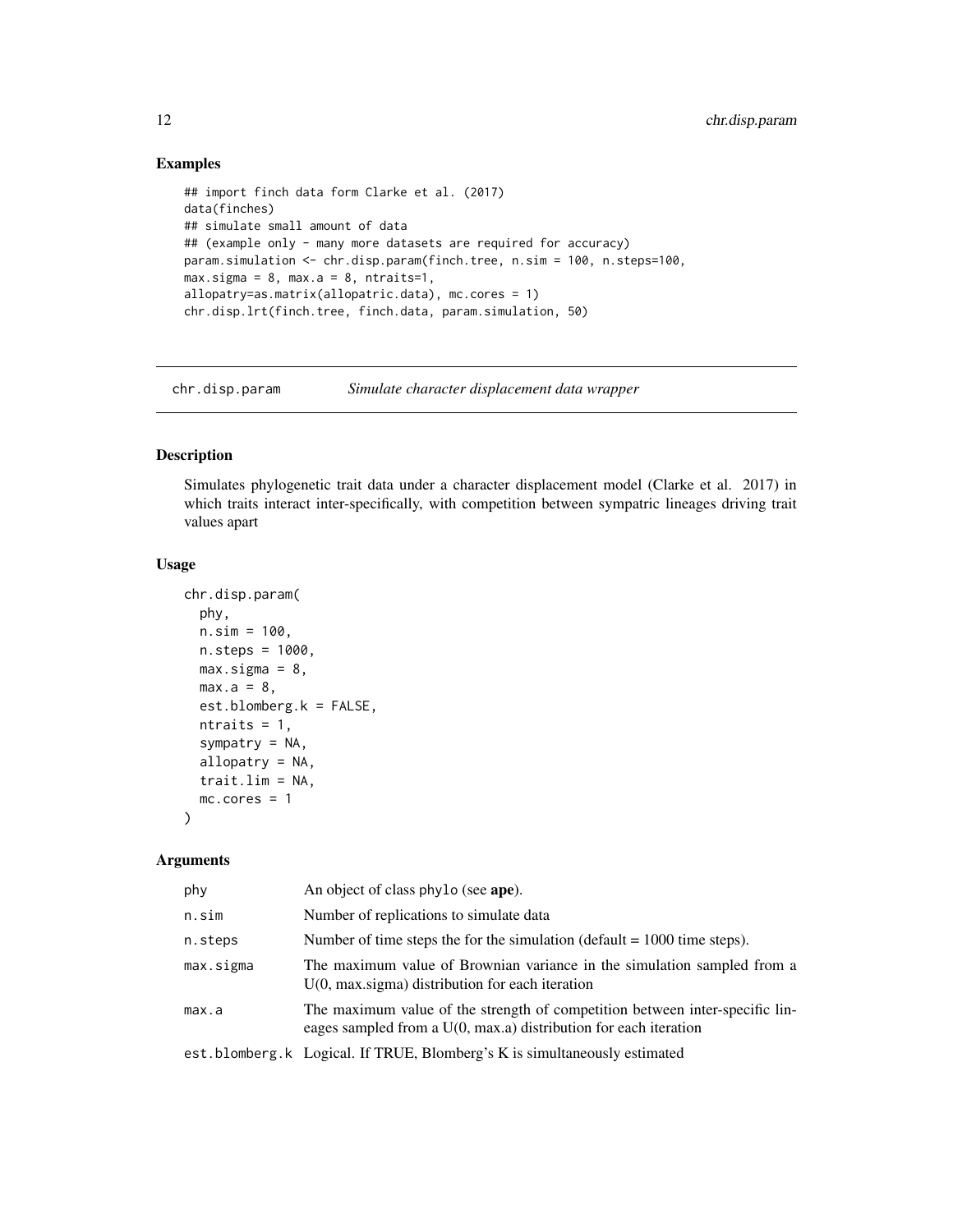## <span id="page-12-0"></span>chr.disp.sim 13

| ntraits   | Number of traits to be simulated                                                                                                             |
|-----------|----------------------------------------------------------------------------------------------------------------------------------------------|
| sympatry  | an optional matrix giving the time that each pair of species starts to interact                                                              |
| allopatry | an optional matrix giving the times when species stop interacting                                                                            |
| trait.lim | an optional parameter that puts limits on the available trait-space, preventing<br>trait values with magnitude greater than the value of lim |
| mc.cores  | Numeric. The number of parallel cores to be used in simulations. Only applica-<br>ble on Linux and Mac systems                               |

## Value

List containing the simulated data 'simulated.param': a matrix with each row represented an iteration, the sigma (Brownian variance) used in the iteration, the 'a' value used in each iteration, the mean and standard deviation between neighbouring trait values. The 'input.arguments' from the model, the 'input.phy' from the model, and the input 'sympatry' and 'allopatry' matrices.

#### Author(s)

Magnus Clarke and Mark Puttick

#### References

Clarke M, Thomas GH, & Freckleton RP. 2017. Trait evolution in adaptive radiations: modeling and measuring interspecific competition on phylogenies. The American Naturalist 189, 121-137.

## See Also

[chr.disp.sim](#page-12-1), [chr.disp.lrt](#page-10-1)

#### Examples

```
## import finch data form Clarke et al. (2017)
data(finches)
## simulate small amount of data
## (example only - many more datasets are required for accuracy)
param.simulation <- chr.disp.param(finch.tree, n.sim = 3, n.steps=100,
max.sizema = 8, max.a = 8, ntraits=1,
allopatry=as.matrix(allopatric.data), mc.cores = 1)
```
<span id="page-12-1"></span>chr.disp.sim *Simulate character displacement data*

## Description

Simulates data under a Brownian motion or character displacement model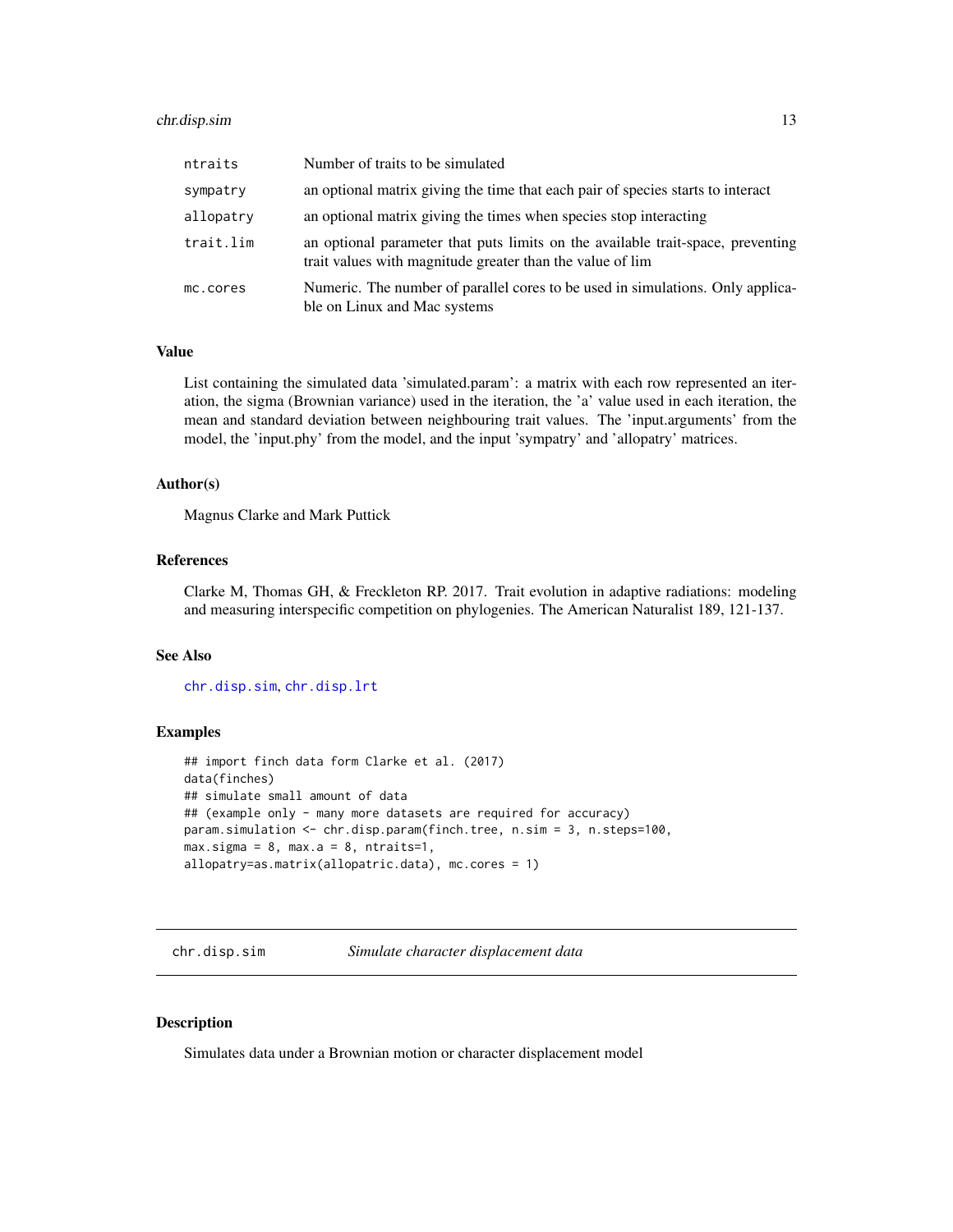## Usage

```
chr.disp.sim(
 phy,
 n.steps = 1000,
  sigma = 1,
  a = 0,
 ntraits = 1,
  sympatry = NA,
  allopatry = NA,
  trait.lim = NA
)
```
### Arguments

| phy       | An object of class phylo (see ape).                                                                                                          |
|-----------|----------------------------------------------------------------------------------------------------------------------------------------------|
| n.steps   | Number of time steps the for the simulation (default $= 1000$ time steps).                                                                   |
| sigma     | The value of Brownian variance in the simulation                                                                                             |
| a         | The strength of competition between inter-specific lineages                                                                                  |
| ntraits   | Number of traits to be simulated                                                                                                             |
| sympatry  | an optional matrix giving the time that each pair of species starts to interact                                                              |
| allopatry | an optional matrix giving the times when species stop interacting                                                                            |
| trait.lim | an optional parameter that puts limits on the available trait-space, preventing<br>trait values with magnitude greater than the value of lim |

## Value

A list containing the the simulated data (tval) showing the sigma, a, mean gap and gap standard deviation. Additionally, if used, the user input sympatry (symp) and/or allopatry (allo) matrices

## Author(s)

Magnus Clarke and Mark Puttick

## References

Clarke M, Thomas GH, Freckleton RP. 2017. Trait evolution in adaptive radiations: modelling and measuring interspecific competition on phylogenies. The American Naturalist. 189, 121-137.

## See Also

[chr.disp.param](#page-11-1), [chr.disp.lrt](#page-10-1)

<span id="page-13-0"></span>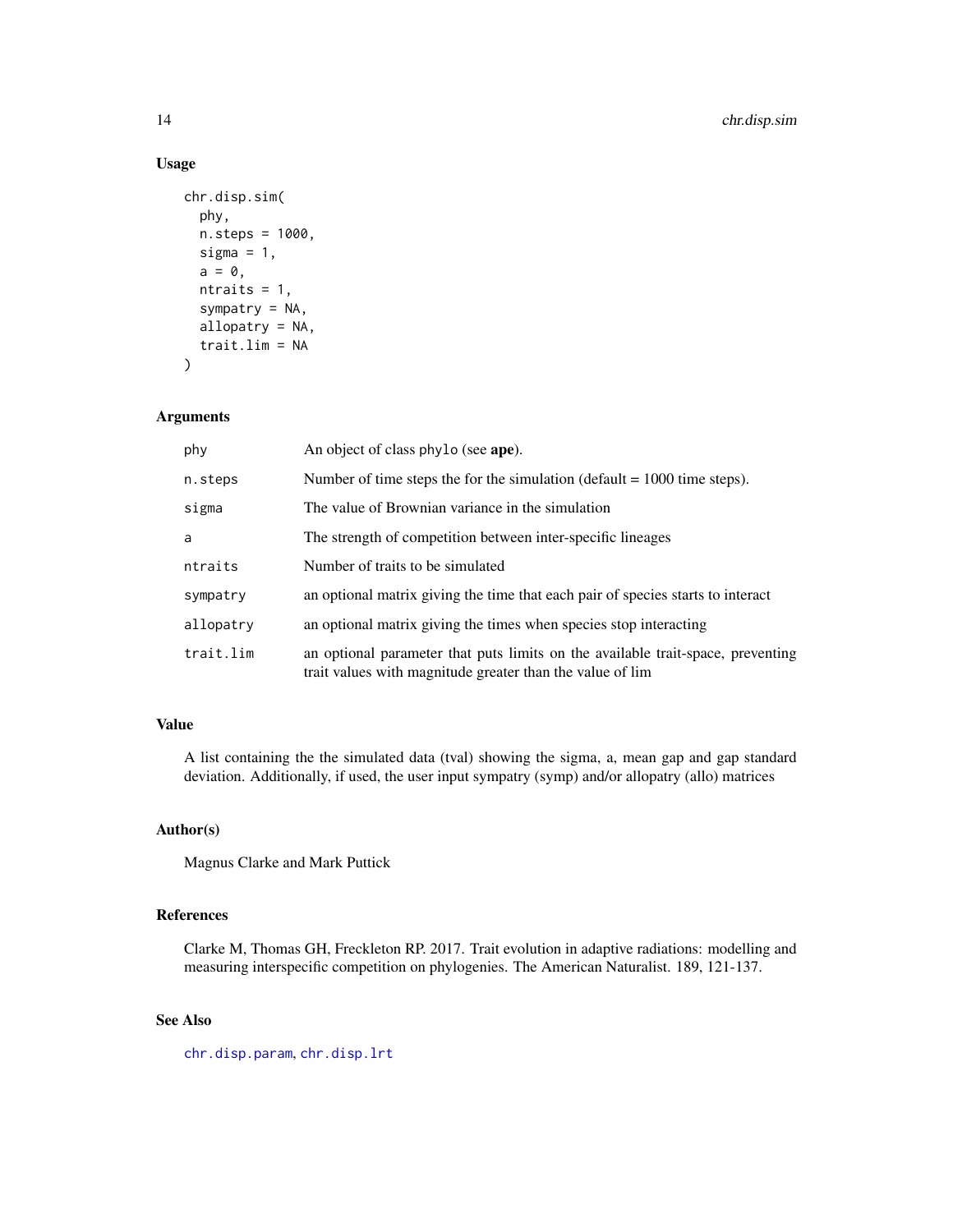## <span id="page-14-0"></span>contemporaryPhy 15

## Examples

```
## import finch data form Clarke et al. (2017)
data(finches)
emp.tree <- finch.tree
emp.data <- finch.data
## simulate small amount of data
## (example only - many more datasets are required for accuracy)
sim.data <- chr.disp.sim(emp.tree, n.steps=100,
sigma=1, a=2, ntraits=1, sympatry=NA, allopatry=NA, trait.lim=NA)
```
contemporaryPhy *prune tree and data to lineages present in a time bin in the past*

## Description

the function takes a full tree and returns a pruned phylogeny with only tips and lineages found within a time bin preserved. If trait data are supplied the function will return tip states based either on the original tips found in the bin, or tip states inferred from ancestral states

#### Usage

```
contemporaryPhy(
  phy,
 maxBin,
 minBin,
  rescale = 0,allTraits,
  closest.min = TRUE,
  traits.from.tip = TRUE
)
```

| phy             | An object of class phylo (see ape).                                                                                                                                               |
|-----------------|-----------------------------------------------------------------------------------------------------------------------------------------------------------------------------------|
| maxBin          | the start age (older time in myr from present) of the time bin in which lineages<br>are preserved                                                                                 |
| minBin          | the final age (younger time in myr from present) of the time bin in which lineages<br>are preserved                                                                               |
| reScale         | if the most recent tip is not from the present, the age needed to add so the phy-<br>logeny is in 'real time'                                                                     |
| allTraits       | a vector of trait data corresponding to the phy\$edge object. The trait data repre-<br>sent tip and internal node data for the phylogeny                                          |
| closest.min     | Logical. Should new tip values for lineages that span the bin be taken from the<br>node nearest the minBin age (closest.min=TRUE, default) or the maxBin age<br>closest.min=FALSE |
| traits.from.tip |                                                                                                                                                                                   |
|                 | Logical. Should tip values for pendant edges in the bin be taken from the original<br>tip value or the reconstructed node value (if it is closer than the tip value)              |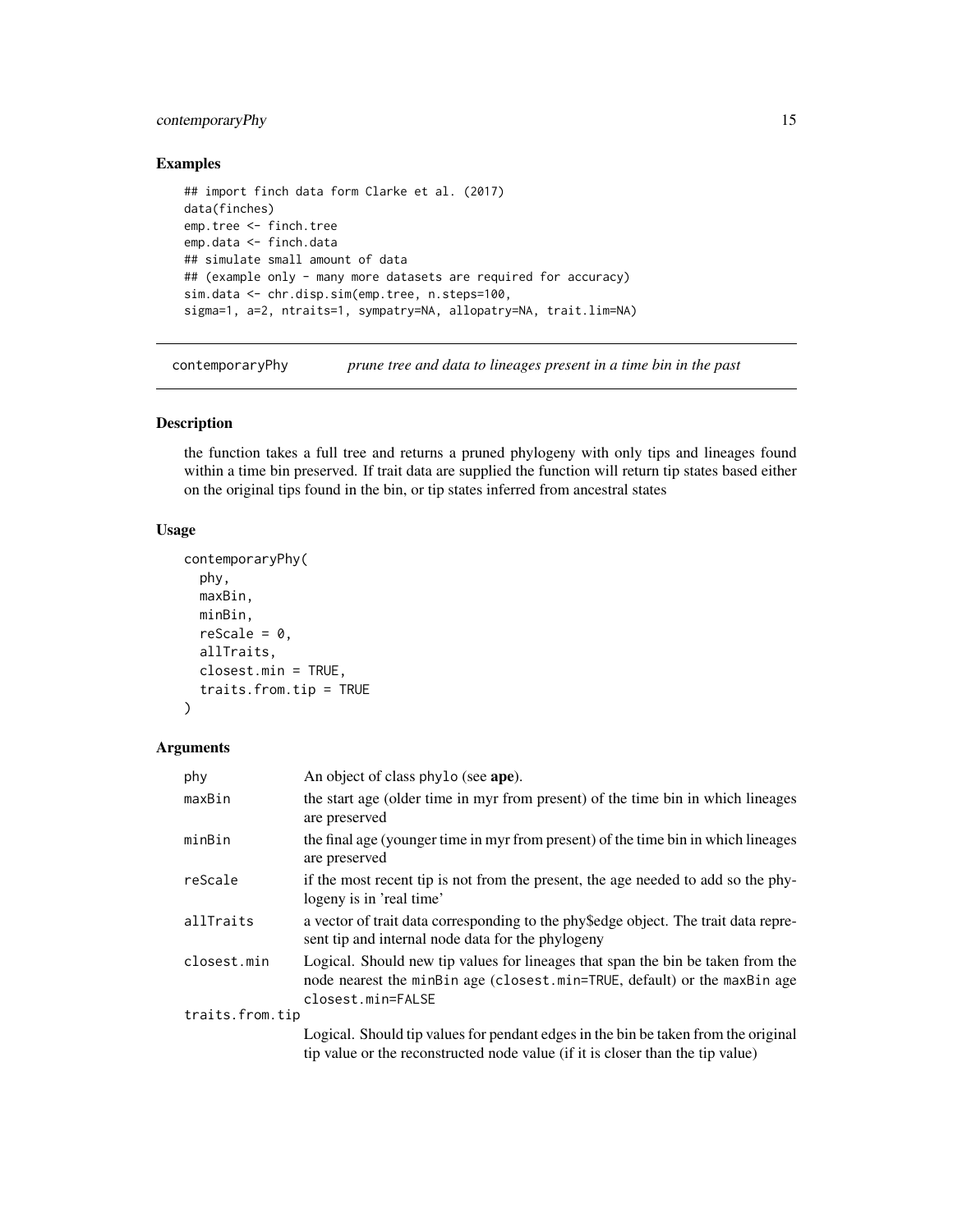## Value

the pruned phylogeny. The object descendants refers to the lineages the branch in the time bin gave rise to before it was pruned. If traits are included a vector of trait values representing species at the tips.

#### Author(s)

Mark Puttick

## References

Puttick, M. N., Kriwet, J., Wen, W., Hu, S., Thomas, G. H., & Benton, M. J. (2017). Body length of bony fishes was not a selective factor during the biggest mass extinction of all time. Palaeontology, 60, 727-741.

## Examples

```
## prune a random tree to taxa present between 4 and 2 units before present
# generate tree
set.seed(20)
tree <- rtree(20)
# generate traits
traits <- rnorm(20)
# plot tree and timeframe
plot(tree)
max.age <- nodeTimes(tree)[1,1]
abline(v=max age - c(4, 2))# prune tree to timeframe
cont.tree <- contemporaryPhy(phy=tree, maxBin=4, minBin=2, allTraits=traits)
plot(cont.tree$phy)
```
dropTipPartial *Drop tips from a phylogenetic tree while preserving deleted nodes*

#### Description

Wrapper for the ape function drop.tip that preserves the number of nodes affecting each branch. For use with the psi and multipsi models.

#### Usage

dropTipPartial(phy, tip)

| phy | Phylogenetic tree in phylo format                                                 |
|-----|-----------------------------------------------------------------------------------|
| tip | A vector of mode numeric or character specifying the tips to delete, to be passed |
|     | to drop.tip                                                                       |

<span id="page-15-0"></span>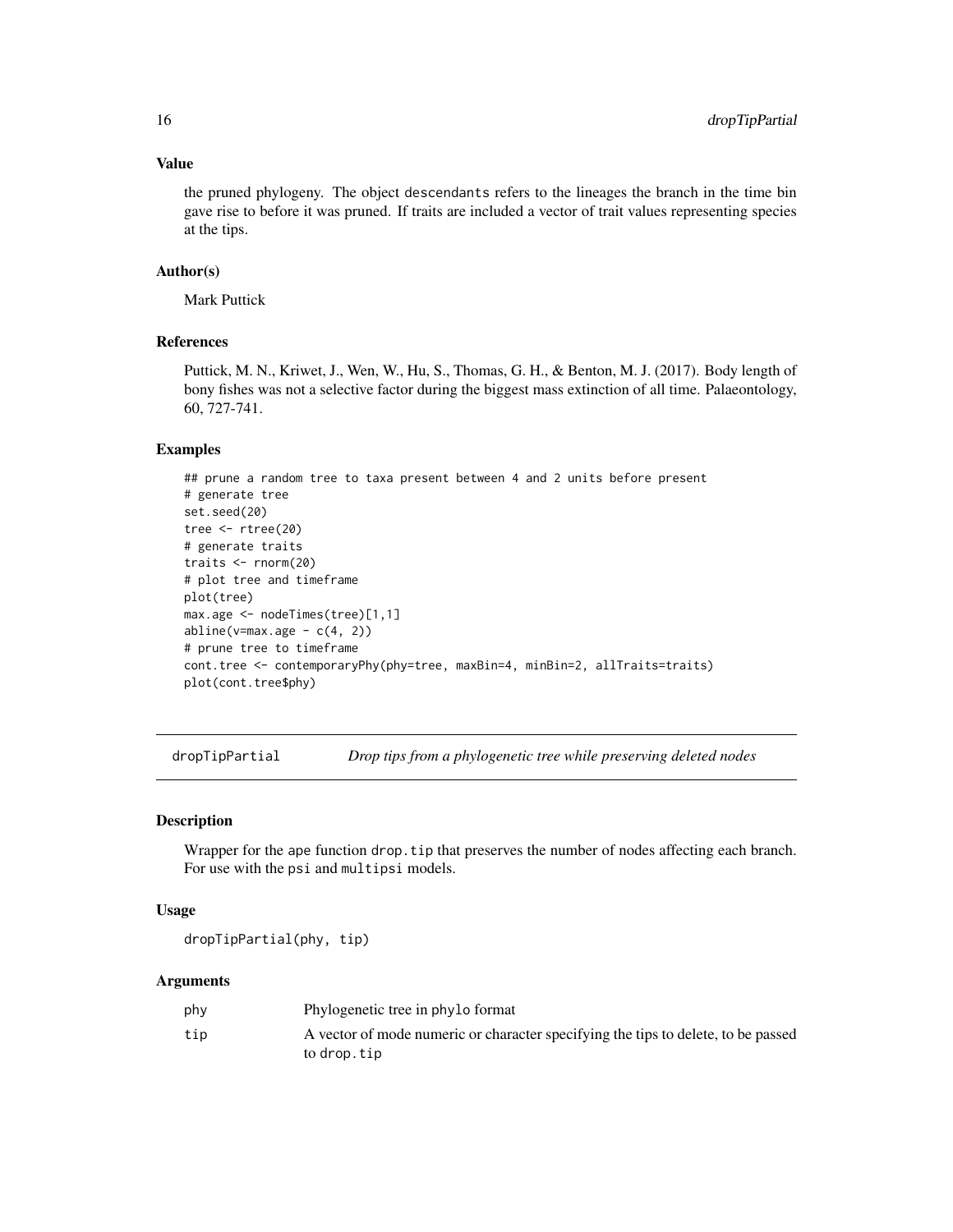## <span id="page-16-0"></span>fairProportions 17

## Value

Phylogenetic tree in phylo format, with an added element Shid, a vector of numbers of observed but "missing" speciation events per branch, in the same order as the branches in the phylo object

## Author(s)

Travis Ingram

## References

Ingram, T. 2011. Speciation along a depth gradient in a marine adaptive radiation. Proc. R. Soc. B 278: 613-618.

#### See Also

[transformPhylo.ML](#page-56-1)

## Examples

```
## Read in phylogeny and data from Thomas et al. (2009)
data(anolis.tree)
data(anolis.data)
## identify tips to drop
tips.to.go <- anolis.tree$tip.label[1:30]
dropTipPartial(phy=anolis.tree, tip=tips.to.go)
```
fairProportions *Calculate fair proportions phylogenetic diversity metric*

## Description

Calculate fair proportions phylogenetic diversity metric Note that as.rateMatrix calls the CAIC function vcv.array multiple times and this can be slow for large phylogenies (though faster than using the "ape" equivalent vcv.phylo).

## Usage

```
fairProportions(phy, nodeCount = FALSE)
```
## Arguments

| phy       | An object of class phylo (see ape).                                     |
|-----------|-------------------------------------------------------------------------|
| nodeCount | Logical - should root to tip node counts be returned (default is FALSE) |

## Value

Returns a matrix of fair proportion for all tips in phylogeny and node counts if selected.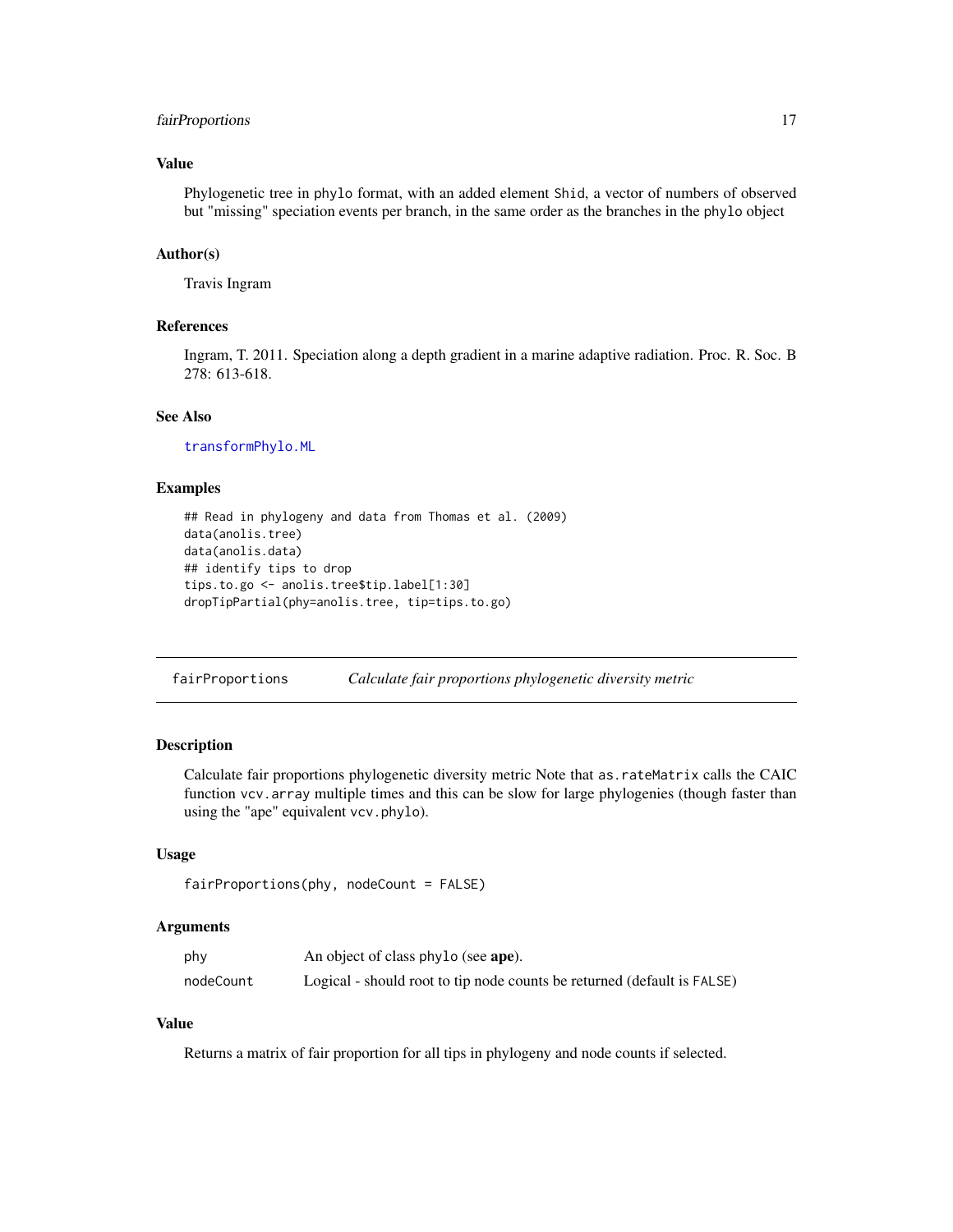## <span id="page-17-0"></span>Author(s)

Gavin Thomas

## References

Redding, D.W. and Mooers, A.O. (2006). Incorporating evolutionary measures into conservation prioritisation. Conservation Biology, 20, 1670-1678.

Isaac, N.J.B., Turvey, S.T., Collen, B., Waterman, C. and Baillie, J.E.M. (2007). Mammals on the EDGE: conservation priorities based on threat and phylogeny. PLoS ONE, 2, e296.

## Examples

data(anolis.tree)

fp <- fairProportions(anolis.tree) fpNodes <- fairProportions(anolis.tree, nodeCount=TRUE)

finch.data *Finch phenotype data*

## Description

Finch data from Clarke et al. 2017

## Usage

data(finches)

## Format

An object of class "data.frame".

#### References

Clarke M, Thomas GH, Freckleton RP. 2017. Trait evolution in adaptive radiations: modelling and measuring interspecific competition on phylogenies. The American Naturalist. 189, 121-137.

## Examples

data(finches) head(finch.data)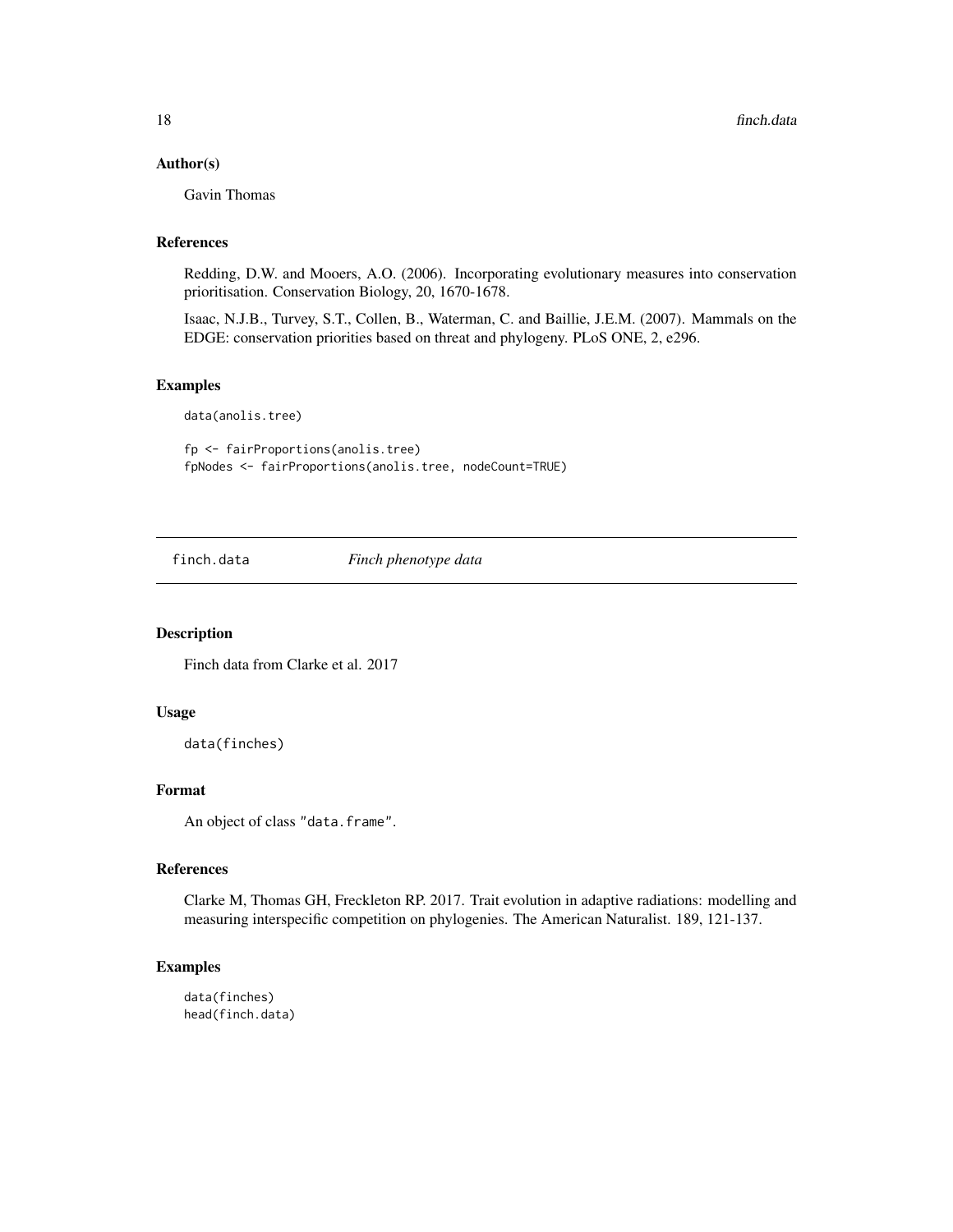<span id="page-18-0"></span>finch.tree *Finch tree*

#### Description

Finch data from Clarke et al. 2017

#### Usage

data(finches)

## Format

An object of class "phylo"

#### References

Clarke M, Thomas GH, Freckleton RP. 2017. Trait evolution in adaptive radiations: modelling and measuring interspecific competition on phylogenies. The American Naturalist. 189, 121-137.

## Examples

data(finches) head(finch.tree)

likRatePhylo *Log-likelihood rate estimation for traits and phylogenies*

## Description

This function calculates the log-likelihood, phylogenetic mean, and Brownian variance for a trait and a phylogeny transformed according to variation in relative rates.

#### Usage

```
likRatePhylo(
  rateData,
  rate = NULL,
  common.mean = FALSE,
  lambda.est = TRUE,
  lambda = 1,
  meserr = FALSE,
  sigmaScale = NULL
)
```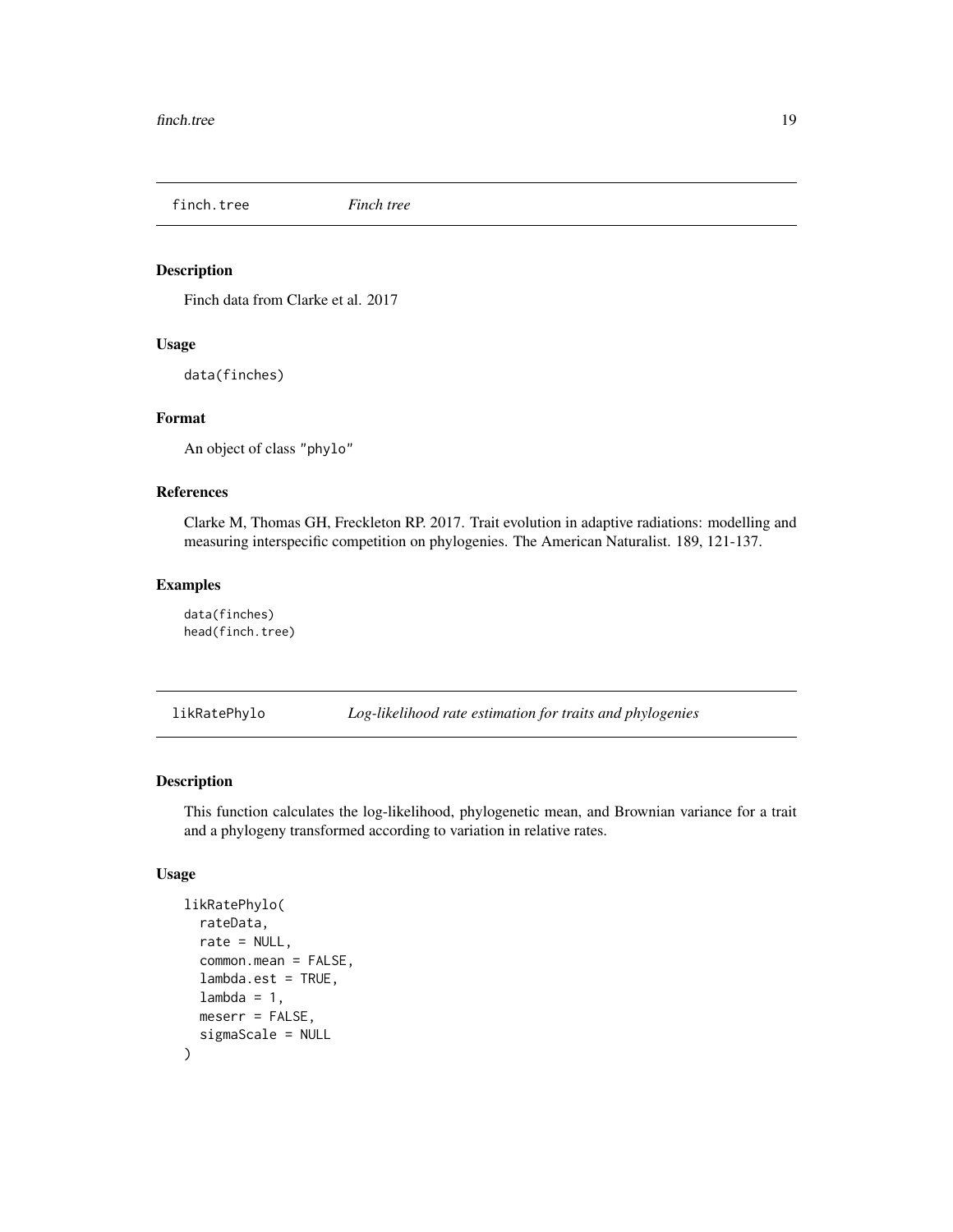#### **Arguments**

| rateData    | an object of class rateData                                                                                                                                                                                                                                                     |
|-------------|---------------------------------------------------------------------------------------------------------------------------------------------------------------------------------------------------------------------------------------------------------------------------------|
| rate        | a vector of relative rate parameters. The length of the vector is equal to the<br>number of rates being estimated. If rate=NULL then rates are equal.                                                                                                                           |
| common.mean | a logical specifitying whether each rate category should have its own mean<br>(common.mean=FALSE) or all categories should have the same mean (common.mean=FALSE).<br>See Thomas et al. (2009) for a discussion on the impact of assumptions about<br>mean on rate estimates.#' |
| lambda.est  | Logical. Fit Pagel's lambda.                                                                                                                                                                                                                                                    |
| lambda      | Logical. Numeric value for lambda from 0-1.                                                                                                                                                                                                                                     |
| meserr      | Logical. Logical. Include measurement error.                                                                                                                                                                                                                                    |
| sigmaScale  | Logical. Scalar for measurement error relative to tree.                                                                                                                                                                                                                         |

#### Value

ll log-likelihood of the model

mu phylogenetically corrected mean(s)

s2 Brownian variance

#### Note

The means are output as treatment contrasts.

## Author(s)

Gavin Thomas, Rob Freckleton

## References

Thomas GH, Freckleton RP, & Szekely T. 2006. Comparative analyses of the influence of developmental mode on phenotypic diversification rates in shorebirds. Proceedings of the Royal Society B 273, 1619-1624.

Thomas GH, Meiri S, & Phillimore AB. 2009. Body size diversification in Anolis: novel environments and island effects. Evolution 63, 2017-2030.

## Examples

```
data(anolis.tree)
data(anolis.data)
```

```
## Convert data to class rateData with a rateMatrix object as input
anolis.rateMatrix <- as.rateMatrix(phy=anolis.tree, x="geo_ecomorph", data=anolis.data)
anolis.rateData <- as.rateData(y="Female_SVL", x="geo_ecomorph",
```

```
rateMatrix = anolis.rateMatrix, phy=NULL, data=anolis.data, log.y=TRUE)
```
## Calculate phylogenetic mean, variance, log likelihood for a model where the first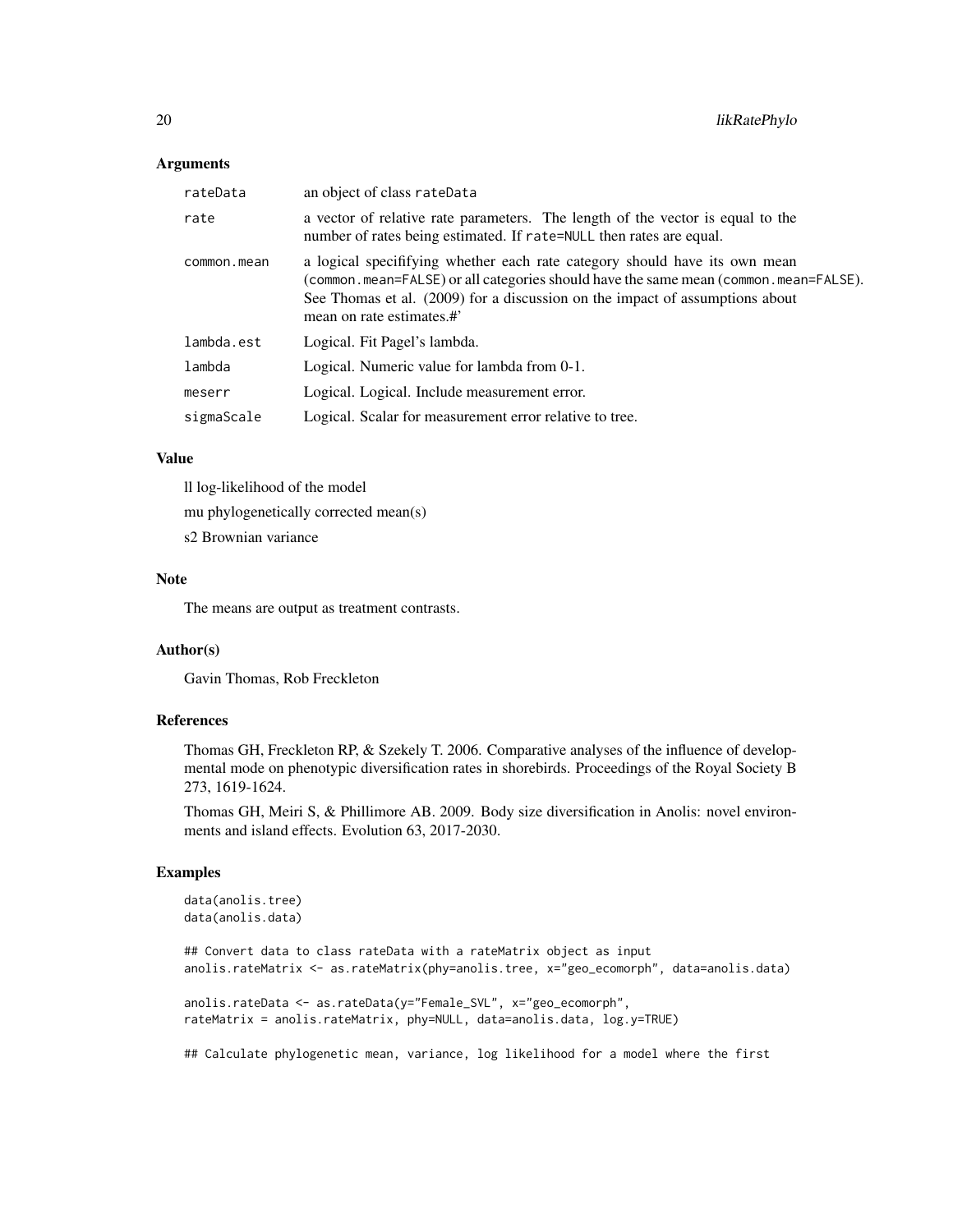## <span id="page-20-0"></span>likTraitPhylo 21

```
# mean only
phyloMean(rateData=anolis.rateData, rate = c(1,2,0.1,1), common.mean = FALSE)
# variance only
phyloVar(rateData=anolis.rateData, rate = c(1,2,0.1,1), common.mean = FALSE)
# mean, variance and log-likelihood
likRatePhylo(rateData=anolis.rateData, rate = c(1,2,0.1,1), common.mean = FALSE)
```
likTraitPhylo *Log-likelihood estimation for traits and phylogenies*

#### Description

This function calculates the log-likelihood and Brownian (co)variance for a trait(s) and a phylogeny using phylogenetically independent contrasts Note that as.rateMatrix calls the CAIC function vcv.array multiple times and this can be slow for large phylogenies (though faster than using the "ape" equivalent vcv.phylo).

## Usage

likTraitPhylo(y, phy, covPIC = TRUE, brCov = NULL)

## Arguments

| <sub>y</sub> | A matrix of trait data. Rownames must be included and match the taxon names<br>in the phylogeny. Can accept single traits (calculates variance) or multiple traits<br>(calculates variance-covariance matrix). |
|--------------|----------------------------------------------------------------------------------------------------------------------------------------------------------------------------------------------------------------|
| phy          | An object of class "phylo" (see ape).                                                                                                                                                                          |
| covPIC       | Logical - allow for covariance between multivariate traits (TRUE), or assume not<br>covariance (FALSE). Only applicable to multivariate traits                                                                 |
| brCov        | If NULL (the default), Brownian covariance is analytically estimated. If a user-<br>supplied numerical value is suppied the likelihood is calculate given this value                                           |

#### Details

The phylo object must be rooted and fully dichotomous

## Value

brownianVariance Brownian variance (or covariance for multiple traits) given the data and phylogeny

logLikelihood The log-likelihood of the model and data

## Author(s)

Gavin Thomas, Rob Freckleton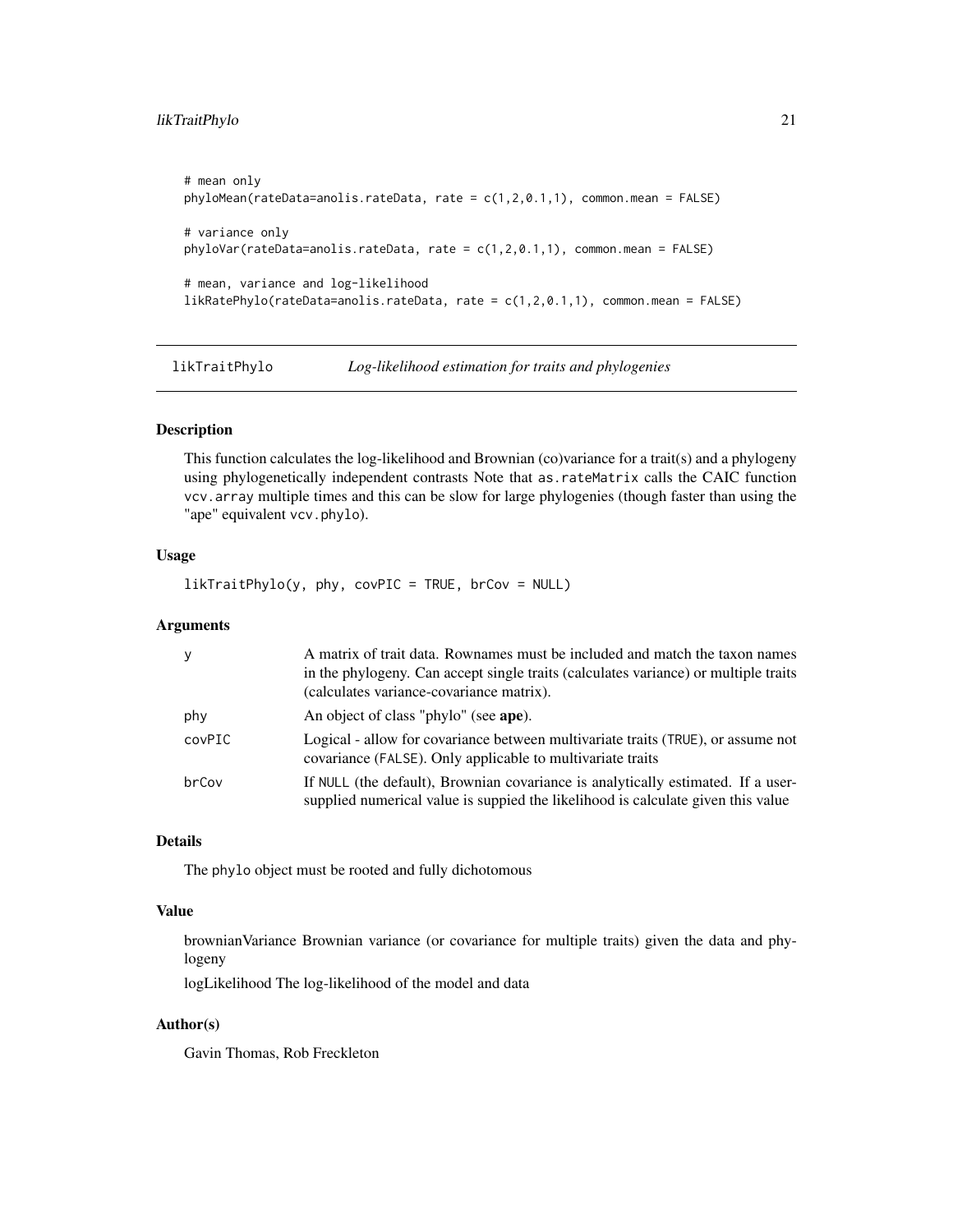#### <span id="page-21-0"></span>References

Felsenstein J. 1973. Maximum-likelihood estimation of evolutionary trees from continuous characters. Am. J. Hum. Genet. 25, 471-492.

Felsenstein J. 1985. Phylogenies and the comparative method. American Naturalist 125, 1-15.

Freckleton RP & Jetz W. 2009. Space versus phylogeny: disentangling phylogenetic and spatial signals in comparative data. Proc. Roy. Soc. B 276, 21-30.

#### Examples

```
data(anolis.tree)
data(anolis.data)
## calculate Brownian variance log-likelihood of female SVL
female.svl <- matrix(anolis.data[,"Female_SVL"],
dimnames=list(rownames(anolis.data)))
input.data <- sortTraitData(phy=anolis.tree, y=female.svl, log.trait=TRUE)
likTraitPhylo(phy = input.data$phy, y=input.data$trait)
```
mammals *Mammal data*

## Description

Mammal data from Slater 2013

## Usage

data(mammals)

#### Format

An list containing mass and errors of mammal body mass and mammal phylogeny of class "phylo"

### References

Phylogenetic evidence for a shift in the mode of mammalian body size evolution at the Cretaceous-Palaeogene boundary. Methods in Ecology and Evolution. 4: 734-744.

#### Examples

data(mammals)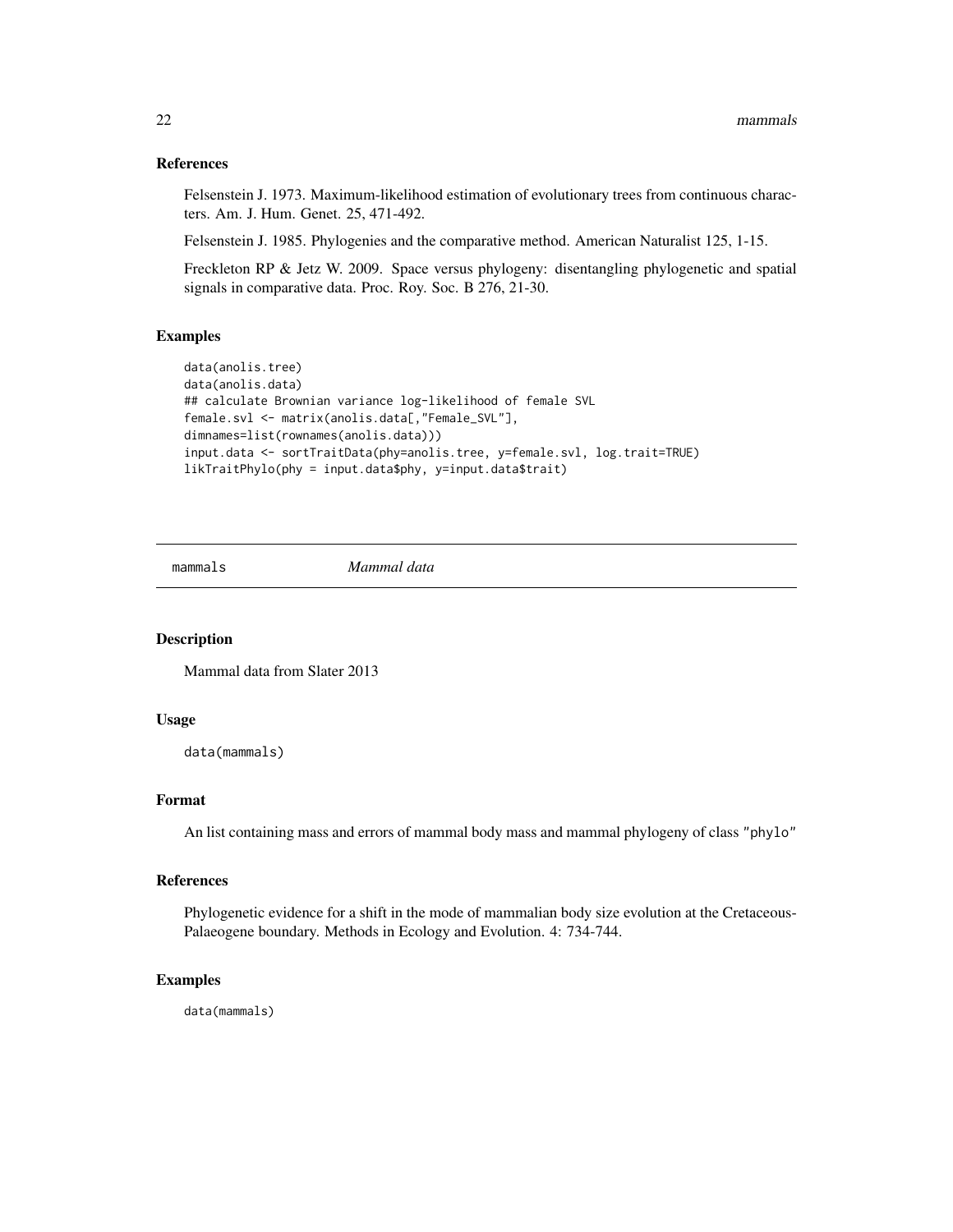<span id="page-22-0"></span>

## Description

Plots a histogram of the estimated parameter and a trace of the results

## Usage

```
mcmc.plot(
 mcmc.input,
 y.limit = NULL,
 x.limit = NULL,
 label.text = NULL,
 cex. axis = 1,cex.labels = 0.7,col.hist = "green4",col.trace = "navy"
)
```
## Arguments

| mcmc.input | an object of class "mcmc.motmot" output from transformPhylo.MCMC                                               |
|------------|----------------------------------------------------------------------------------------------------------------|
| y.limit    | the limits for the y axes for the plots                                                                        |
| x.limit    | the limits for the x axes for the plots                                                                        |
| label.text | the labels for the two plots defaults to $'(a)$ etc., for the histogram and $'(b)$ etc.,<br>for the trace plot |
| cex.axis   | character expansion for the plot axis labels                                                                   |
| cex.labels | character expansion for the plot axis names                                                                    |
| col.hist   | colour for the histogram bars                                                                                  |
| col.trace  | colour for the trace plot                                                                                      |

## Value

Two plots showing the histogram of the estimated parameter value and a trace of the MCMC estimation

## Author(s)

Mark Puttick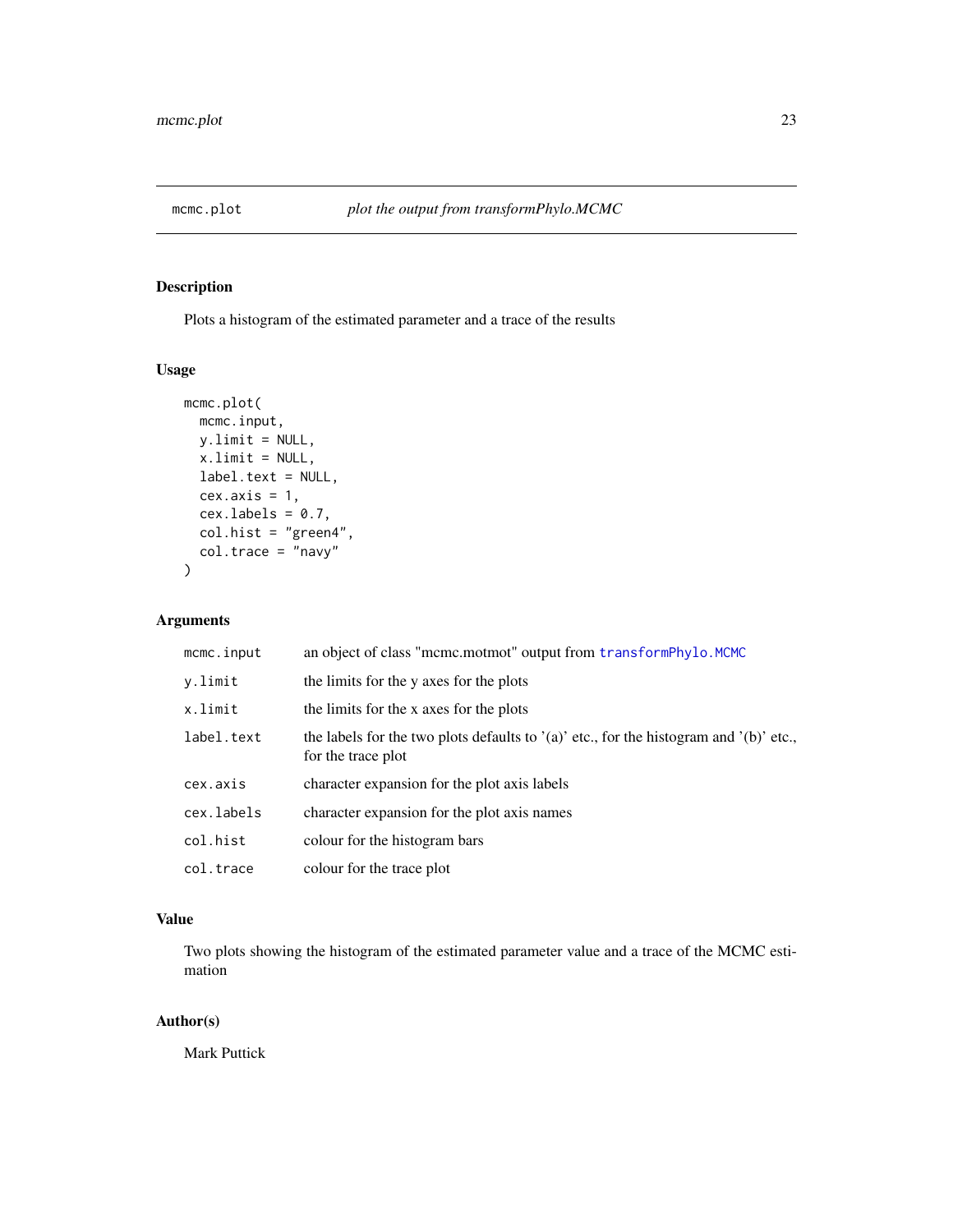## Examples

```
library(motmot)
data(anolis.tree)
data(anolis.data)
attach(anolis.data)
male.length <- matrix(Male_SVL, dimnames=list(rownames(anolis.data)))
sortedData <- sortTraitData(anolis.tree, male.length)
phy <- sortedData$phy
male.length <- sortedData$trait
phy.clade <- extract.clade(phy, 182)
male.length.clade <- as.matrix(male.length[match(phy.clade$tip.label, rownames(male.length)),])
## not run
# please note, this model will be need to run for longer to achieve convergence
# lambda.mcmc <- transformPhylo.MCMC(y=male.length.clade, phy=phy.clade,
# model="lambda", mcmc.iteration=100, burn.in=0.1)
# mcmc.plot(lambda.mcmc)
```
ML.RatePhylo *Maximum likelihood rate estimation for traits and phylogenies*

#### Description

Full function for maximum likelihood estimation of rate parameters and comparison to a single rate model.

#### Usage

```
ML.RatePhylo(
  rateData,
  rate = NULL.
  fixed = NULL,pretty = TRUE,
  rateMIN = 0.001,rateMAX = 50,
  common.mean = FALSE,
  lambda.est = TRUE,
  est.CI = FALSE,meserr = FALSE,
  file = NULL
```
## $\lambda$

| rateData | an object of class rateData                                         |                                                                                |
|----------|---------------------------------------------------------------------|--------------------------------------------------------------------------------|
| rate     |                                                                     | a vector of relative rate parameters. The length of the vector is equal to the |
|          | number of rates being estimated. If rate=NULL then rates are equal. |                                                                                |

<span id="page-23-0"></span>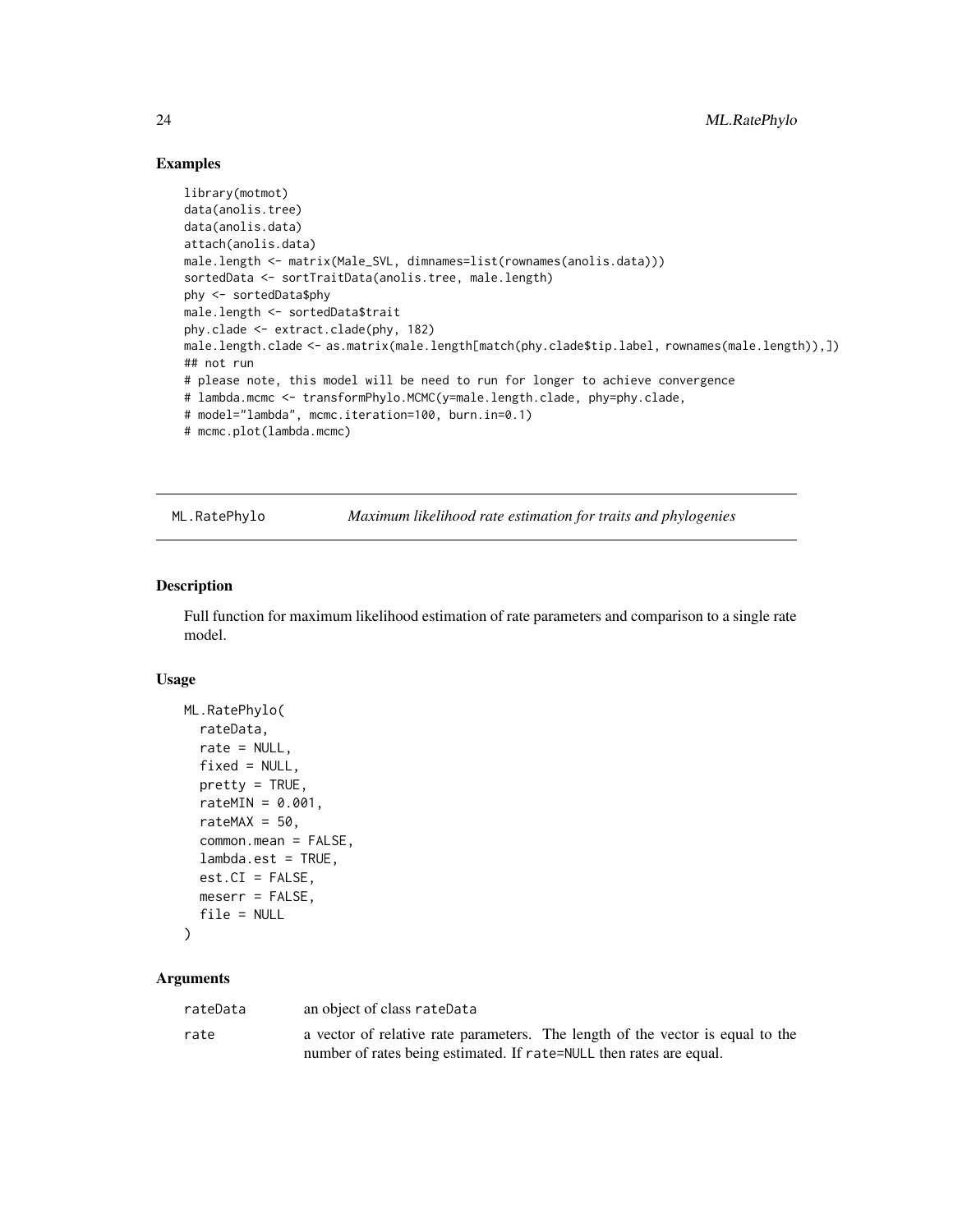## ML.RatePhylo 25

| fixed       | A vector stating whether each parameter should be allowed to vary (either FALSE)<br>which results in a start value of 1, or a numeric start value) or should be fixed<br>$(TRUE)$ .                                                                                          |
|-------------|------------------------------------------------------------------------------------------------------------------------------------------------------------------------------------------------------------------------------------------------------------------------------|
| pretty      | Display the output nicely (pretty=TRUE) or as a list (pretty=FALSE)                                                                                                                                                                                                          |
| rateMIN     | Minimum value for the rate parameters.                                                                                                                                                                                                                                       |
| rateMAX     | Maximum value for the rate parameters                                                                                                                                                                                                                                        |
| common.mean | a logical specififying whether each rate category should have its own mean<br>(common.mean=FALSE) or all categories should have the same mean (common.mean=TRUE).<br>See Thomas et al. (2009) for a discussion on the impact of assumptions about<br>mean on rate estimates. |
| lambda.est  | Logical. Estimate Pagel's lambda.                                                                                                                                                                                                                                            |
| est.CI      | Logical. Estimate approximate confidence intervals for rate parameters.                                                                                                                                                                                                      |
| meserr      | Logical. Incorporate measurement error.                                                                                                                                                                                                                                      |
| file        | File string for output. Only used if pretty=TRUE.                                                                                                                                                                                                                            |
|             |                                                                                                                                                                                                                                                                              |

## Value

If pretty=FALSE, returns a list containing:

- MLRate Maximum likelihood estimates of the rate parameters
- Lambda Maximum likelihood estimate of lambda
- LCI Approximate lower confidence intervals for rate
- UCI Approximate upper confidence intervals for rate parameters
- means Means for each category
- nParam Number of parameters in the model (how many means and rate categories)
- Max.lik Maximum (log) likeihood
- AIC for maximum likelihood model
- AICc for maximum likelihood model
- LambdaSingle Maximum likelihood estimate of lambda for the single rate model
- Lik1 Likelihood of the equivalent single rate model
- Likelihood ratio statistic of "Max.lik" vs "Lik1"
- P P values for the LR statistic
- df Degrees of freedom for the LR statistic
- AIC.rate1 AIC for single rate model
- AICc.rate1 AICc for single rate model

If pretty=TRUE, prints a nice version of the list to screen. If file is specified the pretty output will be sent to file, not the console.

#### Note

Unlike phyloMean and likRatePhylo (that use treatment contrasts), the means reported here are the actual values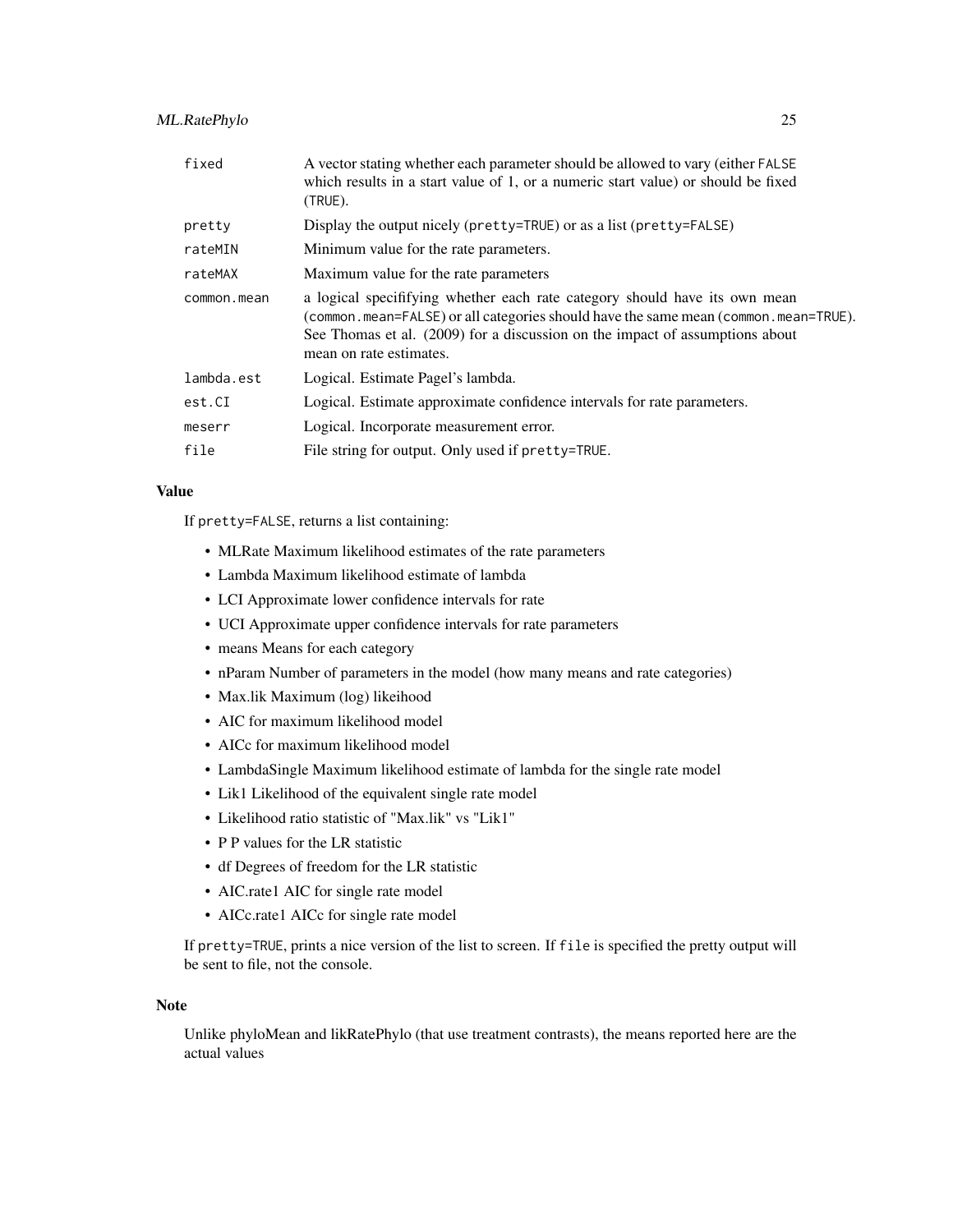#### <span id="page-25-0"></span>Author(s)

Gavin Thomas, Rob Freckleton

## References

Thomas GH, Freckleton RP, & Szekely T. 2006. Comparative analyses of the influence of developmental mode on phenotypic diversification rates in shorebirds. Proceedings of the Royal Society B 273, 1619-1624.

Thomas GH, Meiri S, & Phillimore AB. 2009. Body size diversification in Anolis: novel environments and island effects. Evolution 63, 2017-2030.

#### Examples

```
## Read in phylogeny and data from Thomas et al. (2009)
data(anolis.tree)
data(anolis.data)
## Convert data to class rateData with a rateMatrix object as input
anolis.rateMatrix <- as.rateMatrix(phy=anolis.tree, x="geo_ecomorph",
data=anolis.data)
anolis.rateData <- as.rateData(y="Female_SVL", x="geo_ecomorph",
rateMatrix = anolis.rateMatrix, phy=NULL, data=anolis.data, log.y=TRUE)
# A model with a different rate in one of the four groups. The 'fixed' command is used to determine
# whether a particular rate is to be constrained or not. Use '1' to fix a group and 'FALSE' to show
# that the parameter is not fixed and should be estimated. The values should be entered in the same
# order as the ranking of the groups. That is, group 0 (small islands) takes position one in the
# fixed vector, group 1 (large island trunk crown and trunk ground) takes position 2 and so on.
# The default is to allow each group to take a different mean.
ML.RatePhylo(anolis.rateData, fixed=c(1, FALSE, FALSE, FALSE), pretty=TRUE, lambda.est = FALSE)
```
node.descendents *Identify nodes and tips descended from a node*

#### **Description**

Obtains a vector of the tips and nodes subtending from a node in a phylogeny.

#### Usage

 $node.descendents(x, phy, tip.labels = FALSE)$ 

| $\mathsf{x}$ | A positive integer                  |
|--------------|-------------------------------------|
| phy          | An object of class phylo (see ape). |
| tip.labels   | Logical - output tip. labels?       |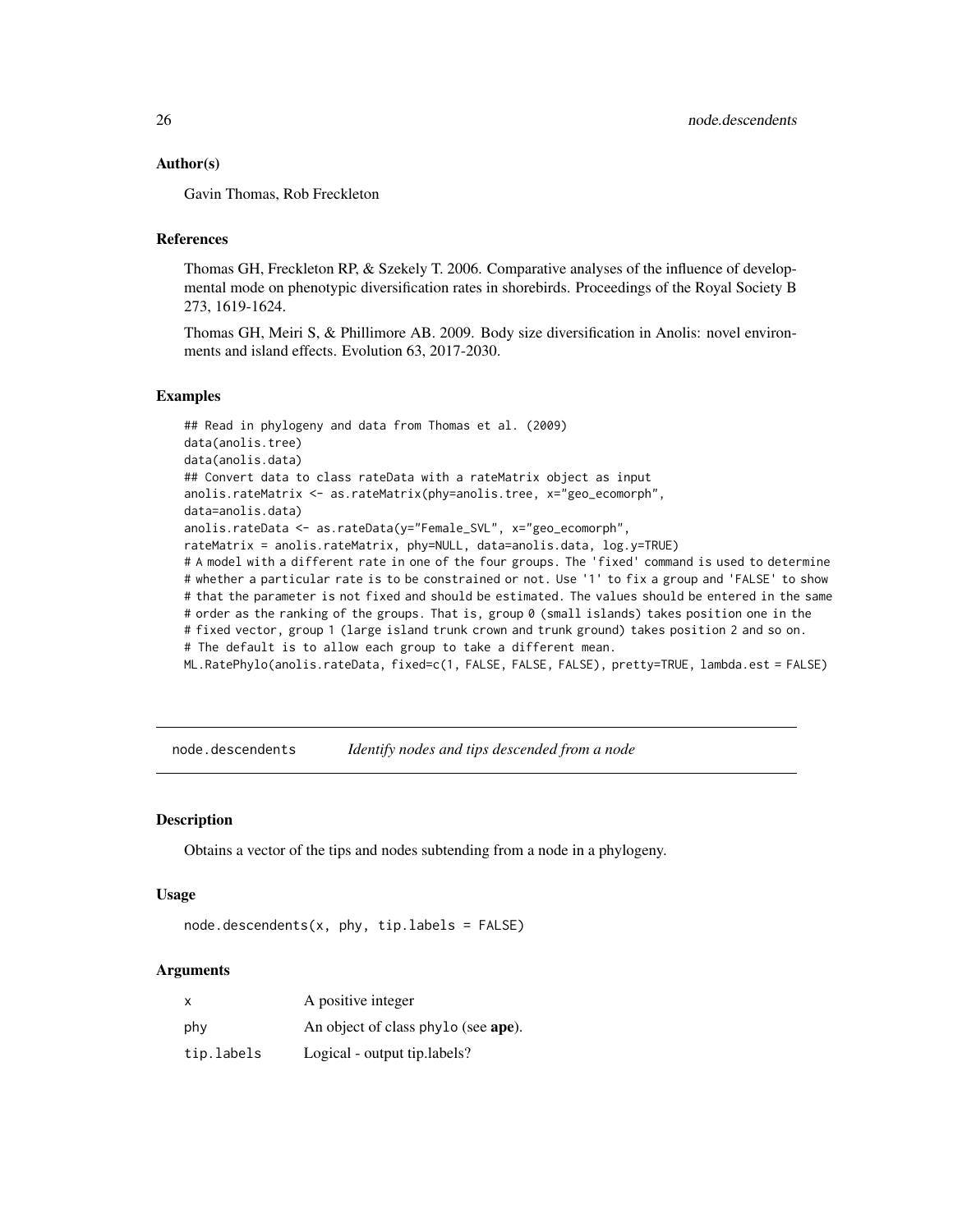#### <span id="page-26-0"></span>nodeTimes 27

## Details

This function is stolen from the clade.members function in the CAIC package but returns both node and tip id's.

## Value

Returns a vector of node and tip ids descended from the tip(s) "x". If tip.labels=TRUE then returns a list of node ids and tip labels.

## Note

as.rateMatrix calls the CAIC function vcv.array multiple times and this can be slow for large phylogenies (though faster than using the ape equivalent vcv.phylo).

## Author(s)

Gavin Thomas, David Orme

nodeTimes *Get times for nodes and tips*

## Description

Produces branching and tip times for ultrametric and non-ultrametric trees

#### Usage

nodeTimes(phy)

### Arguments

phy An object of class phylo (see ape).

## Value

Returns a matrix corresponging the phy "edge" matrix showning internal and external node times

## Note

nodeTimes is essentially a re-written version of the ape branching.times.

## Author(s)

Mark Puttick, Emmanuel Paradis

#### Examples

```
## Read in phylogeny from Thomas et al. (2009)
data(anolis.tree)
anolis.node.times <- nodeTimes(phy=anolis.tree)
```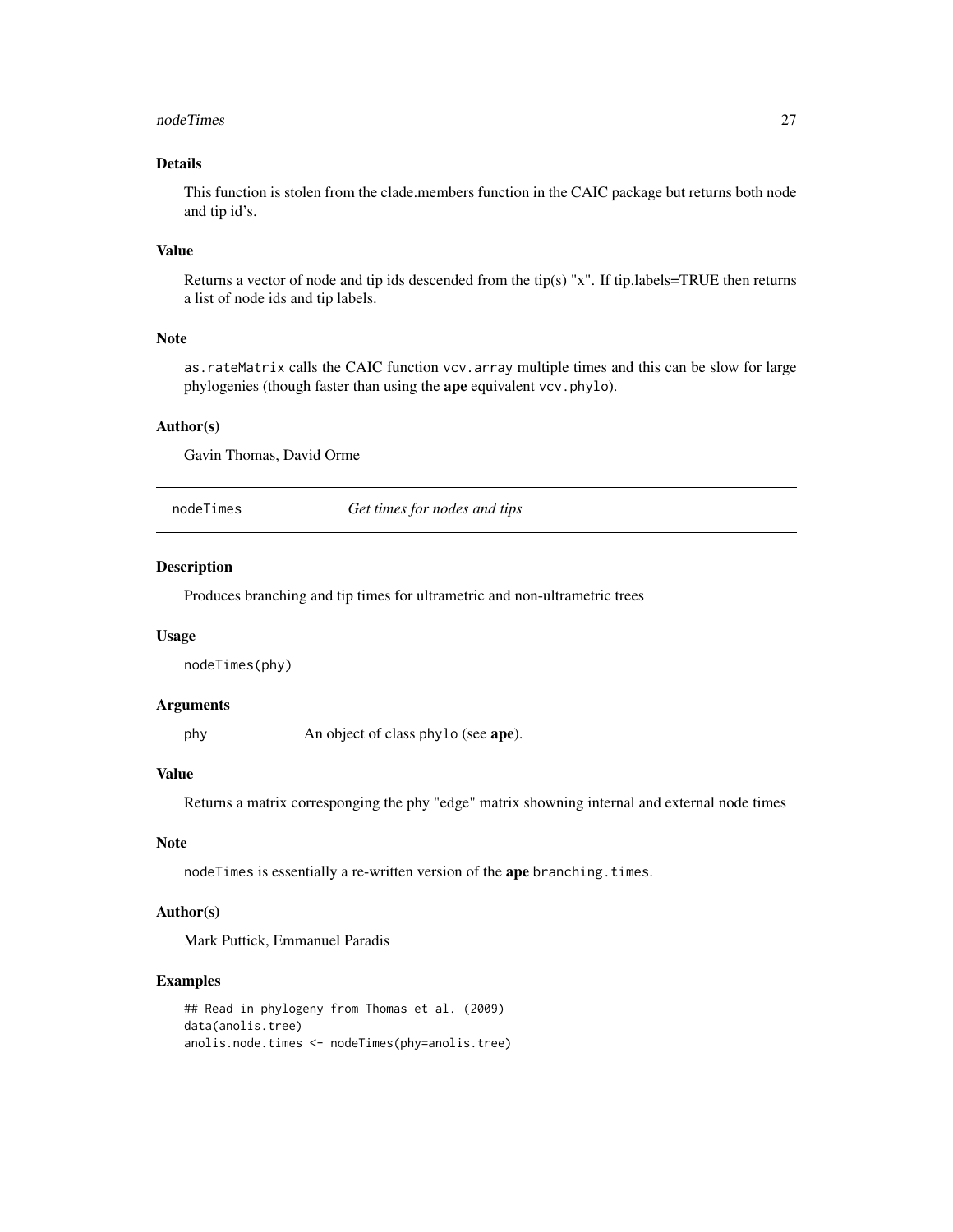<span id="page-27-0"></span>optim.likRatePhylo *Maximum likelihood rate estimation for traits and phylogenies*

## Description

Function for the maximum likelihood estimation of rate parameters on a trait and phylogeny.

## Usage

```
optim.likRatePhylo(
  rateData,
  rate = NULL,
  fixed = NULL,
  rateMIN = 0.001,rateMAX = 50,
  common.mean = FALSE,
  lambda.est = TRUE,
 meserr = FALSE
\lambda
```
## Arguments

| rateData    | an object of class rateData                                                                                                                                                                                                                                                   |
|-------------|-------------------------------------------------------------------------------------------------------------------------------------------------------------------------------------------------------------------------------------------------------------------------------|
| rate        | a vector of relative rate parameters. The length of the vector is equal to the<br>number of rates being estimated. If rate=NULL then rates are equal.                                                                                                                         |
| fixed       | A vector stating whether each parameter should be allowed to vary (either FALSE<br>which results in a start value of 1, or a numeric start value) or should be fixed<br>(TRUE).                                                                                               |
| rateMIN     | Minimum value for the rate parameters                                                                                                                                                                                                                                         |
| rateMAX     | Maximum value for the rate parameters                                                                                                                                                                                                                                         |
| common.mean | a logical specififying whether each rate category should have its own mean<br>(common.mean=FALSE) or all categories should have the same mean (common.mean=FALSE).<br>See Thomas et al. (2009) for a discussion on the impact of assumptions about<br>mean on rate estimates. |
| lambda.est  | Logical. Fit Pagel's lambda.                                                                                                                                                                                                                                                  |
| meserr      | Logical. Include measurement error.                                                                                                                                                                                                                                           |
|             |                                                                                                                                                                                                                                                                               |

## Value

MLRate Maximum likelihood estimates of the rate parameters

Max.lik Maximum (log) likeihood

AIC AIC for maximum likelihood model

AICc AICc for maximum likelihood model

convergence convergence value from optim

n.parameters Number of parameters in the model (how many means and rate categories)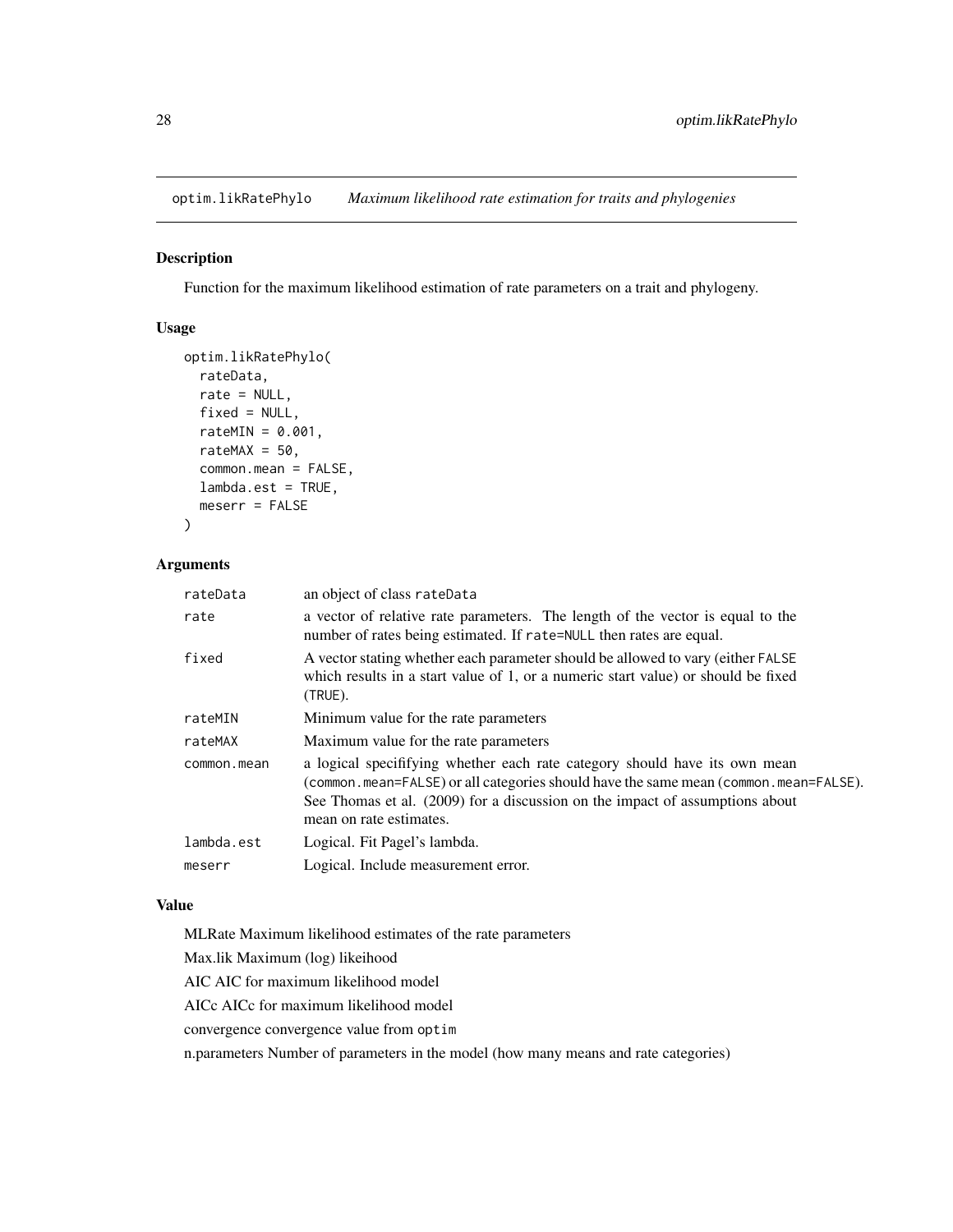## <span id="page-28-0"></span>phyloCovar 29

#### Author(s)

Gavin Thomas

#### References

Thomas GH, Freckleton RP, & Szekely T. 2006. Comparative analyses of the influence of developmental mode on phenotypic diversification rates in shorebirds. Proceedings of the Royal Society B 273, 1619-1624.

Thomas GH, Meiri S, & Phillimore AB. 2009. Body size diversification in Anolis: novel environments and island effects. Evolution 63, 2017-2030.

#### Examples

```
data(anolis.tree)
data(anolis.data)
```
## Convert data to class rateData with a rateMatrix object as input anolis.rateMatrix <- as.rateMatrix(phy=anolis.tree, x="geo\_ecomorph", data=anolis.data)

```
anolis.rateData <- as.rateData(y="Female_SVL", x="geo_ecomorph",
rateMatrix = anolis.rateMatrix, phy=NULL, data=anolis.data, log.y=TRUE)
```
# A model with a different rate in each of the four groups. The 'fixed' command is used to determine # whether a particular rate is to be constrained or not. Use '1' to fix a group and 'FALSE' to show # that the parameter is not fixed and should be estimated. The values should be entered in the same # order as the ranking of the groups. That is, group 0 (small islands) takes position one in the # fixed vector, group 1 (large island trunk crown and trunk ground) takes position 2 and so on. # The default is to allow each group to take a different mean.

optim.likRatePhylo(anolis.rateData, rate=c(1,1,1,1), common.mean=TRUE, lambda.est=FALSE)

phyloCovar *Calculation of Brownian (co)variance using independent contrasts.*

#### Description

Calculates the Brownian variance (single trait) or variance-covariance matrix (mutliple traits) using phylogenetically independent contrasts.

#### Usage

```
phyloCovar(x, phy, estimator = "unbiased")
```

|           | A continuous trait                                                            |
|-----------|-------------------------------------------------------------------------------|
| phy       | An object of class phylo (see ape).                                           |
| estimator | Should Brownian variance (or covariance) be based on the unbiased ("unbiased" |
|           | - default) or maximum likelihood ("ML") estimator.                            |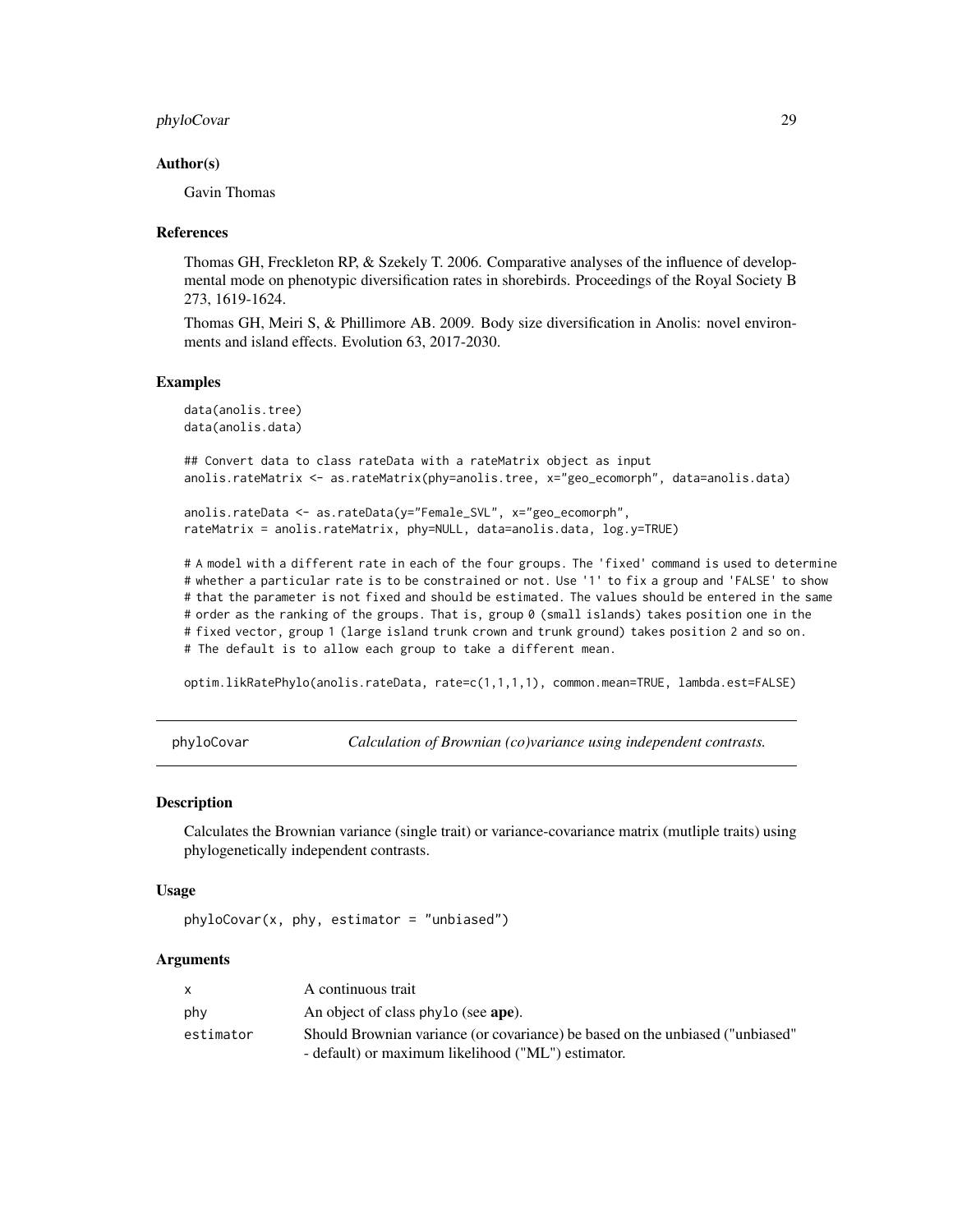### Value

brownianVariance Brownian variance (or covariance for multiple traits) given the data and phylogeny

#### Author(s)

Gavin Thomas, Rob Freckleton

## References

Felsenstein J. 1973. Maximum-likelihood estimation of evolutionary trees from continuous characters. Am. J. Hum. Genet. 25, 471-492.

Felsenstein J. 1985. Phylogenies and the comparative method. American Naturalist 125, 1-15.

Freckleton RP & Jetz W. 2009. Space versus phylogeny: disentangling phylogenetic and spatial signals in comparative data. Proc. Roy. Soc. B 276, 21-30.

## Examples

```
data(anolis.tree)
data(anolis.data)
## calculate Brownian variance of female SVL
female.svl <- matrix(anolis.data[,"Female_SVL"],
dimnames=list(rownames(anolis.data)))
input.data <- sortTraitData(phy=anolis.tree, y=female.svl, log.trait=TRUE)
phyloCovar(x=input.data$trait, phy = input.data$phy)
```
phyloMean *Calculation of phylogenetically corrected mean.*

## Description

This function calculates the phylogenetic mean of the data given the tree and model of evolution

## Usage

```
phyloMean(
 rateData,
  rate = NULL,
  common.mean = FALSE,
  lambda.get = TRUE,lambda = 1,
  meserr = FALSE
)
```
<span id="page-29-0"></span>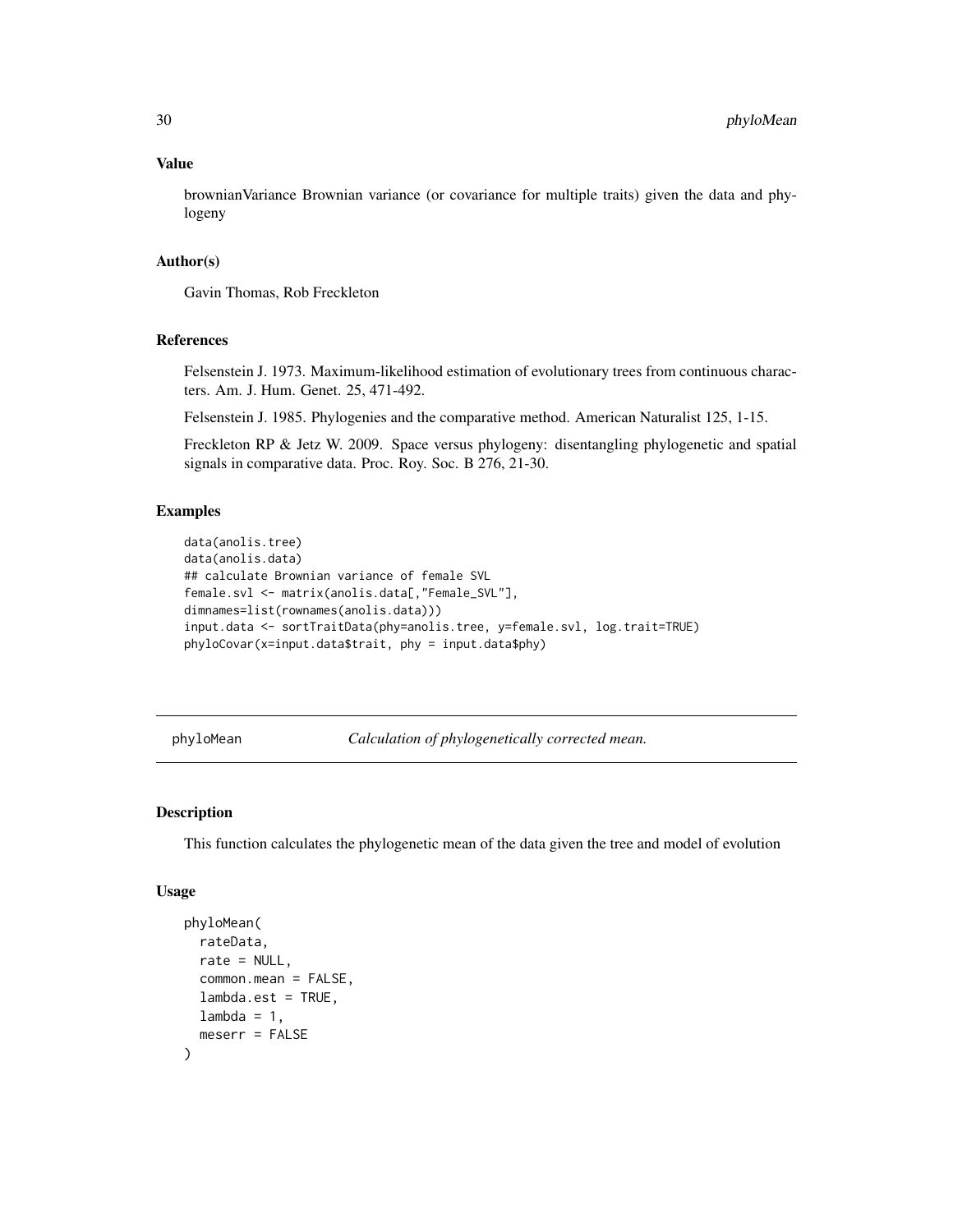## phyloMean 31

#### Arguments

| rateData    | an object of class rateData                                                                                                                                                                                                                                                   |
|-------------|-------------------------------------------------------------------------------------------------------------------------------------------------------------------------------------------------------------------------------------------------------------------------------|
| rate        | a vector of relative rate parameters. The length of the vector is equal to the<br>number of rates being estimated. If rate=NULL then rates are equal.                                                                                                                         |
| common.mean | a logical specifitying whether each rate category should have its own mean<br>(common.mean=FALSE) or all categories should have the same mean (common.mean=FALSE).<br>See Thomas et al. (2009) for a discussion on the impact of assumptions about<br>mean on rate estimates. |
| lambda.est  | Logical. Fit Pagel's lambda.                                                                                                                                                                                                                                                  |
| lambda      | Numeric value for lambda from 0-1.                                                                                                                                                                                                                                            |
| meserr      | Logical. Include measurement error.                                                                                                                                                                                                                                           |

## Value

mu phylogenetically corrected mean

## Note

The means are output as treatment contrasts.

#### Author(s)

Gavin Thomas, Rob Freckleton

## References

Thomas GH, Freckleton RP, & Szekely T. 2006. Comparative analyses of the influence of developmental mode on phenotypic diversification rates in shorebirds. Proceedings of the Royal Society B 273, 1619-1624.

Thomas GH, Meiri S, & Phillimore AB. 2009. Body size diversification in Anolis: novel environments and island effects. Evolution 63, 2017-2030.

## Examples

```
## Read in phylogeny and data from Thomas et al. (2009)
data(anolis.tree)
data(anolis.data)
```
## Convert data to class rateData with a rateMatrix object as input anolis.rateMatrix <- as.rateMatrix(phy=anolis.tree, x="geo\_ecomorph", data=anolis.data)

```
anolis.rateData <- as.rateData(y="Female_SVL", x="geo_ecomorph",
rateMatrix = anolis.rateMatrix, phy=NULL, data=anolis.data, log.y=TRUE)
```
# A model with a different rate in each of the four groups. The 'fixed' command is used to determine # whether a particular rate is to be constrained or not. Use '1' to fix a group and 'FALSE' to show # that the parameter is not fixed and should be estimated. The values should be entered in the same # order as the ranking of the groups. That is, group 0 (small islands) takes position one in the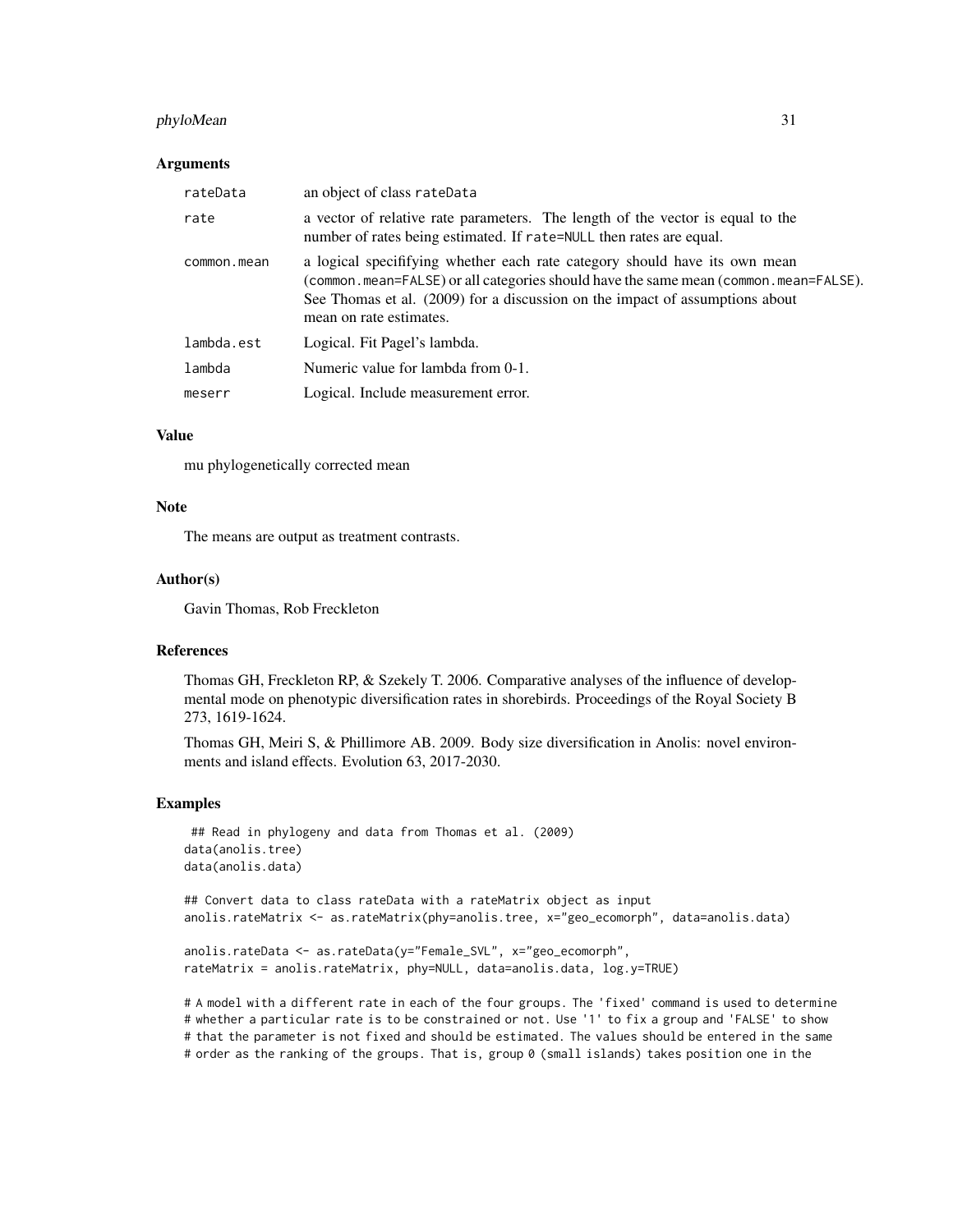# fixed vector, group 1 (large island trunk crown and trunk ground) takes position 2 and so on. # The default is to allow each group to take a different mean.

```
phyloMean(anolis.rateData, rate=c(1,1,1,1), common.mean=FALSE)
# common mean for all groups
phyloMean(anolis.rateData, rate=c(1,1,1,1), common.mean=TRUE)
```
phyloVar *Calculation of Brownian variance.*

#### Description

This function calculates the phylogenetic variance (Brownian variance, or rate) of the data given the tree and model of evolution

#### Usage

```
phyloVar(
  rateData,
  rate = NULL,
  common.mean = FALSE,
  lambda.est = TRUE,
  lambda = 1,
  meserr = FALSE
)
```
#### Arguments

| rateData    | an object of class rateData                                                                                                                                                                                                                                                   |
|-------------|-------------------------------------------------------------------------------------------------------------------------------------------------------------------------------------------------------------------------------------------------------------------------------|
| rate        | a vector of relative rate parameters. The length of the vector is equal to the<br>number of rates being estimated. If rate=NULL then rates are equal.                                                                                                                         |
| common.mean | a logical specifitying whether each rate category should have its own mean<br>(common.mean=FALSE) or all categories should have the same mean (common.mean=FALSE).<br>See Thomas et al. (2009) for a discussion on the impact of assumptions about<br>mean on rate estimates. |
| lambda.est  | Logical. Fit Pagel's lambda.                                                                                                                                                                                                                                                  |
| lambda      | Numeric value for lambda from 0-1.                                                                                                                                                                                                                                            |
| meserr      | Logical. Include measurement error.                                                                                                                                                                                                                                           |
|             |                                                                                                                                                                                                                                                                               |

#### Value

phylo.var phylogenetic variance (Brownian variance)

#### Author(s)

Gavin Thomas, Rob Freckleton

<span id="page-31-0"></span>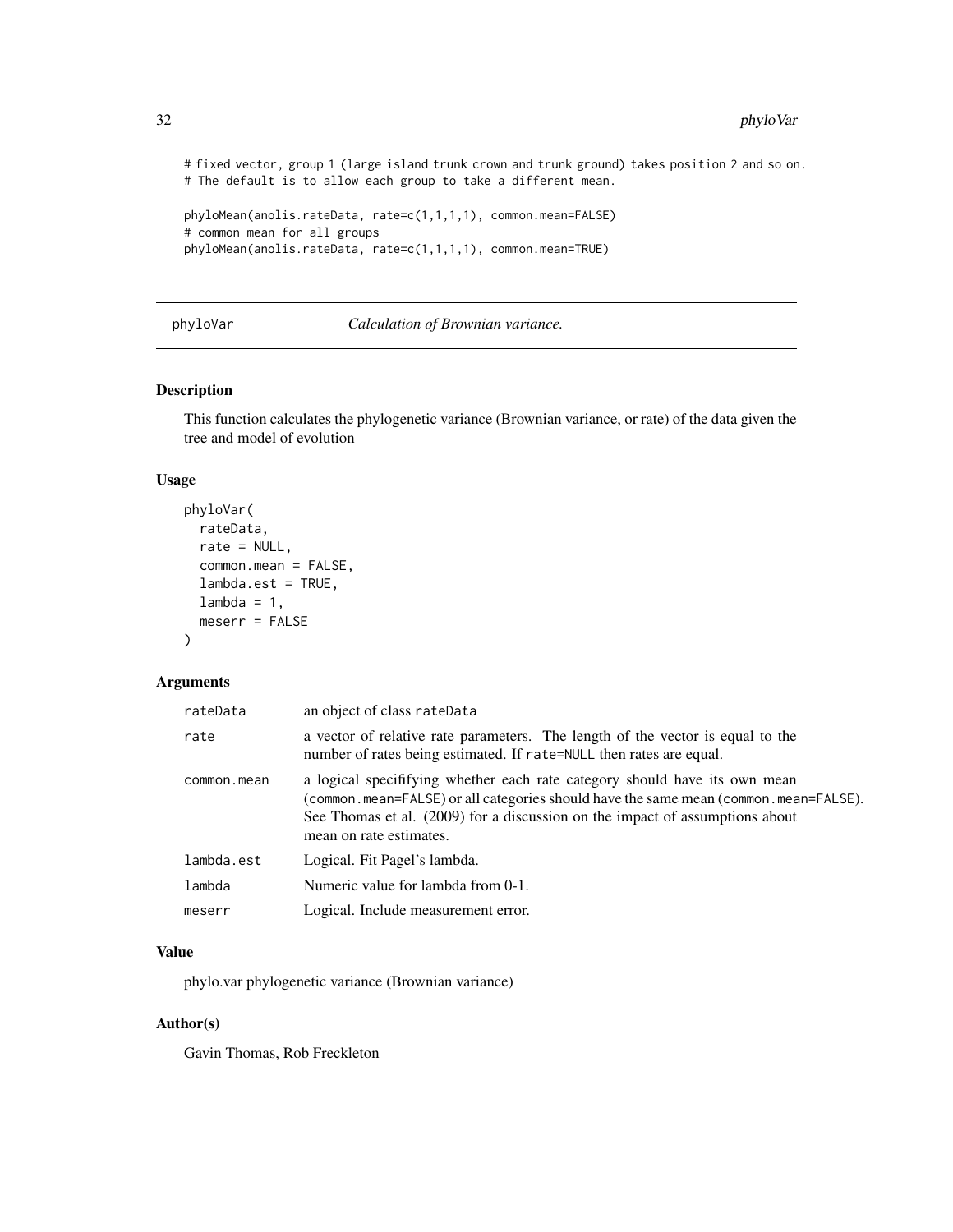#### <span id="page-32-0"></span>pic.pgls 33

#### References

Thomas GH, Freckleton RP, & Szekely T. 2006. Comparative analyses of the influence of developmental mode on phenotypic diversification rates in shorebirds. Proceedings of the Royal Society B 273, 1619-1624. @references Thomas GH, Meiri S, & Phillimore AB. 2009. Body size diversification in Anolis: novel environments and island effects. Evolution 63, 2017-2030.

## Examples

```
## Read in phylogeny and data from Thomas et al. (2009)
data(anolis.tree)
data(anolis.data)
## Convert data to class rateData with a rateMatrix object as input
anolis.rateMatrix <- as.rateMatrix(phy=anolis.tree, x="geo_ecomorph", data=anolis.data)
anolis.rateData <- as.rateData(y="Female_SVL", x="geo_ecomorph",
rateMatrix = anolis.rateMatrix, phy=NULL, data=anolis.data, log.y=TRUE)
```
# A model with a different rate in each of the four groups. The 'fixed' command is used to determine # whether a particular rate is to be constrained or not. Use '1' to fix a group and 'FALSE' to show # that the parameter is not fixed and should be estimated. The values should be entered in the same # order as the ranking of the groups. That is, group 0 (small islands) takes position one in the # fixed vector, group 1 (large island trunk crown and trunk ground) takes position 2 and so on. # The default is to allow each group to take a different mean.

```
phyloVar(anolis.rateData, rate=c(1,2,1,1), common.mean=FALSE)
# common mean for all groups
phyloVar(anolis.rateData, rate=c(1,2,1,1), common.mean=TRUE)
```
pic.pgls *Fast PLGS estimation based on contrasts*

#### Description

Estimates regression parameters for a phylogenetic generalised least-squares analysis using the fast constrasts method (Felsenstein 1973; 1985; Freckleton 2012). This implementation is applicable for continuous traits only and not factors

#### Usage

```
pic.pgls(
  formula,
  phy,
  y,
  lambda = "ML".return.intercept.stat = FALSE,
  meserr = NULL
)
```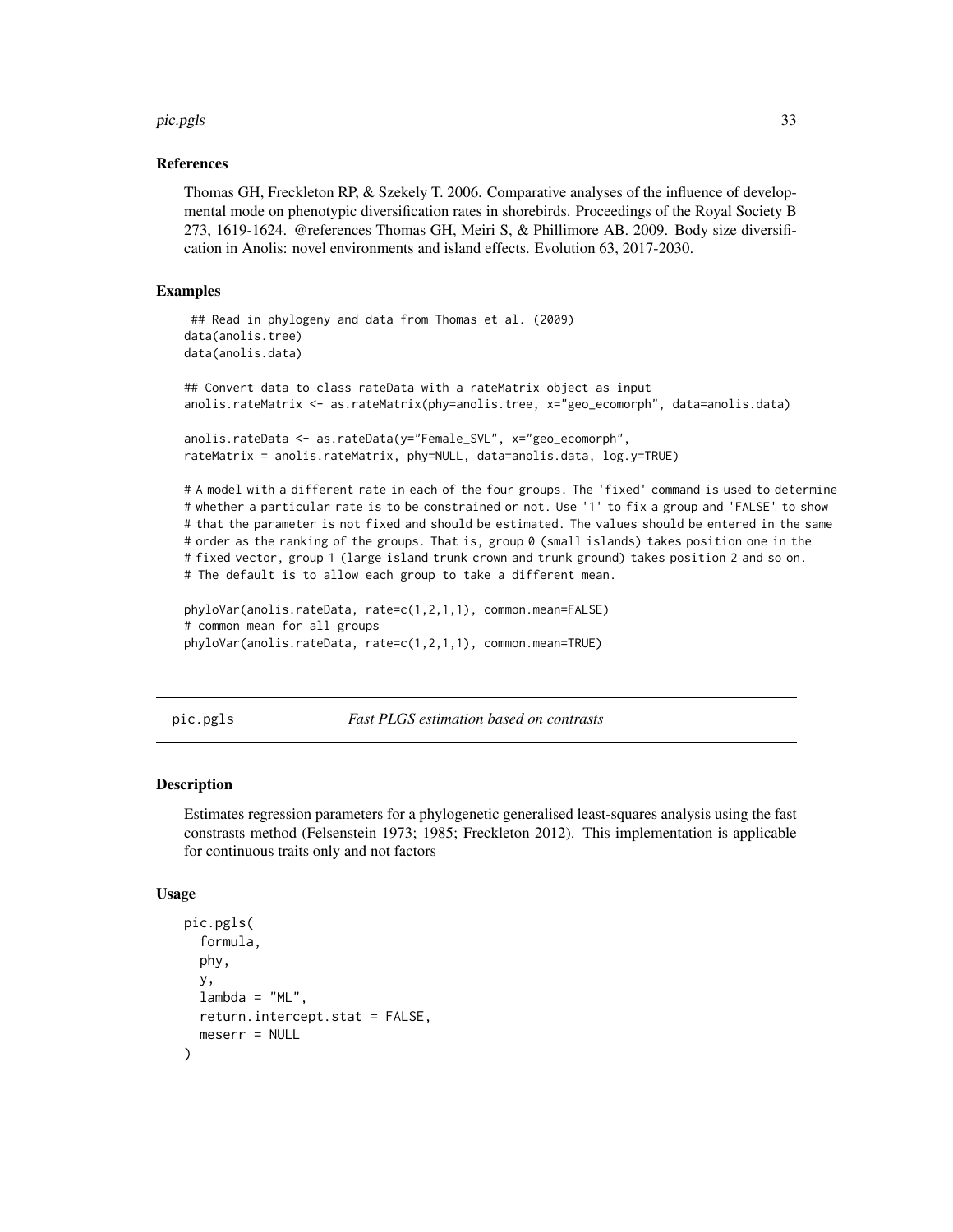## <span id="page-33-0"></span>Arguments

| formula               | A model formula with continuous variables only                                                                                                                                                                                                                                                                                                                                                       |  |
|-----------------------|------------------------------------------------------------------------------------------------------------------------------------------------------------------------------------------------------------------------------------------------------------------------------------------------------------------------------------------------------------------------------------------------------|--|
| phy                   | An object of class phylo (see ape).                                                                                                                                                                                                                                                                                                                                                                  |  |
| У                     | A matrix of trait values with rownames corresponding to the phy tip labels, and<br>column names corresponding to the formula variable names                                                                                                                                                                                                                                                          |  |
| lambda                | Default is "ML" meaning the phylogenetic signal of the response variable will<br>be estimated using restricted Maximum likelihood. If a numeric value between<br>0-1 is provided this will be used in the calculation of regression coefficients                                                                                                                                                     |  |
| return.intercept.stat |                                                                                                                                                                                                                                                                                                                                                                                                      |  |
|                       | Logical. If TRUE the standard errors, t value, and p value of the estimated Inter-<br>cept is provided for comparison with output from pgls from caper etc.,. Default<br>is FALSE as this slows the function as it involves constructing and calculating the<br>inverse of the phy variance-covariance matrix, and based on contrasts the design<br>matrix column of ones would have zero contrasts. |  |
| meserr                | A vector (or matrix) of measurement error for each tip. This is only applicable<br>to univariate analyses.                                                                                                                                                                                                                                                                                           |  |

## Value

A list containing the model, model summary, intercept, estimate of Lambda, model log-Likelihood, model AIC

## Author(s)

Mark N Puttick and Rob Freckleton

## See Also

[pgls](#page-0-0)

## Examples

```
# Data and phylogeny
data(anolis.tree)
anolis.tree$node.label <- NULL
lm.data <- transformPhylo.sim(phy=anolis.tree, n=2, model="bm")
dat \leq data.frame(x = lm.data[,1], y = lm.data[,2],
names = anolis.tree$tip, row.names = anolis.tree$tip)
picModel <- pic.pgls(formula=y ~ x,
phy=anolis.tree, y = dat, lambda=1,
return.intercept.stat=FALSE)
```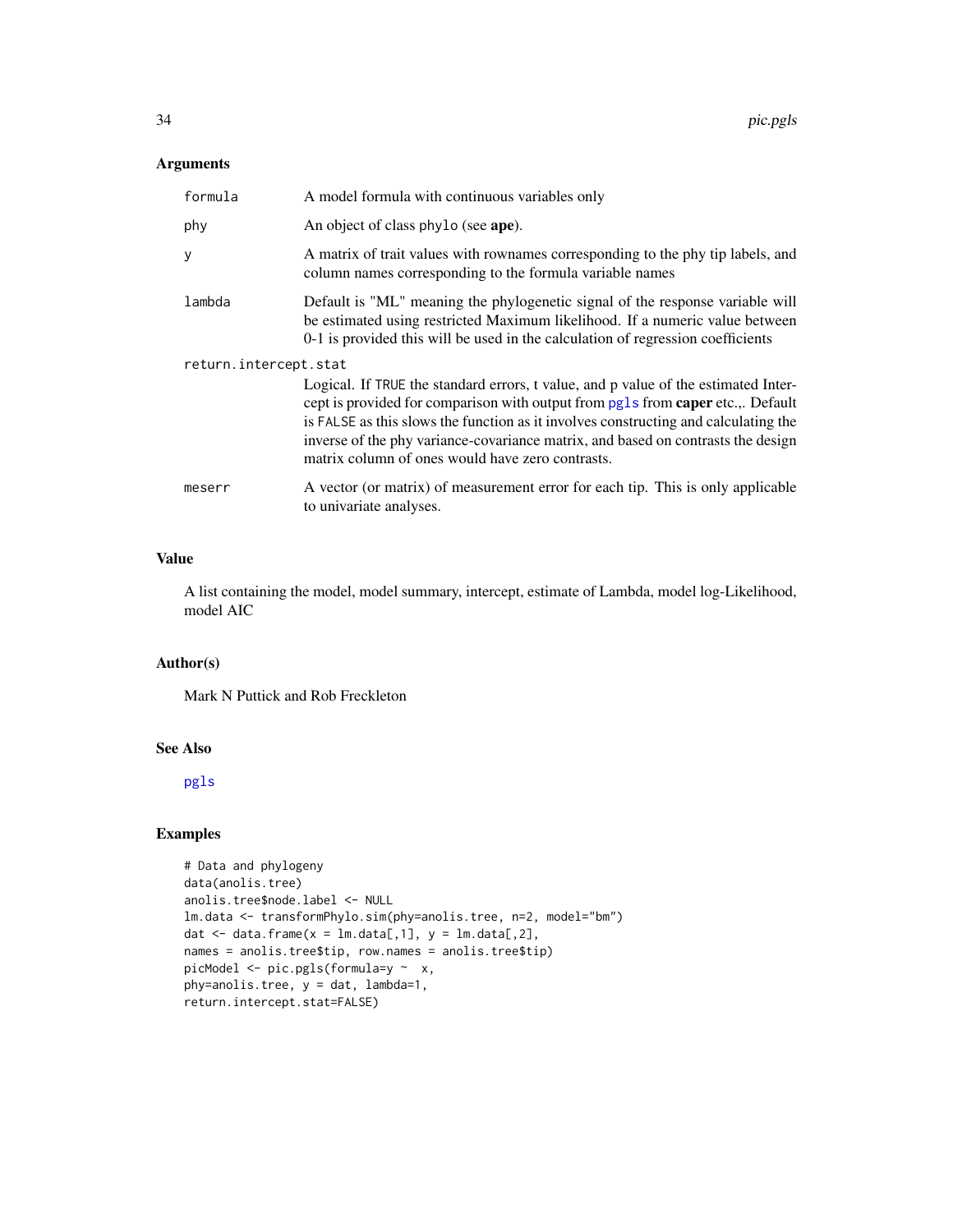<span id="page-34-1"></span><span id="page-34-0"></span>plot.timeSlice.ML *Identify shifts in the rate of trait diversification through time*

## Description

Summarises phenotypic rate variation on phylogenies through

## Usage

```
## S3 method for class 'timeSlice.ML'
plot(
 x,
  ...,
 cutoff = 4,
 AICc = TRUE,lowerBound = 1e-08,
 upperBound = 1000,
 phylo.plot = TRUE,
 colour.ramp = c("blue", "red"),
 cex.plot = 1,model.average = FALSE
)
```

| X             | Output of a timeSlice analysis in transformPhylo.ML                                                                                                                                                                                                                                                                                                                                                   |  |
|---------------|-------------------------------------------------------------------------------------------------------------------------------------------------------------------------------------------------------------------------------------------------------------------------------------------------------------------------------------------------------------------------------------------------------|--|
| $\ddots$      | Other functions to pass to plot. phylo                                                                                                                                                                                                                                                                                                                                                                |  |
| cutoff        | Value for differences in AIC scores when comparing models. More complex<br>models with an AIC score more than this number of units lower than simpler<br>models are retained (as per runMedusa in the geiger package).                                                                                                                                                                                |  |
| AICc          | If TRUE, AICc is used instead of AIC.                                                                                                                                                                                                                                                                                                                                                                 |  |
| lowerBound    | Minimum value for parameter estimates.                                                                                                                                                                                                                                                                                                                                                                |  |
| upperBound    | Maximum value for parameter estimates.                                                                                                                                                                                                                                                                                                                                                                |  |
| phylo.plot    | Logical. If TRUE, the phylogeny is plotted                                                                                                                                                                                                                                                                                                                                                            |  |
| colour.ramp   | The colours signifying different rates from low (first colour) to high (second<br>colour)                                                                                                                                                                                                                                                                                                             |  |
| cex.plot      | Character expansion for the plot of rates through time                                                                                                                                                                                                                                                                                                                                                |  |
| model.average | Logical only applicable to "timeSlice" models. Will return the model aver-<br>aged timeSlice for models in which multiple shifts were considered (i.e., when<br>splitTime is NULL). If TRUE, the function returns a plot showing the relative<br>weights of each shift time and the model-averaged rates through time that are<br>weighted by their relative weights. If TRUE, plot.phylo is ignored. |  |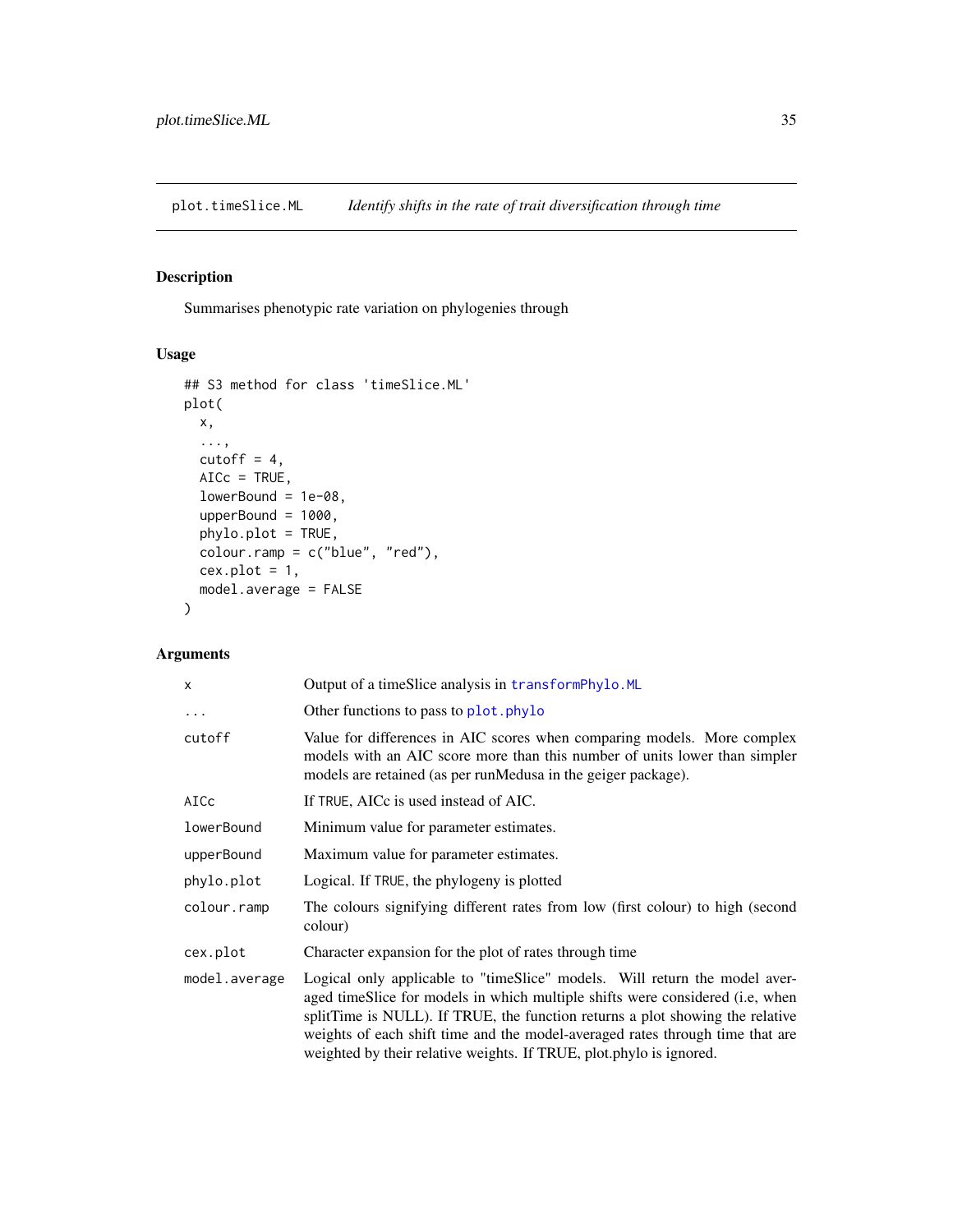## Details

This functions summarises the output of a "timeSlice" model in [transformPhylo.ML](#page-56-1) (see below). The best overall model is chosen based on AIC (or AICc if AICc=TRUE). The cut-off point for improvement in AIC score between successively more complex models can be defined using cutoff. The default cutoff is 4 but this is somewhat arbitrary and a "good" cut-off may well vary between data sets so it may well be worth exploring different cutoffs.

#### Value

ModelFit Summary of the best optimal rate shift model or the model average of each split time (if model averaging was used).

Rates Summary of the rate parameters from the best rate shift model or the model averaged rates through time.

optimalTree A phylo object with branch lengths scaled relative to rate and a plot of estimated rates through time with their associated CIs.

## Author(s)

Mark Puttick

#### References

To Add

## See Also

[transformPhylo.ML](#page-56-1)

#### Examples

```
data(anolis.tree)
data(anolis.data)
attach(anolis.data)
male.length <- matrix(Male_SVL, dimnames=list(rownames(anolis.data)))
sortedData <- sortTraitData(anolis.tree, male.length)
phy <- sortedData$phy
male.length <- sortedData$trait
phy.clade <- extract.clade(phy, 182)
male.length.clade <- as.matrix(male.length[match(phy.clade$tip.label,
rownames(male.length)),])
timeSlice.10.ml <- transformPhylo.ML(y=male.length.clade, phy=phy.clade, model="timeSlice",
splitTime=c(10))
outputSummary <- plot(timeSlice.10.ml, cutoff=0.001, cex=0.5,
colour.ramp=c("blue", "red"))
```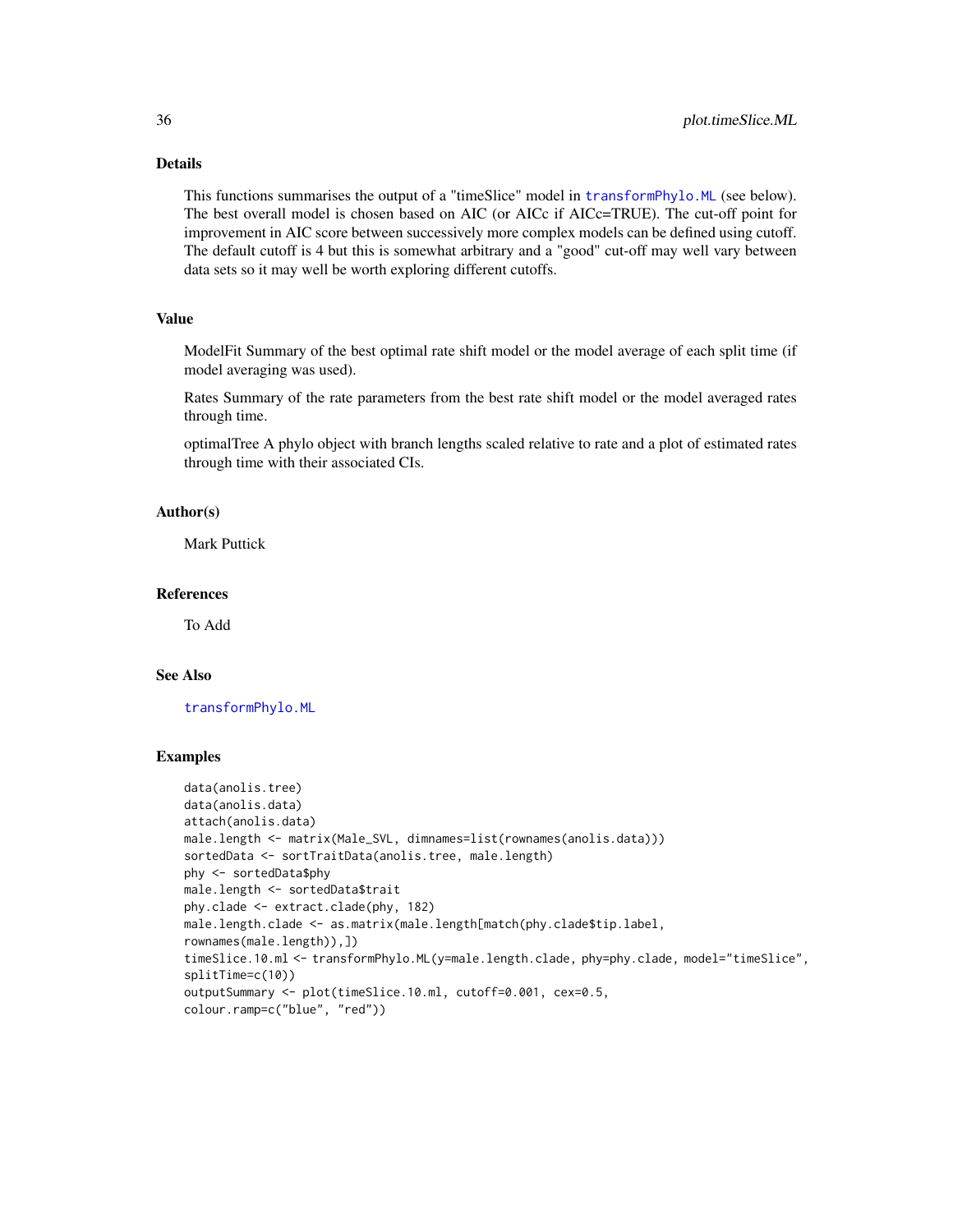<span id="page-36-0"></span>plot.traitMedusa.model

*Tree plotting for rates*

## Description

Plots trees with colours based on rates of trait evolution. Also provides simple coloured plotting for trait values using the [ace](#page-0-0) function in the ape library.

## Usage

```
## S3 method for class 'traitMedusa.model'
plot(x, y = NULL, ..., reconType = "rates", platete = "hotspot.colors")
```
#### Arguments

| x         | Output from summary.traitMedusa.                                                                                                                                         |
|-----------|--------------------------------------------------------------------------------------------------------------------------------------------------------------------------|
| y.        | A matrix of trait values.                                                                                                                                                |
| $\cdots$  | Other functions to pass to plot. phylo                                                                                                                                   |
| reconType | Colour branches according to rate shifts ("rates" - requires traitMedusaObject)<br>or ancestral state reconstruction ("picReconstruction" - requires x).                 |
| palette   | Defines the colour scheme with four options: hotspot.colors (red to blue), heat.colors<br>(yellow to red), cool.colors (blues), combi.colors (yellows to reds and blues) |

## Value

Returns a data frame of colours used in plot along with rate (or ancestral state) range for each colour.

#### Author(s)

Gavin Thomas, Mark Puttick

## See Also

[transformPhylo.ML](#page-56-1), [summary.traitMedusa](#page-41-1).

## Examples

```
# Data and phylogeny
data(anolis.tree)
data(anolis.data)
# female SVL data
female.svl <- matrix(anolis.data[,"Female_SVL"],
dimnames=list(rownames(anolis.data)))
input.data <- sortTraitData(phy=anolis.tree, y=female.svl, log.trait=TRUE)
```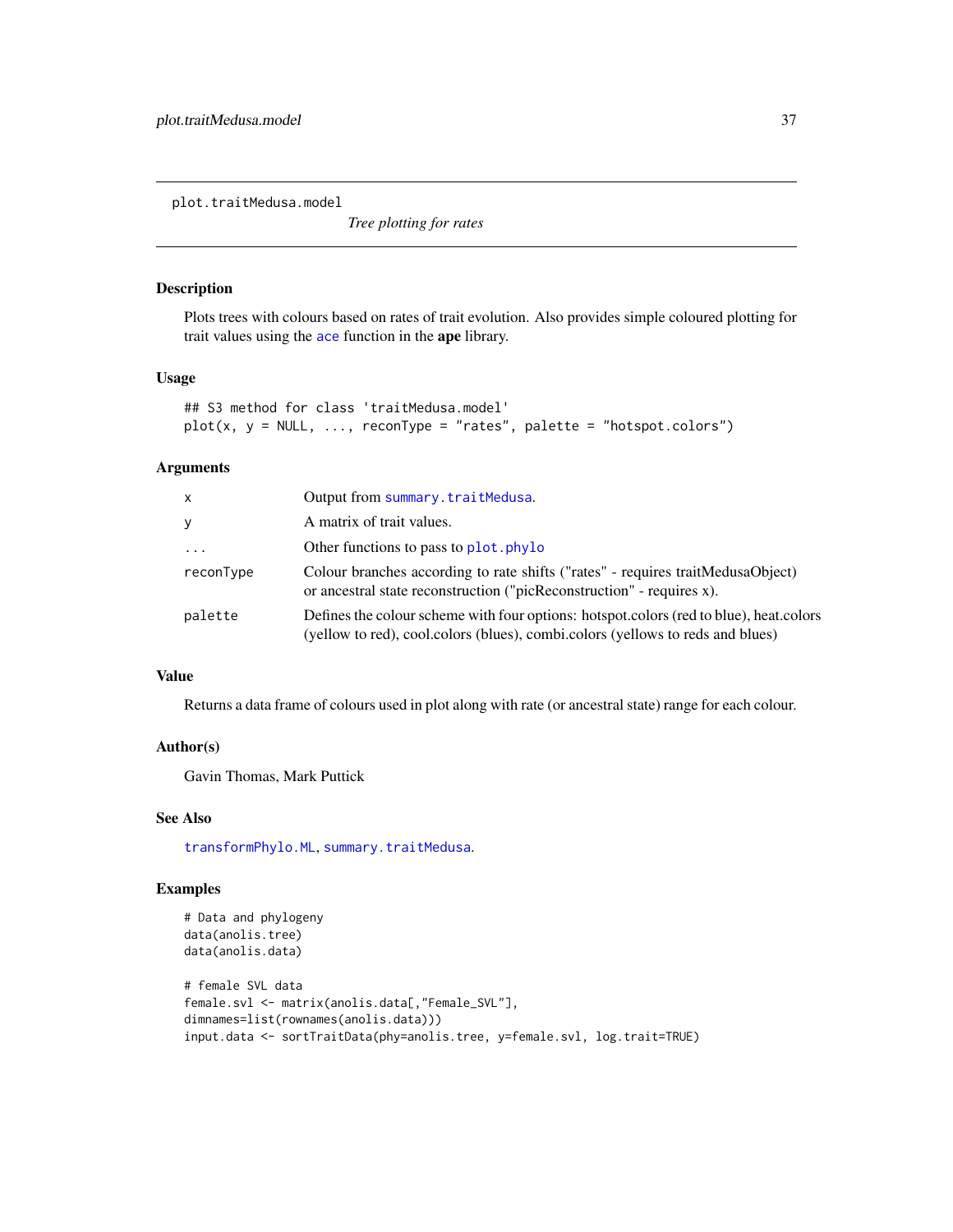```
# arbitarily reduce data size for speed in this example
phy.clade <- extract.clade(input.data[[1]], 182)
male.length.clade <- as.matrix(input.data[[2]][match(input.data[[1]]$tip.label,
rownames(input.data[[2]])),])
# Identify rate shifts and print and plot results with up to one rate shifts
# and minimum clade size of 10.
anolisSVL_MEDUSA <- transformPhylo.ML(male.length.clade, phy=phy.clade,
model="tm1",minCladeSize=10, nSplits=1)
anolisSVL_MEDUSA_out <- summary(anolisSVL_MEDUSA, cutoff=1, AICc=FALSE)
colours <- plot(x = anolisSVL_MEDUSA_out,
reconType = "rates", type = "fan", cex=0.6, edge.width=3)
```
RatePhylo.allCI *Confidence intervals for rate parameters*

## Description

Calculates approximate confidence intervals for all rate parameters. CIs are esimated for one rate parameters while fixing others at a given value (usually the maximum likelihood estimate).

These are reliable (given the asympotic assumptions of the chi-square distribution) if only two groups are being compared but should be regarded only as a rough approximation for =>3 different rate categories. If the rates are correlated the CIs may be underestimated.

#### Usage

```
RatePhylo.allCI(
  rateData,
 MLrate = NULL,
  fixed = NULL,rateMIN = 0.001,
  rateMAX = 50,
  common.mean = FALSE,
  lambda.est = TRUE
)
```

| rateData | an object of class rateData                                                                                                                                                                                            |
|----------|------------------------------------------------------------------------------------------------------------------------------------------------------------------------------------------------------------------------|
| MLrate   | a vector of relative rate parameters. The length of the vector is equal to the<br>number of rates being estimated. If rate=NULL then rates are equal. Normally<br>these will be the maximum likelihood rate estimates. |
| fixed    | A vector stating whether each parameter should be allowed to vary (either FALSE)<br>which results in a start value of 1, or a numeric start value) or should be fixed<br>(TRUE).                                       |
| rateMIN  | Minimum value for the rate parameters                                                                                                                                                                                  |
| rateMAX  | Maximum value for the rate parameters                                                                                                                                                                                  |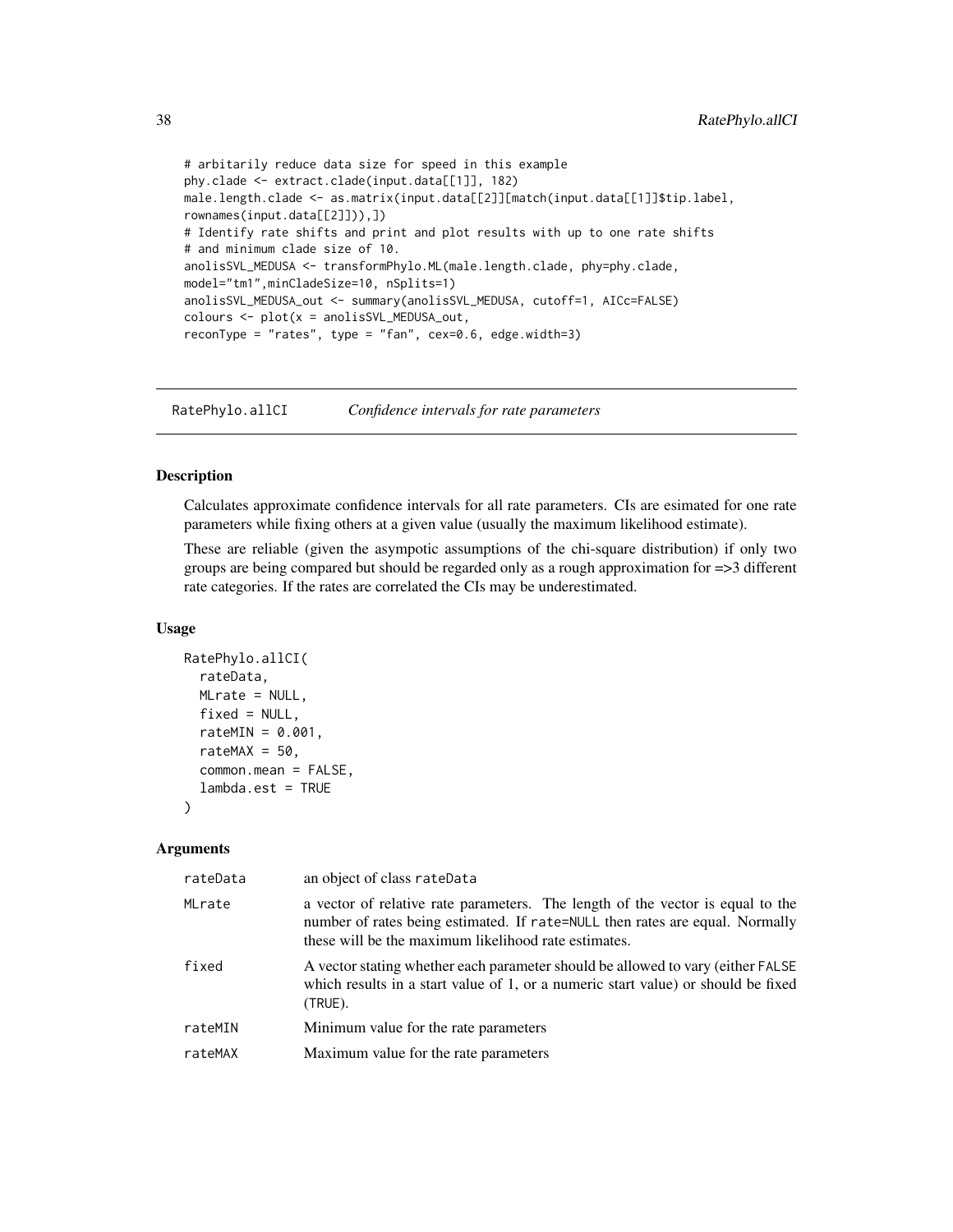| common.mean | a logical specifitying whether each rate category should have its own mean                              |
|-------------|---------------------------------------------------------------------------------------------------------|
|             | (common.mean=FALSE) or all categories should have the same mean (common.mean=FALSE).                    |
|             | See Thomas et al. (2009) for a discussion on the impact of assumptions about<br>mean on rate estimates. |
| lambda.est  | Logical. Estimate Pagel's lambda.                                                                       |

#### Value

rateLci Lower confidence interval for rate estimate

rateUci Upper confidence interval for rate estimate

#### Author(s)

Gavin Thomas, Rob Freckleton

#### References

Thomas GH, Freckleton RP, & Szekely T. 2006. Comparative analyses of the influence of developmental mode on phenotypic diversification rates in shorebirds. Proceedings of the Royal Society B 273, 1619-1624.

Thomas GH, Meiri S, & Phillimore AB. 2009. Body size diversification in Anolis: novel environments and island effects. Evolution 63, 2017-2030.

#### Examples

```
data(anolis.data)
data(anolis.tree)
## Convert data to class rateData with a rateMatrix object as input
anolis.rateMatrix <- as.rateMatrix(phy=anolis.tree, x="geo_ecomorph", data=anolis.data)
anolis.rateData <- as.rateData(y="Female_SVL", x="geo_ecomorph",
rateMatrix = anolis.rateMatrix, phy=NULL, data=anolis.data, log.y=TRUE)
```
# A model with a different rate in each of the four groups. The 'fixed' command is used to determine # whether a particular rate is to be constrained or not. Use '1' to fix a group and 'FALSE' to show # that the parameter is not fixed and should be estimated. The values should be entered in the same # order as the ranking of the groups. That is, group 0 (small islands) takes position one in the # fixed vector, group 1 (large island trunk crown and trunk ground) takes position 2 and so on. The # default is to allow each group to take a different mean.

```
anole.ML <- optim.likRatePhylo(rateData=anolis.rateData, rate=NULL,
fixed=c(FALSE,FALSE,FALSE, FALSE),
common.mean=FALSE, lambda.est=FALSE)
```
# Confidence intervals for the first two parameters

```
RatePhylo.allCI(rateData=anolis.rateData, MLrate = anole.ML$MLRate,
fixed=c(FALSE, TRUE, TRUE, TRUE), rateMIN = 0.001, rateMAX = 50,
common.mean = FALSE)
```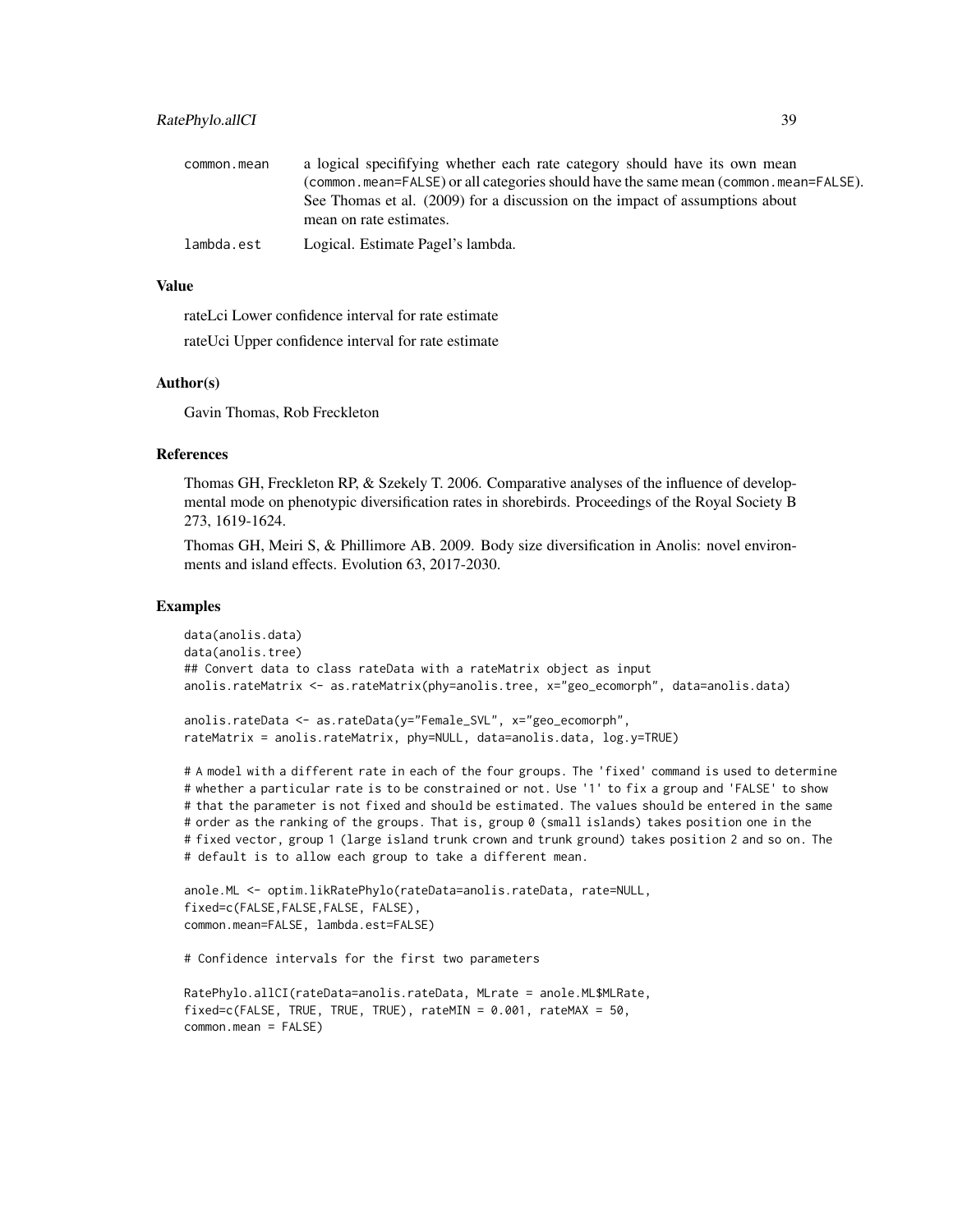<span id="page-39-0"></span>

#### Description

Uses estimated speciation and extinction rates to sample the number of speciation events 'hidden' by subsequent extinction on each branch of a tree following Bokma (2008). For use with the psi and multipsi models.

## Usage

sampleShid(phy, la = NULL, mu = NULL, useMean = FALSE)

#### Arguments

| phy     | An object of class phylo (see ape)                                                                                                                                                                                                                           |
|---------|--------------------------------------------------------------------------------------------------------------------------------------------------------------------------------------------------------------------------------------------------------------|
| la      | Estimate of the rate of speciation "lambda"                                                                                                                                                                                                                  |
| mи      | Estimate of the rate of extinction "mu"                                                                                                                                                                                                                      |
| useMean | A logical indicating whether to output the average or expected number of hidden<br>speciation events per branch, which may be non-integer (if TRUE), or to sample<br>an integer number on each branch from a Poisson distribution (if FALSE, the<br>default) |

#### Details

The expected number of hidden speciation events are calculated for each branch given its start and end times, and estimates of lambda and mu which are assumed to be constant across the tree. To properly account for uncertainty in the effect of extinction on the number of nodes affecting each branch of a tree, it may be appropriate to repeat model-fitting on many realizations of Sobs on the tree of interest (similar to evaluating phylogenetic uncertainty)

#### Value

Phylogenetic tree in phylo format, with an added element Sobs, a vector of numbers of hidden speciation events per branch, in the same order as the branches in the phylo object

#### Author(s)

Travis Ingram

#### References

Bokma, F. 2008. Detection of "punctuated equilibrium" by Bayesian estimation of speciation and extinction rates, ancestral character states, and rates of anagenetic and cladogenetic evolution on a molecular phylogeny. Evolution 62: 2718-2726.

Ingram, T. 2011. Speciation along a depth gradient in a marine adaptive radiation. Proc. R. Soc. B 278: 613-618.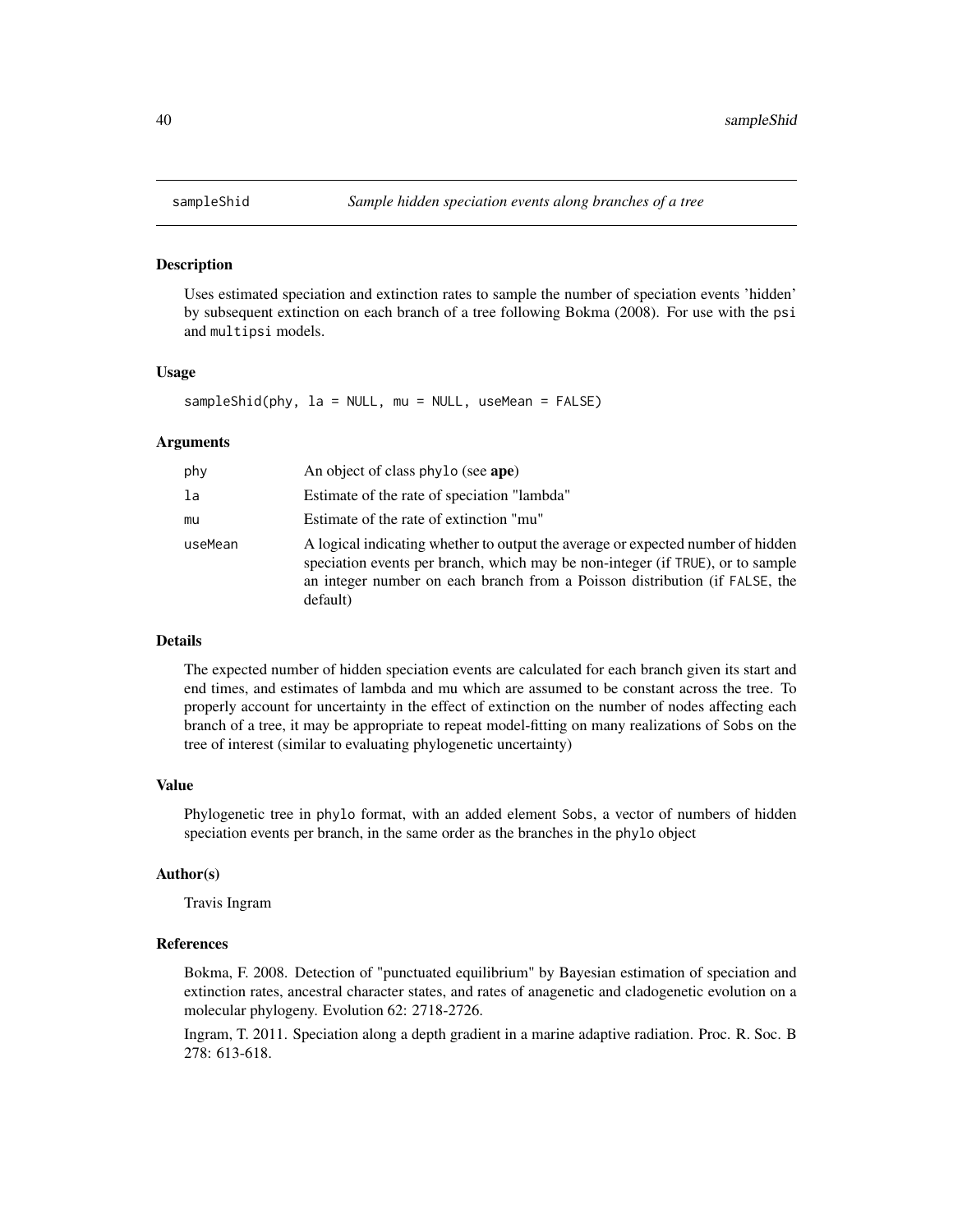## <span id="page-40-0"></span>sortTraitData 41

## See Also

[transformPhylo.ML](#page-56-1)

sortTraitData *Sort data and remove missing entries for tree and trait data*

## Description

Plots a phylogeny with lines representing the value of a continuous trait

## Usage

```
sortTraitData(
 phy,
 y,
 data.name = NULL,
 log.train = TRUE,pass.ultrametric = FALSE
)
```
## Arguments

| phy              | An object of class phylo or multiPhylo (see ape)                                                                                                                                                           |  |
|------------------|------------------------------------------------------------------------------------------------------------------------------------------------------------------------------------------------------------|--|
| y                | A matrix of trait values with taxon names as rownames. Missing values should<br>be NA                                                                                                                      |  |
| data.name        | If null the first column of y is assummed as the trait, otherwise if y is a matrix<br>with more than one column either the name of the column or the number of the<br>column must be supplied by data.name |  |
| log.trait        | Logical. If TRUE, data are log-transformed                                                                                                                                                                 |  |
| pass.ultrametric |                                                                                                                                                                                                            |  |
|                  | Although trees that are believed to be ultrametric to pass the function is ultrametric<br>in ape                                                                                                           |  |

## Value

phy Tree with missing data pruned

trait Rearranged data with missing species removed

## Author(s)

Mark Puttick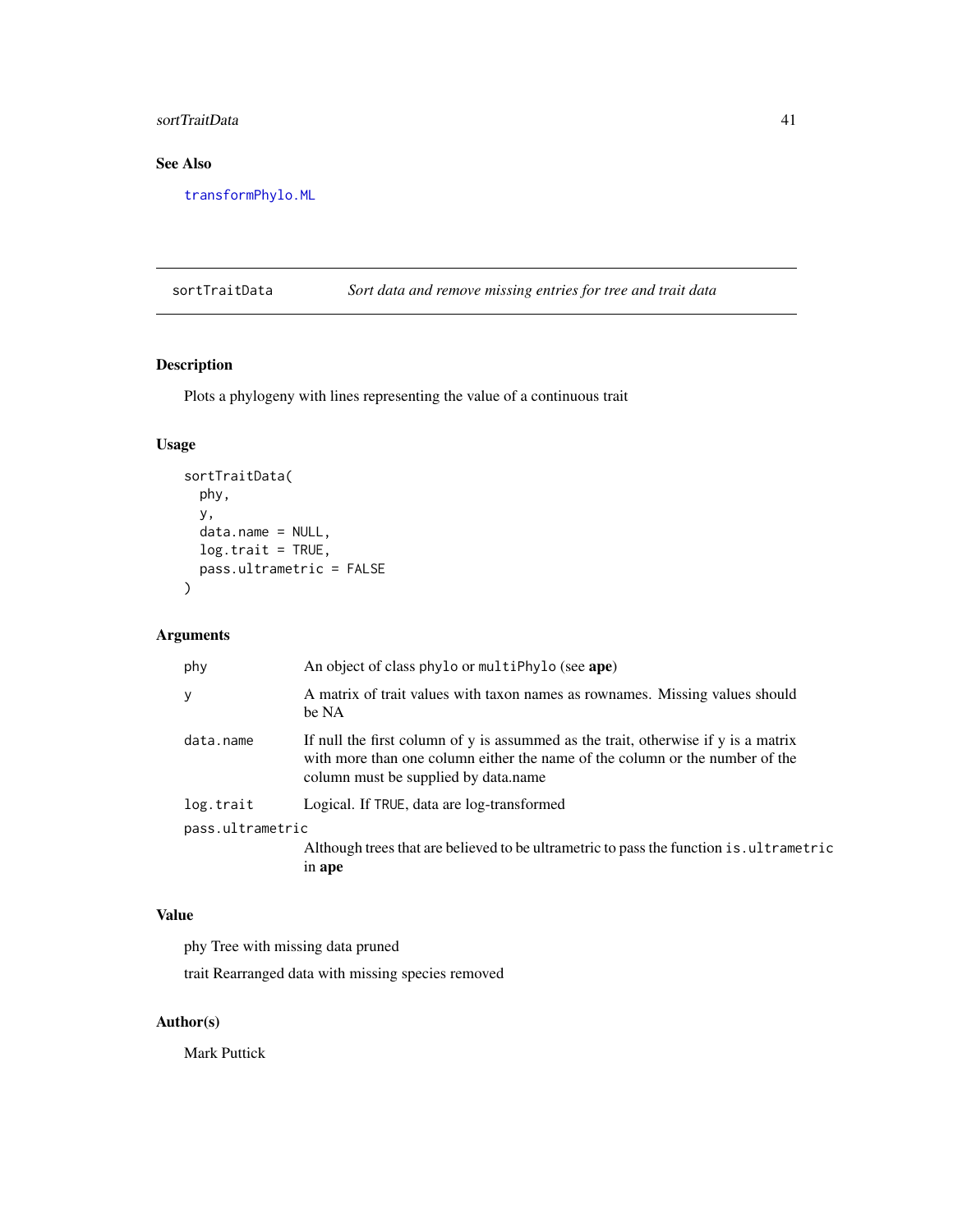## Examples

```
data(anolis.tree)
data(anolis.data)
attach(anolis.data)
male.length <- matrix(Male_SVL, dimnames=list(rownames(anolis.data)))
any(is.na(male.length[,1]))
data.sorted <- sortTraitData(anolis.tree, male.length)
phy <- data.sorted[[1]]
male.length <- data.sorted[[2]]
```
<span id="page-41-1"></span>summary.traitMedusa *Identify shifts in the rate of trait diversification*

## Description

Summarises phenotypic rate variation on phylogenies.

## Usage

```
## S3 method for class 'traitMedusa'
summary(
 object,
  ...,
  cutoff = 4,
 AICc = TRUE,lowerBound = 1e-08,
 upperBound = 200,
 print.warnings = FALSE
)
```

| object     | Output of a traitMedusa analysis in transformPhylo.ML.                                                                                                                                                                    |  |
|------------|---------------------------------------------------------------------------------------------------------------------------------------------------------------------------------------------------------------------------|--|
| $\ddots$   | Additional arguments to be passed to summary.                                                                                                                                                                             |  |
| cutoff     | Cutoff value for differences in AIC scores when comparing models. More com-<br>plex models with an AIC score more than this number of units lower than sim-<br>pler models are retained (as per runMedusa in the geiger). |  |
| AICc       | If true, AICc is used instead of AIC.                                                                                                                                                                                     |  |
| lowerBound | Minimum value for parameter estimates.                                                                                                                                                                                    |  |
| upperBound | Maximum value for parameter estimates.                                                                                                                                                                                    |  |
|            | print. warnings Logical. If TRUE, warnings are issued if confidence intervals fall outside upper<br>or lower bounds.                                                                                                      |  |

<span id="page-41-0"></span>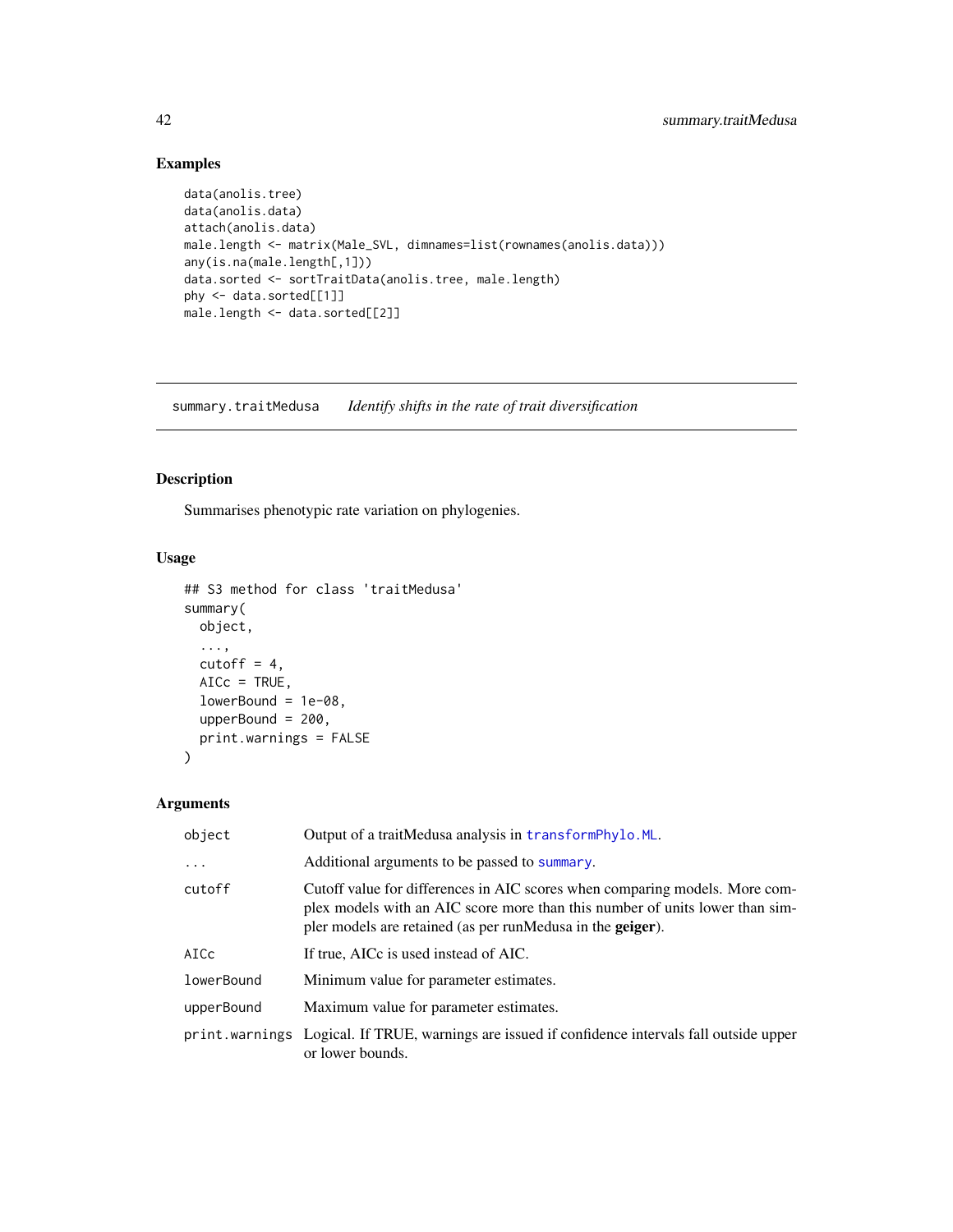#### <span id="page-42-0"></span>Details

This functions summarises the output of a "medusa" model in transformPhylo.ML (see below). The best overall model is chosen based on AIC (or AICc if AICc=TRUE). The cut-off point for improvement in AIC score between successively more complex models can be defined using cutoff. The default cutoff is 4 but this is somewhat arbitrary and a "good" cut-off may well vary between data sets so it may well be worth exploring different cutoffs.

## Value

ModelFit Summary of the best optimal rate shift model.

Rates Summary of the rate parameters from the best rate shift model.

optimalTree A phylo object with branch lengths scaled relative to rate.

#### Author(s)

Gavin Thomas

#### References

Alfaro ME, Santini F, Brock CD, Alamillo H, Dornburg A, Carnevale G, Rabosky D & Harmon LJ. 2009. Nine exceptional radiations plus high turnover explain species diversity in jawed vertebrates. PNAS 106, 13410-13414.

O'Meara BC, Ane C, Sanderson MJ & Wainwright PC. 2006. Testing for different rates of continuous trait evolution using likelihood. Evolution 60, 922-933

Thomas GH, Meiri S, & Phillimore AB. 2009. Body size diversification in Anolis: novel environments and island effects. Evolution 63, 2017-2030.

#### See Also

[transformPhylo.ML](#page-56-1)

#### Examples

```
data(anolis.tree)
data(anolis.data)
attach(anolis.data)
male.length <- matrix(Male_SVL, dimnames=list(rownames(anolis.data)))
sortedData <- sortTraitData(anolis.tree, male.length)
phy <- sortedData$phy
male.length <- sortedData$trait
phy.clade <- extract.clade(phy, 182)
male.length.clade <- as.matrix(male.length[match(phy.clade$tip.label, rownames(male.length)),])
tm1 <- transformPhylo.ML(male.length.clade, phy=phy.clade, model="tm1", minCladeSize=10, nSplits=1)
tm1_out <- summary(tm1, cutoff=1)
```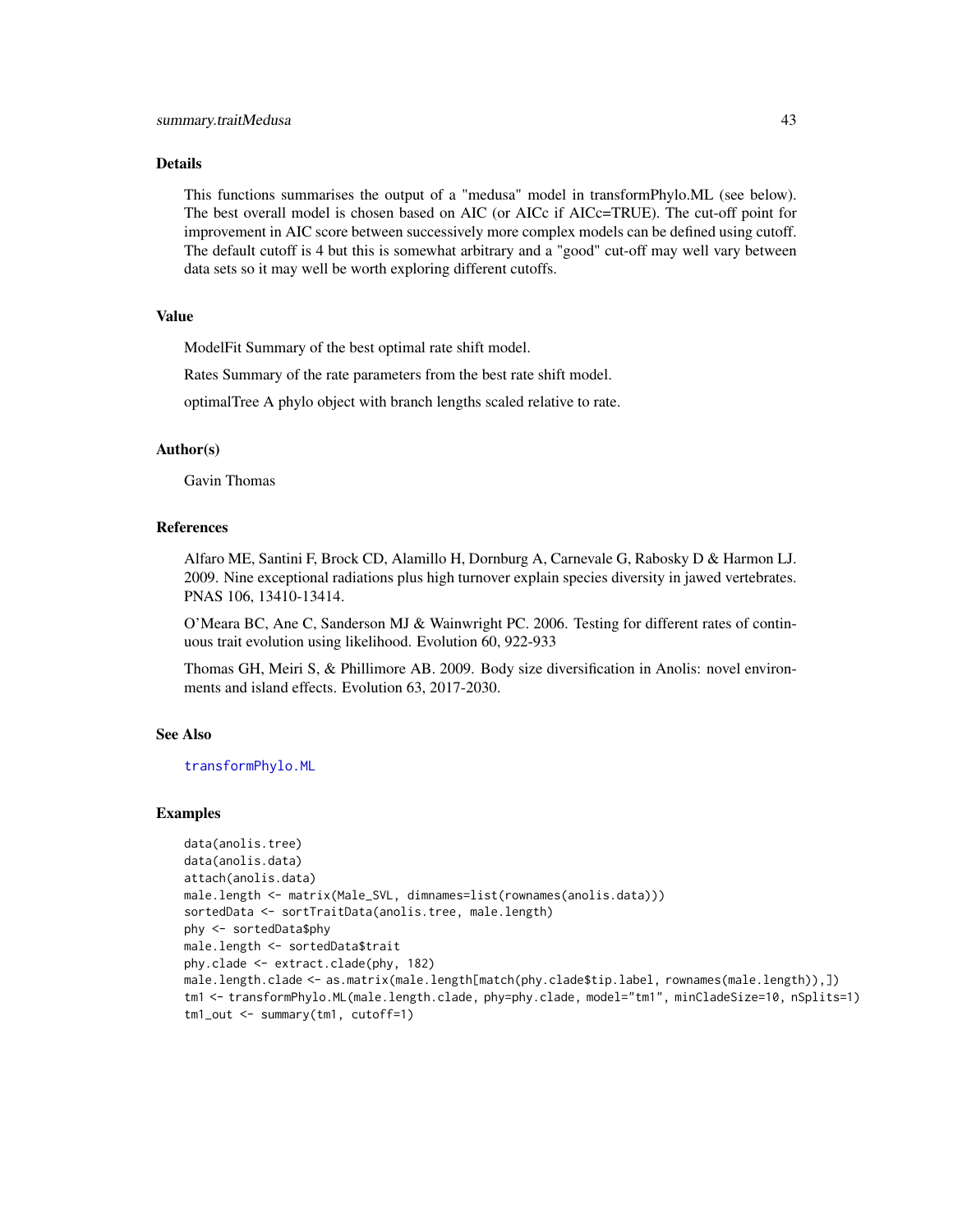<span id="page-43-0"></span>

## Description

Plots a phylogeny with lines representing the value of a continuous trait

## Usage

```
traitData.plot(
 y,
 phy,
 col.label = "red",
 col.tree = "black",
 col.hist = "navy",
 cex.plot = 0.7,
 cex.tips = 0.7,
  show.tips = FALSE,
  include.hist = FALSE,
 n.split = 5,
  lwd.trainits = 1,
  show.axis = TRUE,
 axis.text = NULL,
  transform.axis.label = NULL,
 at = NULL,labels = NULL,
 axis.text.line = 1,
 offset.bars = 1,
  ...
)
```

| y            | A matrix of trait values with taxon names as rownames.                                 |  |
|--------------|----------------------------------------------------------------------------------------|--|
| phy          | An object of class phylo (see ape).                                                    |  |
| col.label    | colour labels for the traits at the tips and in the histogram                          |  |
| col.tree     | colour for the edge labels on the tree                                                 |  |
| col.hist     | colour of the histogram                                                                |  |
| cex.plot     | Numeric. The size of labels for the histogram axis labels                              |  |
| cex.tips     | Numeric. The size of the phylogeny tip labels                                          |  |
| show.tips    | Logical. If FALSE (default), no tip labels are shown. If TRUE, tip labels are<br>shown |  |
| include.hist | Logical. Include a histrogram alongside the plot of the tree?                          |  |
| n.split      | Numeric. The number of splits for the axis labels and shading for the trait values     |  |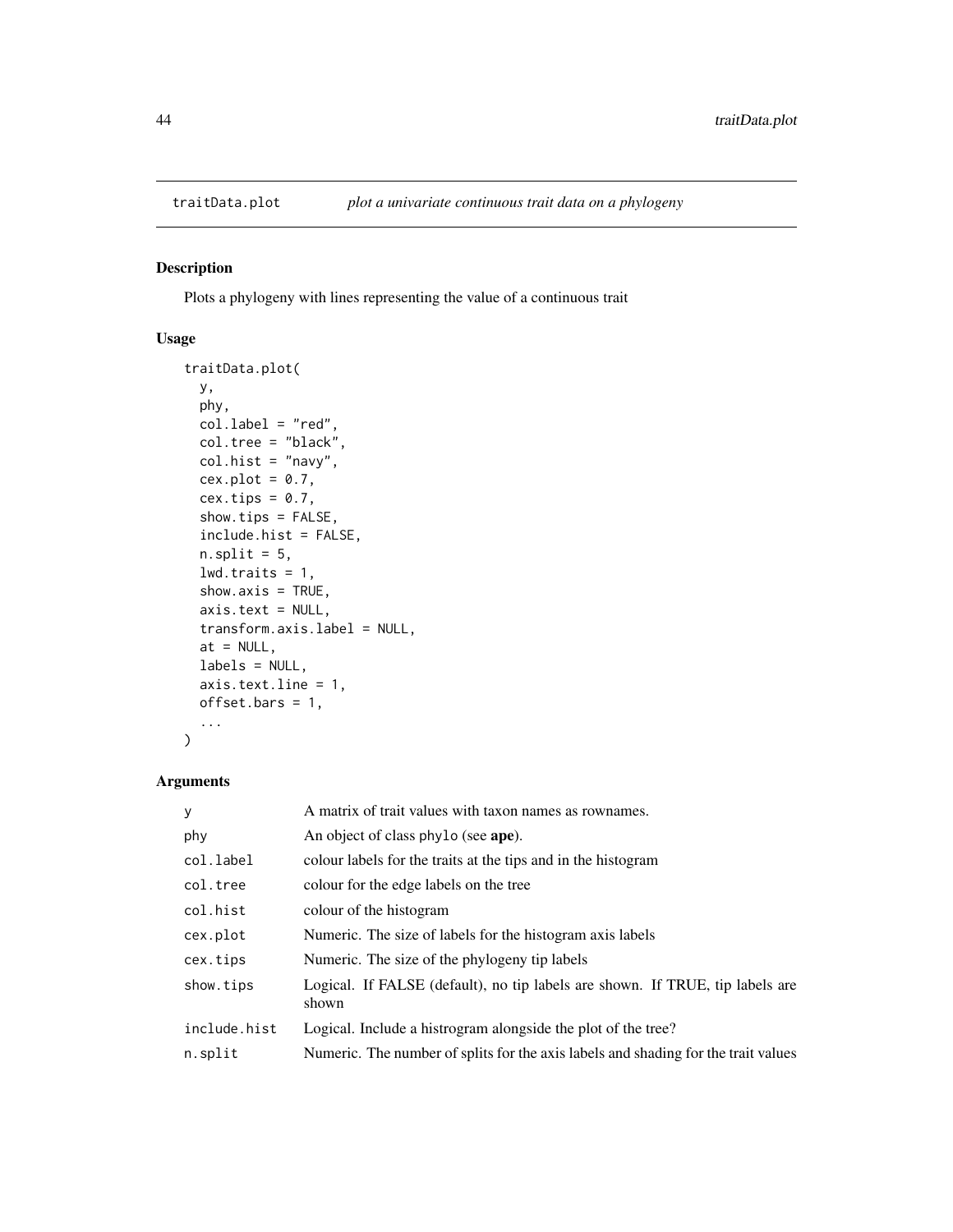<span id="page-44-0"></span>

| lwd.traits           | Line widths of traits shown on the plot                                                                                                                                                                                                                                              |  |
|----------------------|--------------------------------------------------------------------------------------------------------------------------------------------------------------------------------------------------------------------------------------------------------------------------------------|--|
| show.axis            | Logical. If TRUE, shows the axis of trait values on the plot.                                                                                                                                                                                                                        |  |
| axis.text            | text shown above the trait label axis. If NULL (default), nothing is displayed                                                                                                                                                                                                       |  |
| transform.axis.label |                                                                                                                                                                                                                                                                                      |  |
|                      | If the data are provided as logarithms the labels for trait axis can be transformed<br>to their original values by calculating the exponential function of the natural<br>(transform.axis.label="exp") or base 10 logarithm. The default (NULL) leaves<br>the labels un-transformed. |  |
| at                   | Axis tick point locations for if show axis is TRUE.                                                                                                                                                                                                                                  |  |
| labels               | Axis labels locations for if show axis is TRUE.                                                                                                                                                                                                                                      |  |
|                      | axis. text. line The location of the label for the trait axis beside the plot.                                                                                                                                                                                                       |  |
| offset.bars          | The distance of trait plot lines from the phylogeny.                                                                                                                                                                                                                                 |  |
| $\cdots$             | further arguments passed to the axis function                                                                                                                                                                                                                                        |  |

## Value

A plot with the trait values shown at the tips, and a histrogram of the trait values

## Author(s)

Mark Puttick

## Examples

```
data(anolis.tree)
data(anolis.data)
attach(anolis.data)
male.length <- matrix(Male_SVL, dimnames=list(rownames(anolis.data)))
sortedData <- sortTraitData(anolis.tree, male.length)
phy <- sortedData$phy
male.length <- sortedData$trait
traitData.plot(y=male.length, phy)
```
<span id="page-44-1"></span>transformPhylo *Phylogenetic tree transformations*

## Description

Transforms the branch lengths of a phylo object according to a model of trait evolution (see details).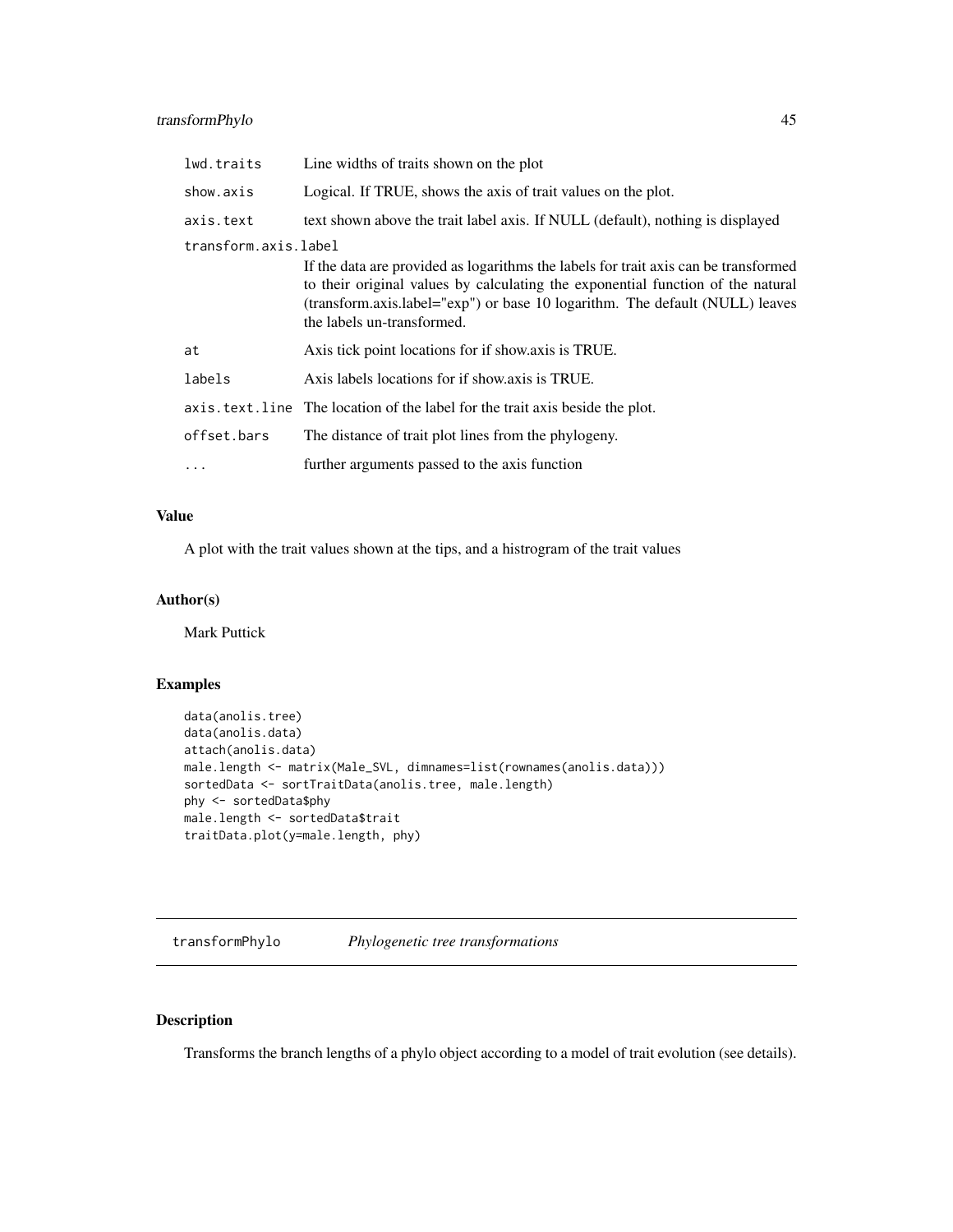## Usage

```
transformPhylo(
 phy,
 model = NULL,
 y = NULL,meserr = NULL,
 kappa = NULL,lambda = NULL,
 delta = NULL,
 alpha = NULL,
 psi = NULL,lambda.sp = NULL,
 nodeIDs = NULL,
 rateType = NULL,
 branchRates = NULL,
 cladeRates = NULL,
 splitTime = NULL,
 timeRates = NULL,
 acdcRate = NULL,
 branchLabels = NULL,
 cophenetic.dist = NULL,
 vcv.matrix = NULL,
 mode.order = NULL,
 mode.param = NULL,
 rate.var = NULL
```
## $\mathcal{L}$

| phy         | An object of class phylo (see ape).                                                                                                                 |  |
|-------------|-----------------------------------------------------------------------------------------------------------------------------------------------------|--|
| model       | The model of trait evolution (see details).                                                                                                         |  |
| У           | A matrix of trait values.                                                                                                                           |  |
| meserr      | A vector (or matrix) of measurement error for each tip. This is only applicable<br>to univariate analyses. Largely untested - please use cautiously |  |
| kappa       | Value of kappa transform.                                                                                                                           |  |
| lambda      | Value of lambda transform.                                                                                                                          |  |
| delta       | Value of delta transform.                                                                                                                           |  |
| alpha       | Value of alpha (OU) transform.                                                                                                                      |  |
| psi         | Value of psi transform.                                                                                                                             |  |
| lambda.sp   | Estimate of speciation (lambda) for the psi models                                                                                                  |  |
| nodeIDs     | Integer - ancestral nodes of clades.                                                                                                                |  |
| rateType    | If model="clade", a vector specifying if rate shift occurs in a clade ("clade") or<br>on the single branch leading to a clade ("branch").           |  |
| branchRates | Numeric vector specifying relative rates for individual branches                                                                                    |  |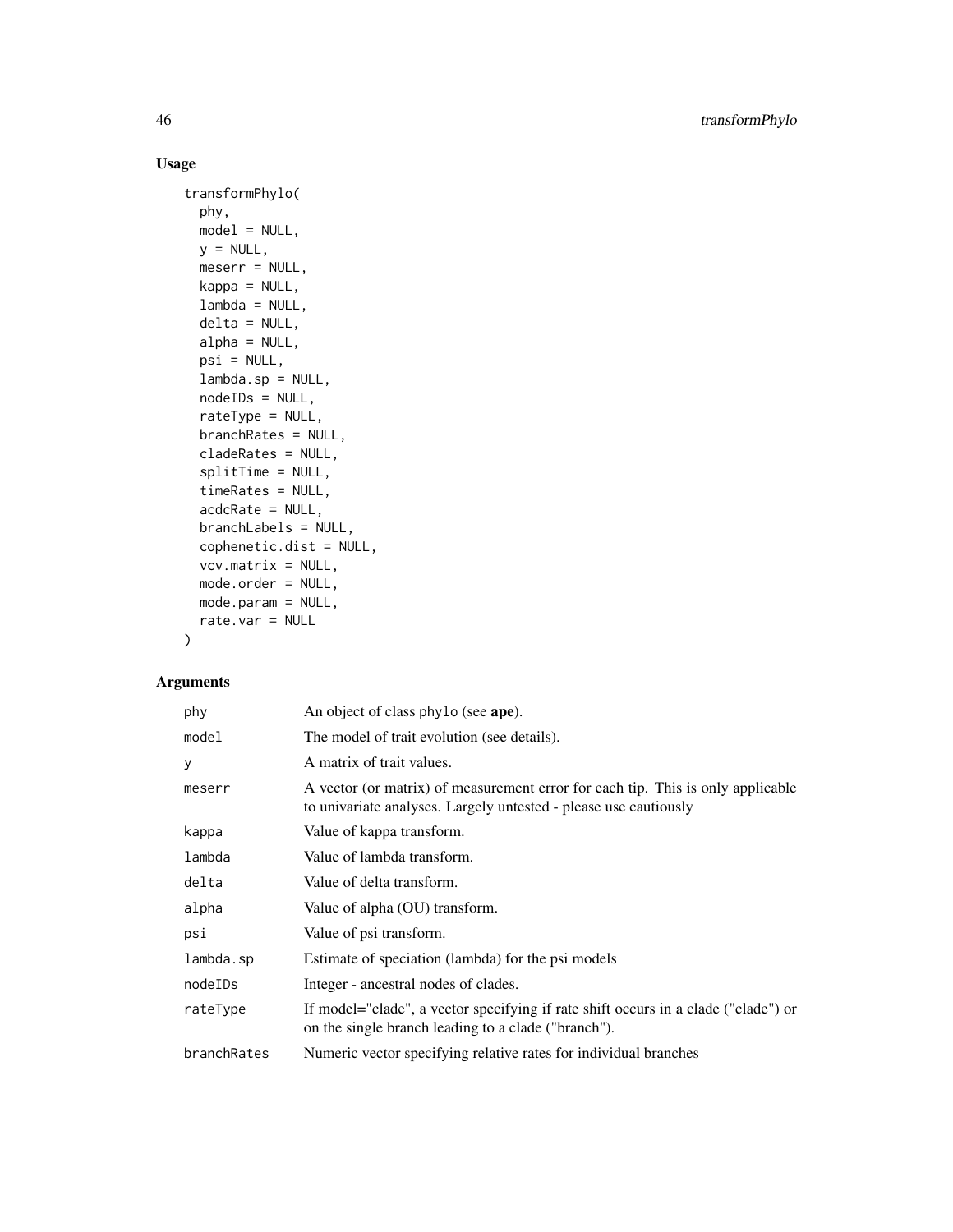| cladeRates      | Numeric vector specifying telative rates for clades or logical to indicate scalar<br>is included in the 'modeslice' model (the scalar is included in the mode.param<br>argument with the 'modeslice' model).                   |  |
|-----------------|--------------------------------------------------------------------------------------------------------------------------------------------------------------------------------------------------------------------------------|--|
| splitTime       | A split time (measured from the present, or most recent species) at which a shift<br>in the rate occurs for the "timeSlice" model                                                                                              |  |
| timeRates       | The rates (from ancient to recent) for the timeSlice model                                                                                                                                                                     |  |
| acdcRate        | Value of ACDC transform.                                                                                                                                                                                                       |  |
| branchLabels    | A vector of length equal to the number of internal branches, signifying the which<br>"multiPsi" class it belongs to                                                                                                            |  |
| cophenetic.dist |                                                                                                                                                                                                                                |  |
|                 | a cophenetic distance matrix showing the absolute distance between taxa - only<br>applicable for OU models run on non-ultrmetric trees. If null will be calculated<br>internally, but supplying the data can speed up run time |  |
| vcv.matrix      | a variance-covariance matrix - only applicable for OU models run on non-ultrmetric<br>trees. If null will be calculated internally, but supplying the data can speed up<br>run time                                            |  |
| mode.order      | The order of modes for the 'modeslice' model. Any combination of 'BM', 'OU',<br>'acdc', and 'kappa'                                                                                                                            |  |
| mode.param      | Parameters for the modes of evolution in the 'modeslice' model                                                                                                                                                                 |  |
| rate.var        | Allows rate variation in BM modes in the 'modeslice' model                                                                                                                                                                     |  |

#### Details

Transforms the branch lengths of a phylo object according to one of the following models:

- model="bm" Brownian motion (constant rates random walk)
- model="kappa" fits Pagel's kappa by raising all branch lengths to the power kappa. As kappa approaches zero, trait change becomes focused at branching events. For complete phylogenies, if kappa approaches zero this infers speciational trait change.
- model="lambda" fits Pagel's lambda to estimate phylogenetic signal by multiplying all internal branches of the tree by lambda, leaving tip branches as their original length (root to tip distances are unchanged);
- model="delta" fits Pagel's delta by raising all node depths to the power delta. If delta <1, trait evolution is concentrated early in the tree whereas if delta >1 trait evolution is concentrated towards the tips. Values of delta above one can be difficult to fit reliably.
- model="free" fits Mooer's et al's (1999) free model where each branch has its own rate of trait evolution. This can be a useful exploratory analysis but it is slow due to the number of parameters, particularly for large trees.
- model="clade" fits a model where particular clades are a priori hypothesised to have different rates of trait evolution (see O'Meara et al. 2006; Thomas et al. 2006, 2009). Clades are specified using nodeIDs and are defined as the mrca node. Unique rates for each clade are specified using cladeRates. rateType specifies whether the rate shift occurs in the stem clade or on the single branch leading to the clade.
- model="OU" fits an Ornstein-Uhlenbeck model a random walk with a central tendency proportional to alpha. High values of alpha can be interpreted as evidence of evolutionary constraints, stabilising selection or weak phylogenetic signal.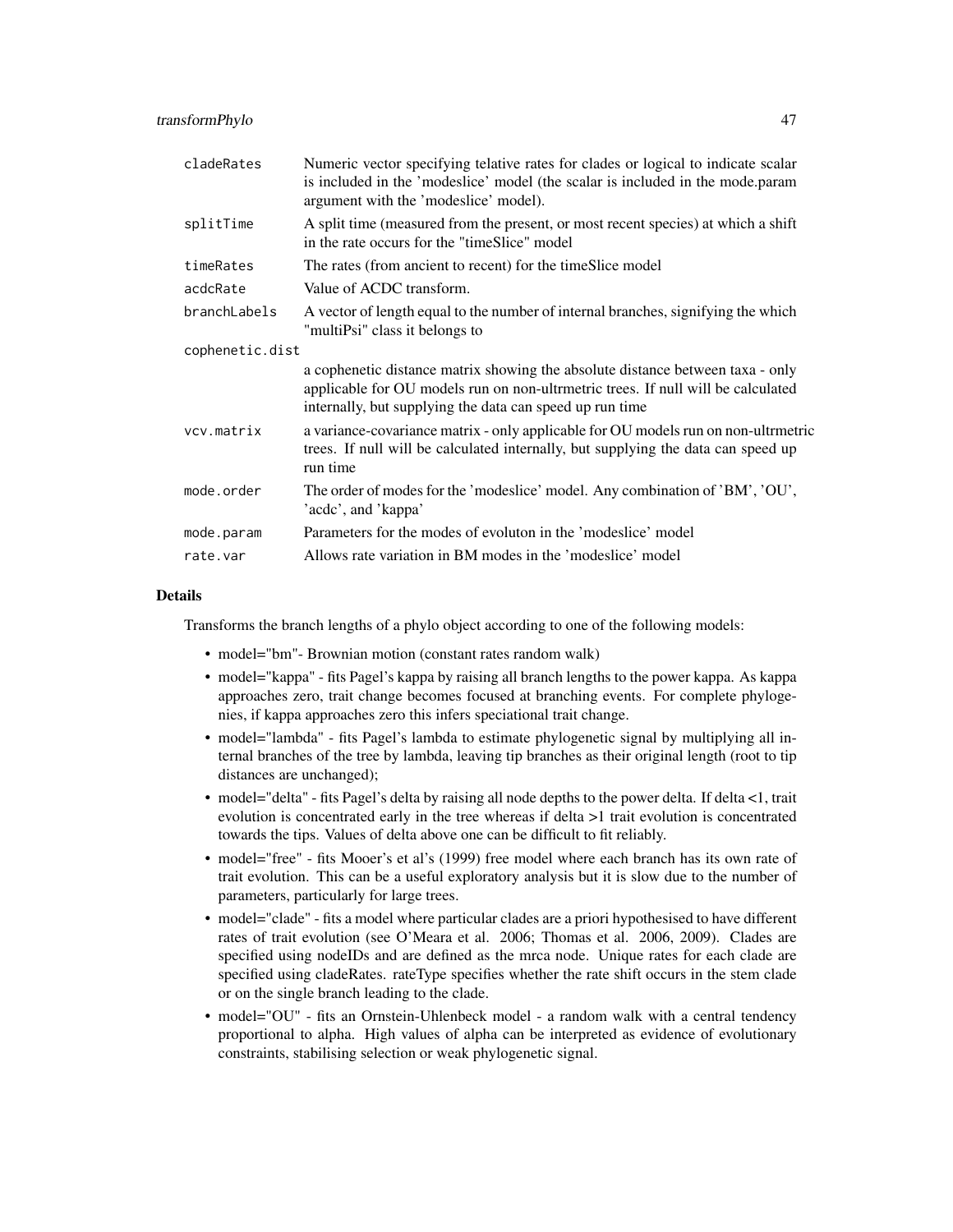- <span id="page-47-0"></span>• model="psi" - fits a model to assess to the relative contributions of speciation and gradual evolution to a trait's evolutionary rate (Ingram 2010). Note that 'original nodes' from the full phylogeny can be included as an element on the phylogeny (e.g., phy\$orig.node) as well as estimates of 'hidden' speciation (e.g., phy\$hidden.speciation) if estimates of extinction (mu)  $are > 0$ .
- model="multiPsi" fits a model to assess to the relative contributions of speciation and gradual evolution to a trait's evolutionary rate but allows seperate values of psi fitted to seperate branches (Ingram 2010; Ingram et al. 2016). Note that 'original nodes' from the full phylogeny can be included as an element on the phylogeny (e.g., phy\$orig.node) as well as estimates of 'hidden' speciation (e.g., phy\$hidden.speciation) if estimates of extinction (mu) are  $> 0.$
- model="ACDC" fits a model to in which rates can exponentially increased or decrease through time (Blomberg et al. 2003). If the upper bound is  $< 0$ , the model is equivalent to the 'Early Burst' model of Harmon et al. 2010. If a nodeIDs is supplied, the model will fit a ACDC model nested within a clade, with a BM fit to the rest of the tree.
- model="timeSlice" A model in which all branch rates change at time(s) in the past.
- model="modeSlice" A model in which all branch modes change at a time or times set a priori by the user.

## Value

phy A phylo object with branch lengths scaled according to the given model and parameters

#### Author(s)

Gavin Thomas, Mark Puttick

#### References

Ingram T. 2011. Speciation along a depth gradient in a marine adaptive radiation. Proc. Roy. Soc. B. 278, 613-618.

Ingram T, Harrison AD, Mahler L, Castaneda MdR, Glor RE, Herrel A, Stuart YE, and Losos JB. Comparative tests of the role of dewlap size in Anolis lizard speciation. Proc. Roy. Soc. B. 283, 20162199.

Mooers AO, Vamosi S, & Schluter D. 1999. Using phylogenies to test macroevolutionary models of trait evolution: sexual selection and speciation in Cranes (Gruinae). American Naturalist 154, 249-259.

O'Meara BC, Ane C, Sanderson MJ & Wainwright PC. 2006. Testing for different rates of continuous trait evolution using likelihood. Evolution 60, 922-933

Pagel M. 1997. Inferring evolutionary processes from phylogenies. Zoologica Scripta 26, 331-348.

Pagel M. 1999 Inferring the historical patterns of biological evolution. Nature 401, 877-884.

Thomas GH, Meiri S, & Phillimore AB. 2009. Body size diversification in Anolis: novel environments and island effects. Evolution 63, 2017-2030.

## See Also

[transformPhylo.ML](#page-56-1), [transformPhylo.ll](#page-48-1), [transformPhylo.MCMC](#page-53-1)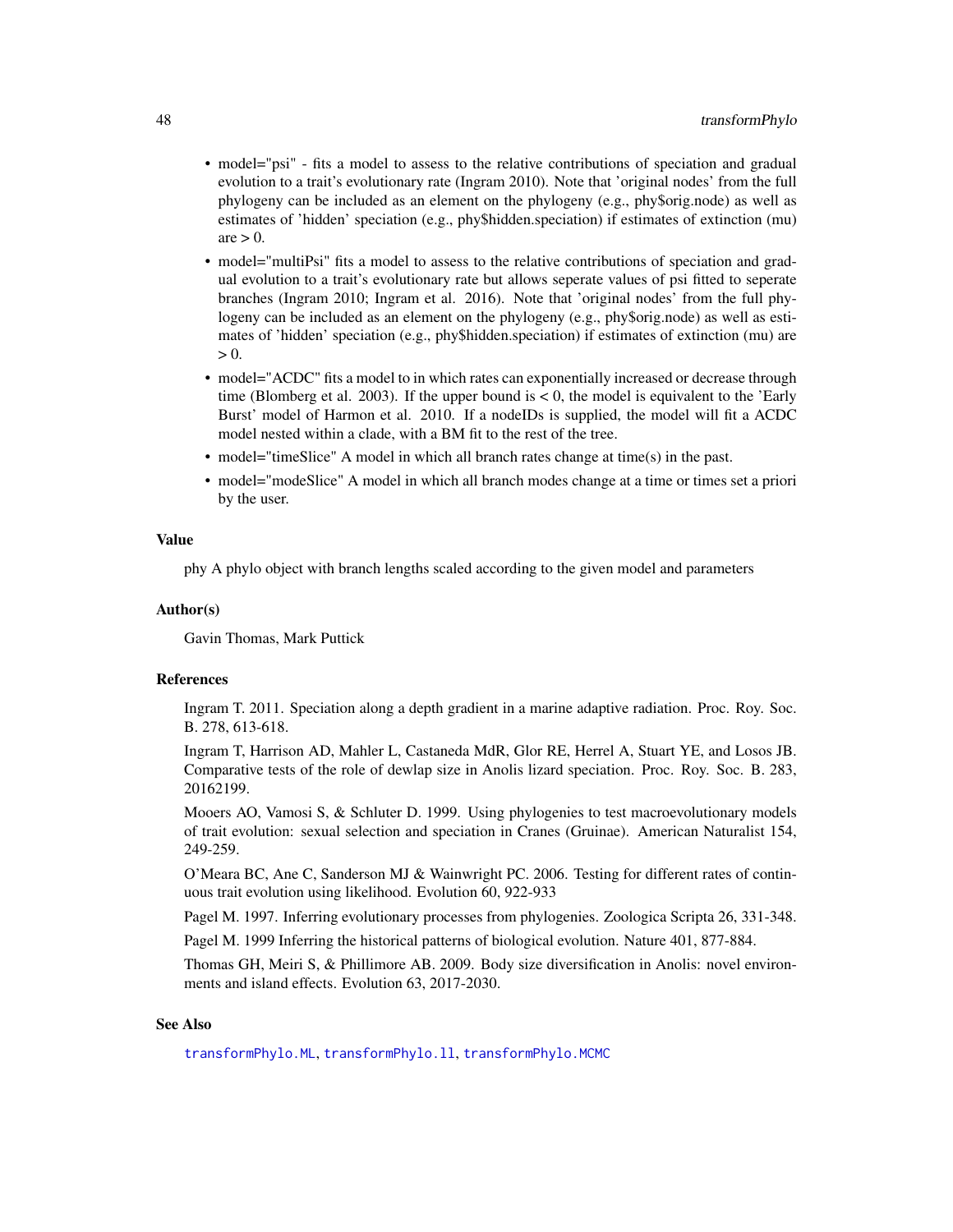## <span id="page-48-0"></span>transformPhylo.ll 49

## Examples

```
data(anolis.tree)
anolis.treeDelta <- transformPhylo(phy=anolis.tree, model="delta", delta=0.5)
```
<span id="page-48-1"></span>transformPhylo.ll *Log-likelhood for models of trait evolution.*

## Description

Fits likelihood models for various models of continuous character evolution.

## Usage

```
transformPhylo.ll(
 y = NULL,
 phy,
 model = NULL,meserr = NULL,
 kappa = NULL,
 lambda = NULL,delta = NULL,
  alpha = NULL,psi = NULL,lambda.sp = NULL,
 nodeIDs = NULL,rateType = NULL,
 branchRates = NULL,
  cladeRates = NULL,
  timeRates = NULL,
  splitTime = NULL,
 branchLabels = NULL,
  acdcRate = NULL,
 covPIC = TRUE,cophenetic.dist = NULL,
  vcv.matrix = NULL,
 mode.order = NULL,
 mode.param = NULL,
 rate.var = NULL,
 mu = NULL,sigma.sq = NULL
\lambda
```

|     | A matrix of trait values.           |
|-----|-------------------------------------|
| phy | An object of class phylo (see ape). |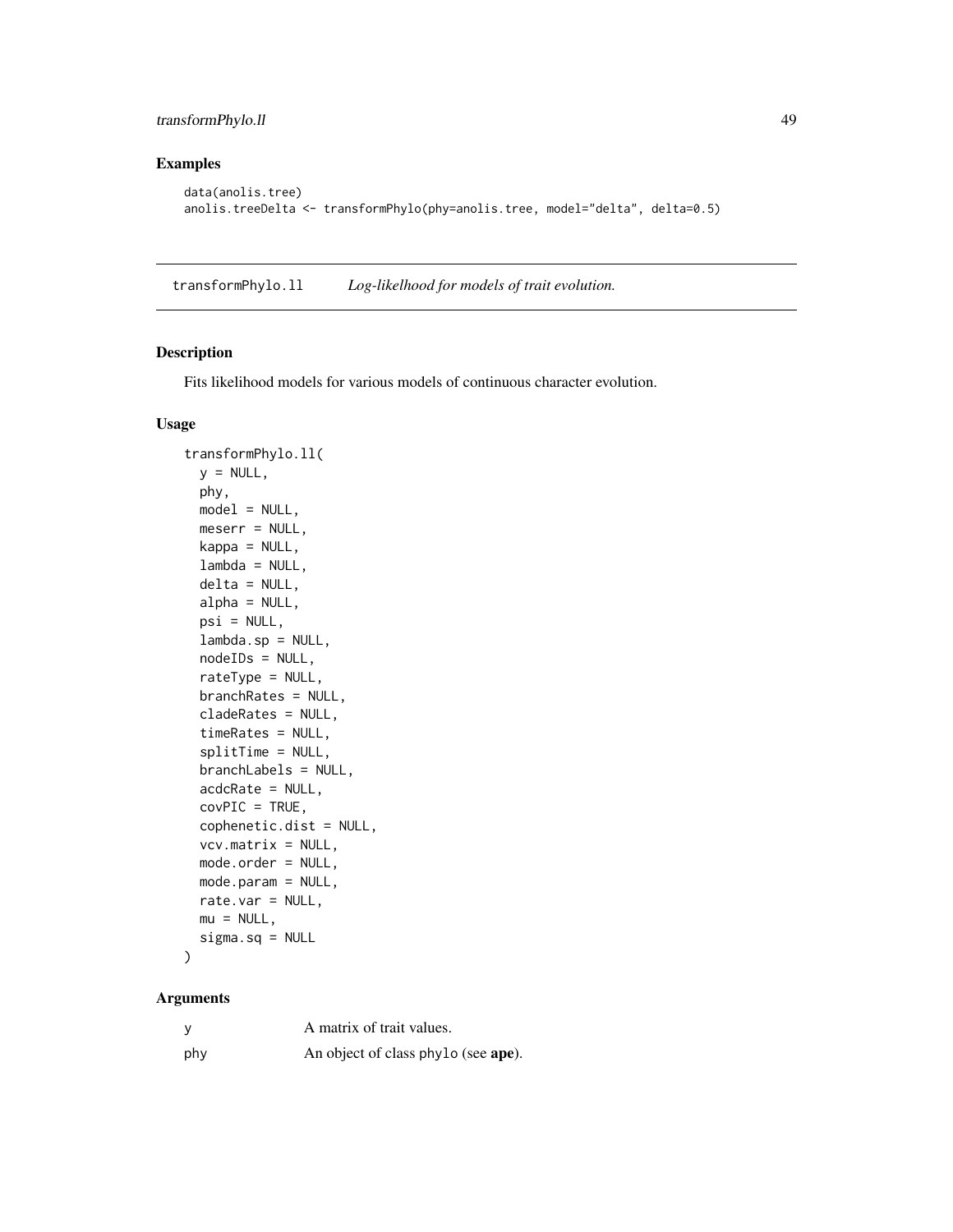| model           | The model of trait evolution (see details).                                                                                                                                                                                    |
|-----------------|--------------------------------------------------------------------------------------------------------------------------------------------------------------------------------------------------------------------------------|
| meserr          | A vector (or matrix) of measurement error for each tip. This is only applicable<br>to univariate analyses.                                                                                                                     |
| kappa           | Value of kappa transform.                                                                                                                                                                                                      |
| lambda          | Value of lambda transform.                                                                                                                                                                                                     |
| delta           | Value of delta transform.                                                                                                                                                                                                      |
| alpha           | Value of alpha (OU) transform.                                                                                                                                                                                                 |
| psi             | Value of psi transform.                                                                                                                                                                                                        |
| lambda.sp       | Speciation rate estimate for the tree.                                                                                                                                                                                         |
| nodeIDs         | Integer - ancestral nodes of clades.                                                                                                                                                                                           |
| rateType        | If model="clade", a vector specifying if rate shift occurs in a clade ("clade") or<br>on the single branch leading to a clade ("branch").                                                                                      |
| branchRates     | Numeric vector specifying relative rates for individual branches                                                                                                                                                               |
| cladeRates      | Numeric vector specifying relative rates for clades or logical to indicate scalar is<br>included in the 'modeslice' model (the scalar value is included in the mode.param<br>argument with the 'modeslice' model).             |
| timeRates       | The rates (from ancient to recent) for the timeSlice model                                                                                                                                                                     |
| splitTime       | A split time (measured from the present, or most recent species) at which a shift<br>in the rate occurs for the "timeSlice" model                                                                                              |
| branchLabels    | Branches on which different psi parameters are estimated in the "multipsi" model.                                                                                                                                              |
| acdcRate        | Value of ACDC transform                                                                                                                                                                                                        |
| covPIC          | Logical. For multivariate analyses, allow for co-variance between traits rates<br>(TRUE) or no covariance in trait rates (FALSE). If FALSE, only the trait vari-<br>ances not co-variances are used.                           |
| cophenetic.dist |                                                                                                                                                                                                                                |
|                 | a cophenetic distance matrix showing the absolute distance between taxa - only<br>applicable for OU models run on non-ultrmetric trees. If null will be calculated<br>internally, but supplying the data can speed up run time |
| vcv.matrix      | a variance-covariance matrix - only applicable for OU models run on non-ultrmetric<br>trees. If null will be calculated internally, but supplying the data can speed up<br>run time                                            |
| mode.order      | The order of modes for the 'modeslice' model. Any combination of 'BM', 'OU',<br>'acdc', and 'kappa'                                                                                                                            |
| mode.param      | Parameters for the modes of evoluton in the 'modeslice' model                                                                                                                                                                  |
| rate.var        | Allows rate variation in BM modes in the 'modeslice' model                                                                                                                                                                     |
| mu              | Phylogenetic mean estimate, Mainly for internal use when using the variance-<br>covariance method to calculate likelihood for non-ultrametric trees with the OU<br>model                                                       |
| sigma.sq        | Brownian variance estimate, mainly for internal use when using the variance-<br>covariance method to calculate likelihood for non-ultrametric trees with the OU<br>model                                                       |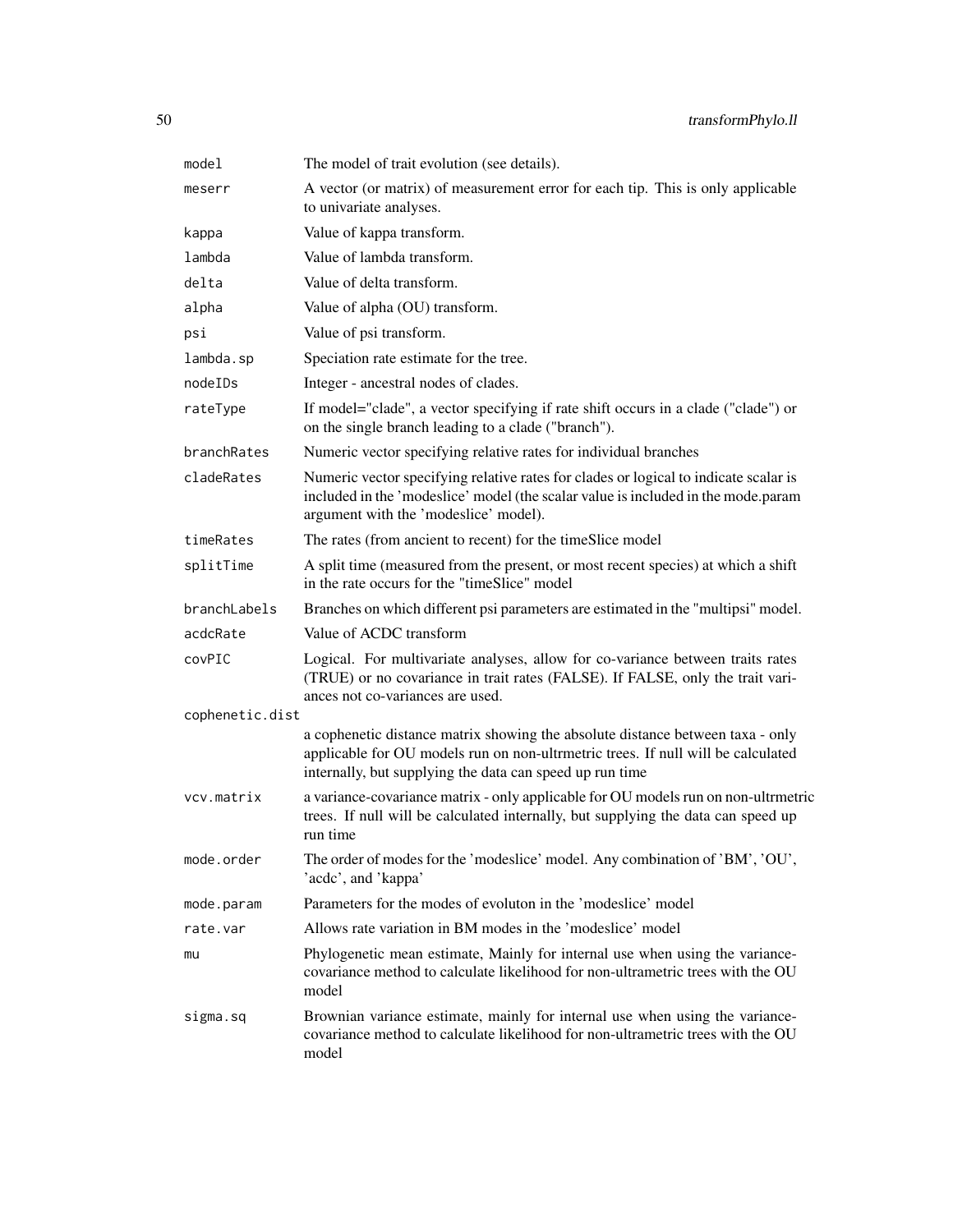#### Details

This function fits likelihood models (see below) for continuous character evolution where the parameter values are set a priori. The function returns the log-likihood and the Brownian variance (or variance covariance matrix).

- model="bm" Brownian motion (constant rates random walk).
- model="kappa" fits Pagel's kappa by raising all branch lengths to the power kappa. As kappa approaches zero, trait change becomes focused at branching events. For complete phylogenies, if kappa approaches zero this infers speciational trait change. Default bounds from ~0 - 1.
- model="lambda" fits Pagel's lambda to estimate phylogenetic signal by multiplying all internal branches of the tree by lambda, leaving tip branches as their original length (root to tip distances are unchanged). Default bounds from ~0 - 1.
- model="delta" fits Pagel's delta by raising all node depths to the power delta. If delta <1, trait evolution is concentrated early in the tree whereas if delta >1 trait evolution is concentrated towards the tips. Values of delta above one can be difficult to fit reliably. If a nodeIDs is supplied, the model will fit a delta model nested within a clade, with a BM fit to the rest of the tree. Default bounds from ~0 - 5.
- model="OU" fits an Ornstein-Uhlenbeck model a random walk with a central tendency proportional to alpha. High values of alpha can be interpreted as evidence of evolutionary constraints, stabilising selection or weak phylogenetic signal. It is often difficult to distinguish among these possibilities. If a nodeIDs is supplied, the model will fit a OU model nested within a clade, with a BM fit to the rest of the tree. For OU models, alternative optimisation are performed with different starting values (1e-8, 0.01, 0.1, 1, 5). Default bounds from  $\sim 0$  -10.
- model="ACDC" fits a model to in which rates can exponentially increased or decrease through time (Blomberg et al. 2003). If the upper bound is  $< 0$ , the model is equivalent to the 'Early Burst' model of Harmon et al. 2010. If a nodeIDs is supplied, the model will fit a ACDC model nested within a clade, with a BM fit to the rest of the tree. Default rate parameter bounds from  $ln(1e-10) \sim ln(20)$  divided by the root age. Note this process starts on the stem branch leading to the MRCA of the common node, unlike the other methods that start at the common node.
- model="trend" fits a model in which the expectated mean change through time is non-zero, signifying a directional evolution to a larger or smaller trait value. This model is only appliacble to non-ultrametric trees.
- model="psi" fits a model to assess to the relative contributions of speciation and gradual evolution to a trait's evolutionary rate (Ingram 2010). Note that the algorithm will automatically estimate speciation and extinction estimates, and will incorporate estimates of 'hidden' speciation if death estimates are greater than 0.
- model="multipsi" fits a model to assess to the relative contributions of speciation and gradual evolution to a trait's evolutionary rate but allows seperate values of psi fitted to seperate branches (Ingram 2010; Ingram et al. 2016). Note that the algorithm will automatically estimate speciation and extinction estimates, and will incorporate estimates of 'hidden' speciation if death estimates are greater than 0.
- model="free" fits Mooers et al's free model where each branch has its own rate of trait evolution. This can be a useful exploratory analysis but it is slow due to the number of parameters, particularly for large trees. Default rate parameter bounds from ~0 - 200.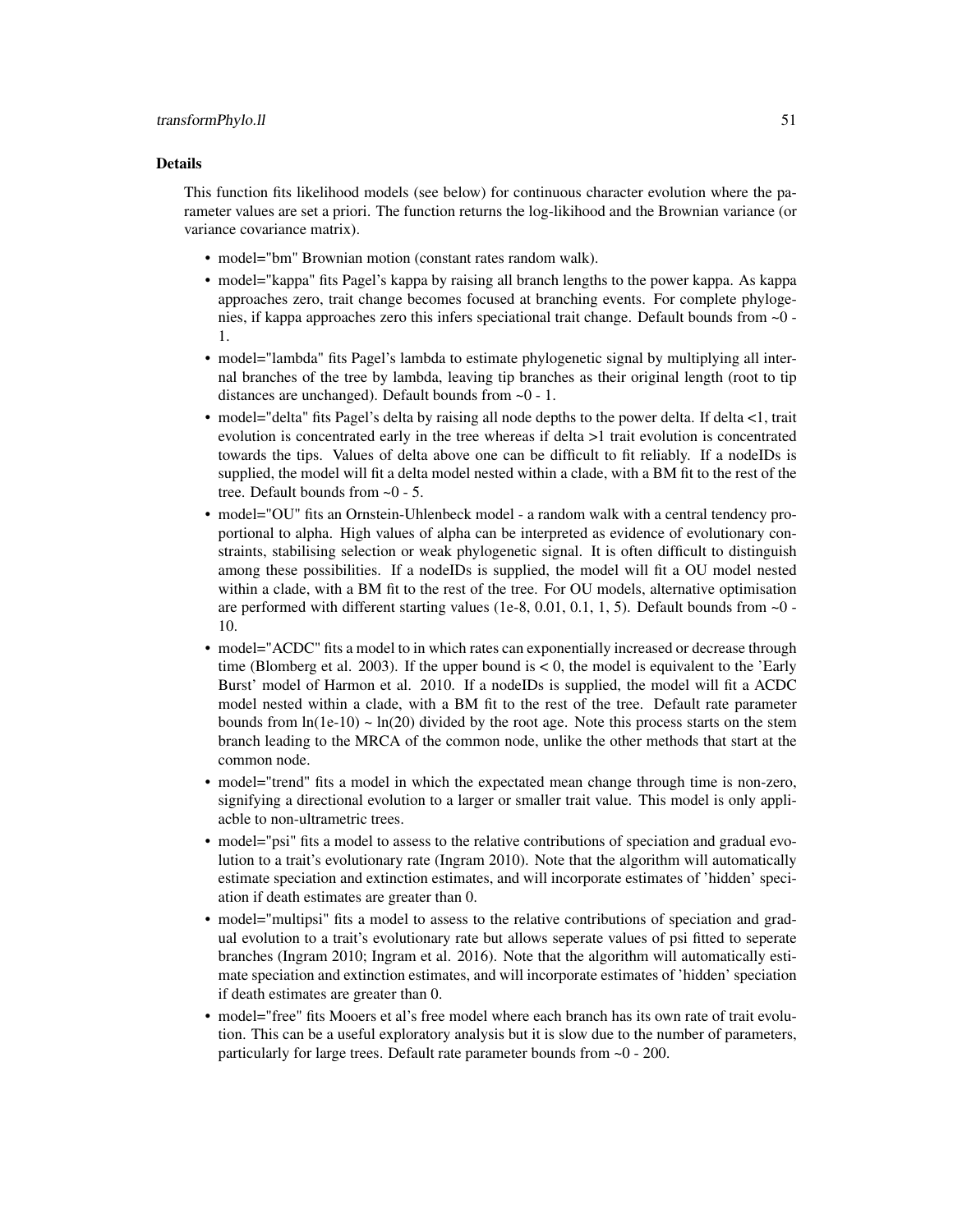- model="clade" fits a model where particular clades are a priori hypothesised to have different rates of trait evolution (see O'Meara et al. 2006; Thomas et al. 2006, 2009). Clades are specified using nodeIDs and are defined as the mrca node. Default rate parameter bounds from  $\sim 0 - 200$ .
- model="tm1" fits "clade" models without any a priori assertion of the location of phenotypic diversification rate shifts. It uses the same AIC approach as the runMedusa function in the geiger package (runMedusa tests for shifts in the rate of lineage diversification). The algorithm first fits a constant-rate Brownian model to the data, it then works iteratively through the phylogeny fitting a two-rate model at each node in turn. Each two-rate model is compared to the constant rate model and the best two-rate model is retained. Keeping the location of this rate shift intact, it then repeats the procedure for a three-rate model and so on. The maximum number of rate shifts can be specified a priori using nSplits. Limits can be applied to the size (species richness) of clades on which to infer new rate shifts using minCladeSize. This can be useful to enable large trees to be handled but should be used cautiously since specifiying a large minimum clade size may result in biologically interesting nested rate shifts being missed. Equally, very small clade sizes may provide poor estimates of rate that may not be informative. Limits on the search can also be placed using restrictNode. This requires a list where each element of the list is a vector of tip names that define monophyletic groups. Rate shifts will not be searched for within any of the defined groups. Default rate parameter bounds from  $\sim$ 0 - 1000.
- model="tm2" this model is similar to "tm1", however, at each node it assesses the fit of two models. The first model is exactly as per "tm1". The second model infers a rate shift on the single branch descending directly from a node but not on any of the descending branches thereafter. Only the best fitting single-branch or whole clade model is retained for the next iteration. If a single-branch shift is favoured, this infers either that there was a rapid shift in trait value along the stem leading to the crown group, or that the members of the clade have undergone parallel shifts. In either case, this can be considered as a change in mean, though separating a single early shift from a clade-parallel shift is not possible with this method.
- model="timeSlice" A model in which all branch rates change at a time or times set a priori by the user. If Default rate parameter bounds from ~0 - 1000. If splitTime=NULL, all 1 Ma (as defined by test Age) intervals from the root of the tree  $-10$  and the youngest tip  $+10$  will be included in the search. The +/- 10 Ma age can be modified using the argument boundaryAge. At each stage the best fitting model will be stored, and the search will continue until n shifts, with n shifts defined by nSplits. If a single value or vector is used for splitTime, only these ages are included in the search.
- model="modeslice" A model in which all branch modes change at a time or times set a priori by the user.

#### Value

brownianVariance Brownian variance (or covariance for multiple traits) given the data and phylogeny

logLikelihood The log-likelihood of the model and data

## Author(s)

Gavin Thomas, Mark Puttick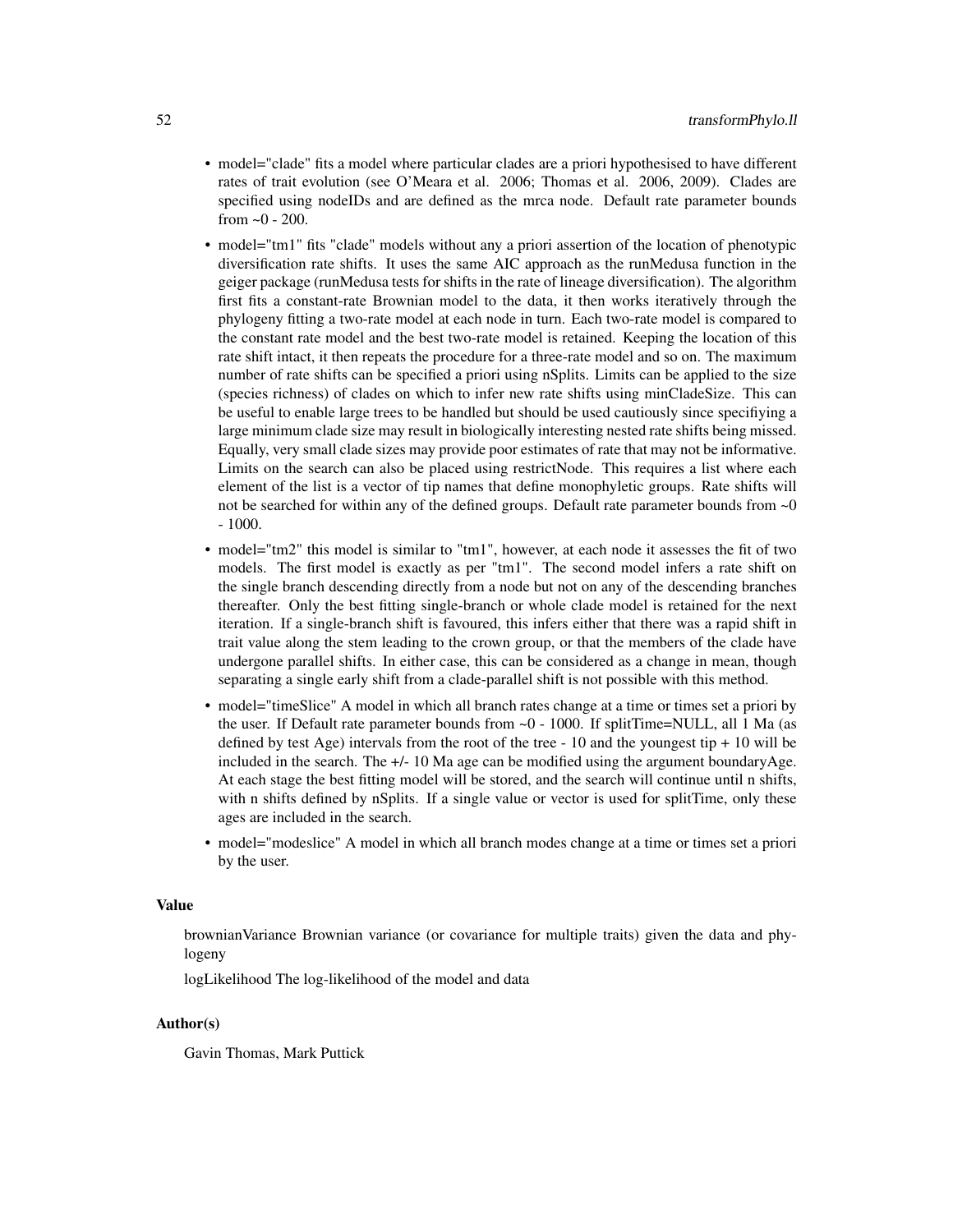#### <span id="page-52-0"></span>References

Felsenstein J. 1973. Maximum-likelihood estimation of evolutionary trees from continuous characters. Am. J. Hum. Genet. 25, 471-492. Felsenstein J. 1985. Phylogenies and the comparative method. American Naturalist 125, 1-15. Freckleton RP & Jetz W. 2009. Space versus phylogeny: disentangling phylogenetic and spatial signals in comparative data. Proc. Roy. Soc. B 276, 21-30.

Ingram T. 2011. Speciation along a depth gradient in a marine adaptive radiation. Proc. Roy. Soc. B. 278, 613-618.

Ingram T, Harrison AD, Mahler L, Castaneda MdR, Glor RE, Herrel A, Stuart YE, and Losos JB. 2016. Comparative tests of the role of dewlap size in Anolis lizard speciation. Proc. Roy. Soc. B. 283, 20162199. #' Mooers AO, Vamosi S, & Schluter D. 1999. Using phylogenies to test macroevolutionary models of trait evolution: sexual selection and speciation in Cranes (Gruinae). American Naturalist 154, 249-259. O'Meara BC, Ane C, Sanderson MJ & Wainwright PC. 2006. Testing for different rates of continuous trait evolution using likelihood. Evolution 60, 922-933 Pagel M. 1997. Inferring evolutionary processes from phylogenies. Zoologica Scripta 26, 331- 348. Pagel M. 1999 Inferring the historical patterns of biological evolution. Nature 401, 877- 884. Thomas GH, Meiri S, & Phillimore AB. 2009. Body size diversification in Anolis: novel environments and island effects. Evolution 63, 2017-2030.

#### See Also

[transformPhylo.ML](#page-56-1),[transformPhylo.MCMC](#page-53-1), [transformPhylo.sim](#page-62-1)

#### Examples

```
# Data and phylogeny
data(anolis.tree)
data(anolis.data)
# anolis.data is not matrix and contains missing data so put together matrix of
# relevant traits (here female and male snout vent lengths) and remove species
# with missing data from the matrix and phylogeny
sorted.traits <- sortTraitData(anolis.tree, anolis.data,
c("Female_SVL", "Male_SVL"), log.trait=TRUE, pass.ultrametric=TRUE)
tree <- sorted.traits$phy
traits <- sorted.traits$trait
# log likelihood of kappa = 0.1 or 1
transformPhylo.ll(traits, phy=tree, model="kappa", kappa=0.1)
transformPhylo.ll(traits, phy=tree, model="kappa", kappa=1)
# log likelihood of lambda = 0.01 or 1
transformPhylo.ll(traits, phy=tree, model="lambda", lambda=0.01)
transformPhylo.ll(traits, phy=tree, model="lambda", lambda=1)
# log likelihood of delta = 1.5 or 1
transformPhylo.ll(traits, phy=tree, model="delta", delta=1.5)
transformPhylo.ll(traits, phy=tree, model="delta", delta=1)
# log likelihood of alpha = 0.001 or 2
```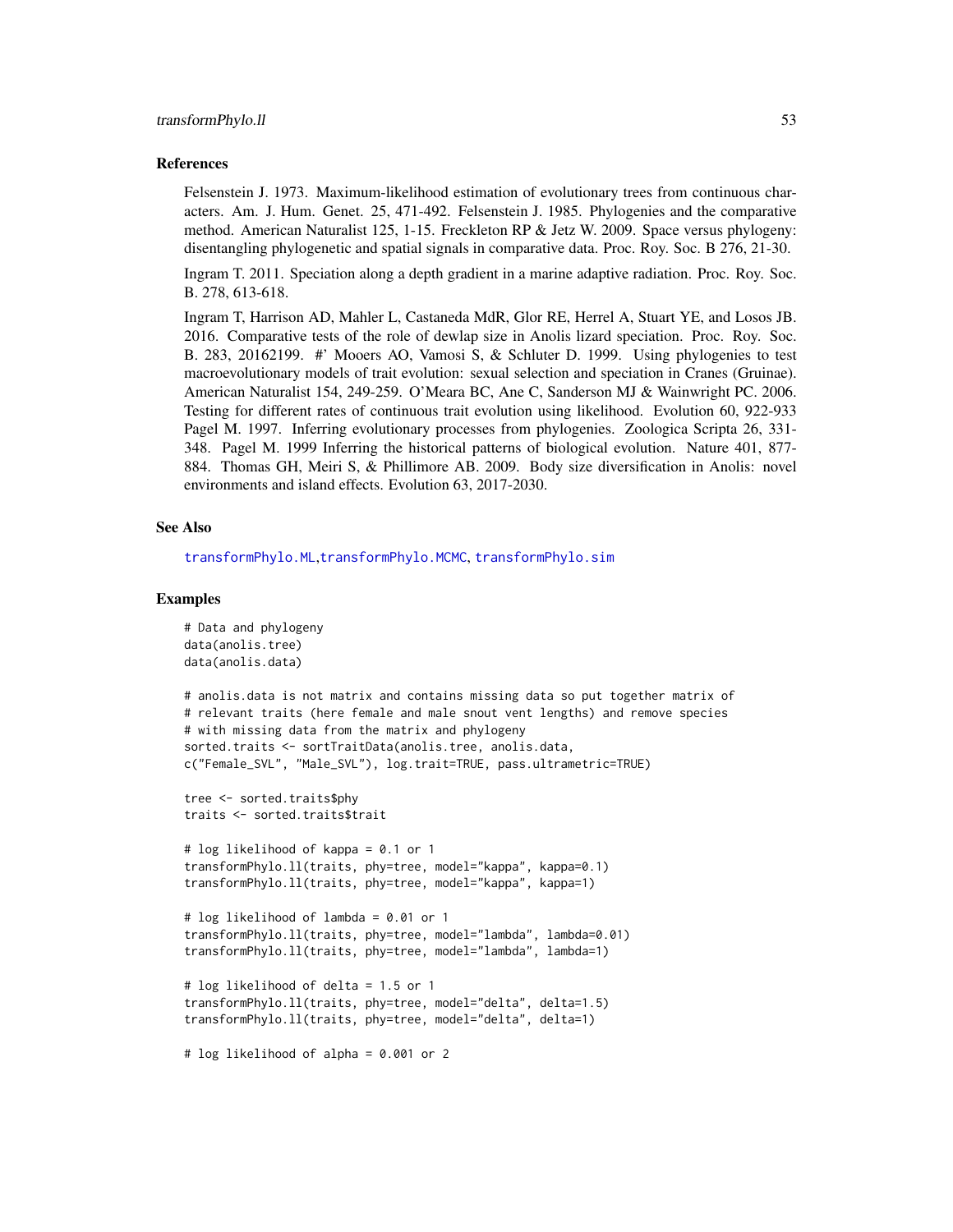```
transformPhylo.ll(traits, phy=tree, model="OU", alpha=0.001)
transformPhylo.ll(traits, phy=tree, model="OU", alpha=2)
```
<span id="page-53-1"></span>transformPhylo.MCMC *Bayesian MCMC for models of trait evolution*

#### Description

Fits Bayesian models for various models of continuous character evolution using a Metropolis-Hastings Markov Chain Monte Carlo (MCMC) approach

#### Usage

```
transformPhylo.MCMC(
  y,
 phy,
 model,
 mcmc.iteration = 1000,
 burn.in = 0.1,
 hiddenSpeciation = FALSE,
  full.php = NULL,lowerBound = NULL,
  upperBound = NULL,
  useMean = FALSE,
  random.start = TRUE,
 meserr = NULL,
 covPIC = TRUE,
 lambdaEst = FALSE,
  nodeIDs = NULL,
 branchLabels = NULL,
  acdcScalar = FALSE,
  sample.every = 10
\lambda
```

| v                | A matrix of trait values.                                                                                             |
|------------------|-----------------------------------------------------------------------------------------------------------------------|
| phy              | An object of class phylo (see ape).                                                                                   |
| model            | The model of trait evolution (see details).                                                                           |
|                  | mcmc.iteration Integer - the number of generations for which to run the MCMC chain                                    |
| burn.in          | The proportion of the chain (as given by mcmc.iteration) which to discard as<br>'burn-in'                             |
| hiddenSpeciation |                                                                                                                       |
|                  | Logical. If TRUE the psi model will include nodes that are on the 'full.phy' but<br>not the tree pruned of trait data |

<span id="page-53-0"></span>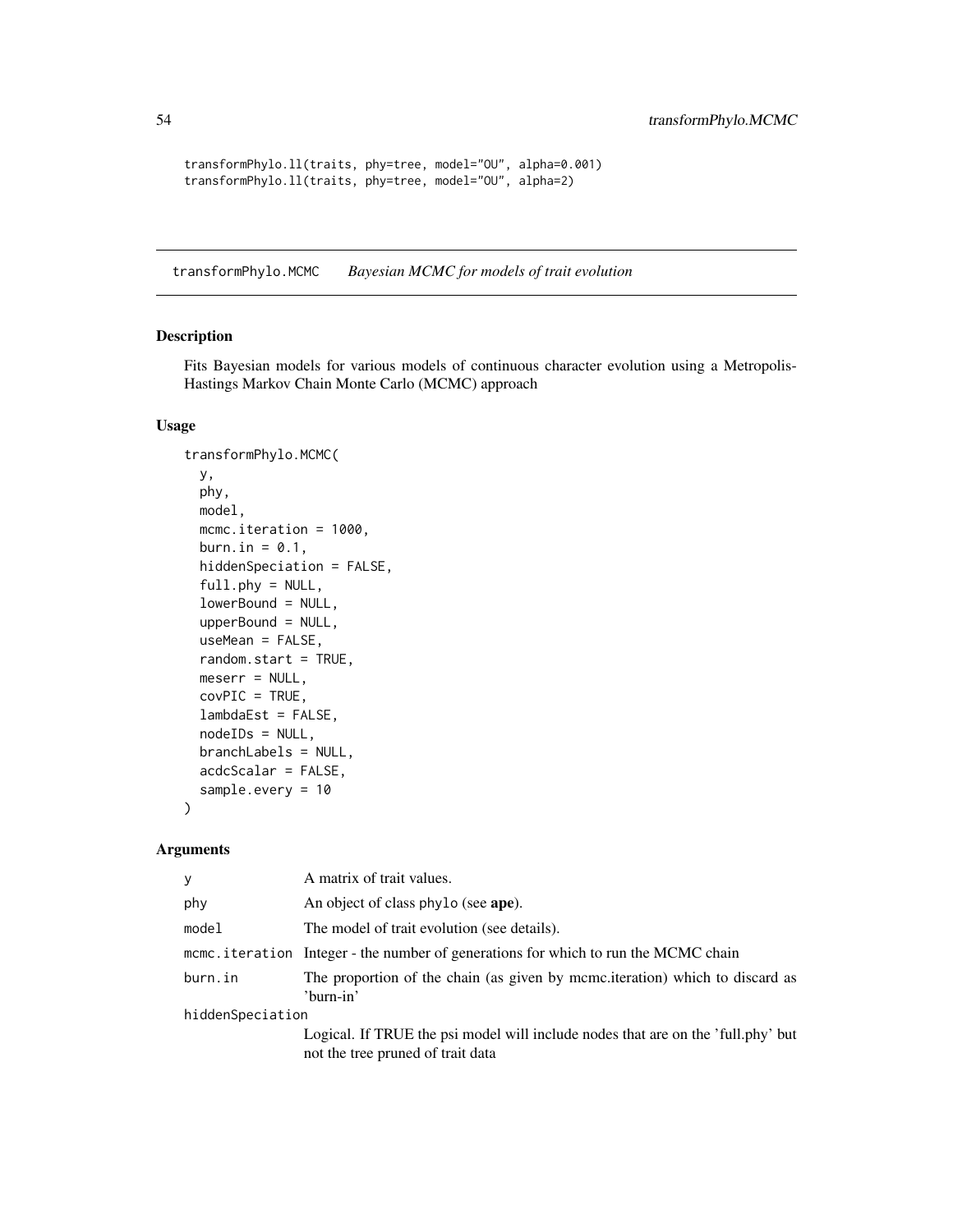| full.phy     | The full phylogeny containing the species that do not contain trait data so are<br>not included in 'phy'                                                                                             |
|--------------|------------------------------------------------------------------------------------------------------------------------------------------------------------------------------------------------------|
| lowerBound   | Minimum value for parameter estimates                                                                                                                                                                |
| upperBound   | Maximum value for parameter estimates                                                                                                                                                                |
| useMean      | Logical. Use the branch-based estimates of extinction of mean (TRUE, de-<br>fault) for the "psi" and "multispi" models only applicable if "hiddenSpeciation"<br>$=$ TRUE                             |
| random.start | Use a random starting value for the MCMC run (TRUE), or use the environment<br>set.seed() value                                                                                                      |
| meserr       | A vector (or matrix) of measurement error for each tip. This is only applicable<br>to univariate analyses                                                                                            |
| covPIC       | Logical. For multivariate analyses, allow for co-variance between traits rates<br>(TRUE) or no covariance in trait rates (FALSE). If FALSE, only the trait vari-<br>ances not co-variances are used. |
| lambdaEst    | Logical. Estimate lambda alongside parameter estimates to reduce data noise.<br>Only applicable for models "kappa", "delta", "OU", "psi", "multispi", and "ACDC".<br>Default=FALSE.                  |
| nodeIDs      | Integer - ancestral nodes of clades applicable to rate heterogenous and nested<br>models of evolution (see details)                                                                                  |
| branchLabels | Branches on which different psi parameters are estimated in the "multipsi" model                                                                                                                     |
| acdcScalar   | Logical. For nested EB rate model, simultaneously estimated a rate scalar along-<br>side EB model. Default=FALSE.                                                                                    |
| sample.every | Number specifying the every nth that is sampled in the MCMC chain (default $=$<br>1).                                                                                                                |

## Details

The method estimates posterior probabilities using a Metropolis-Hastings MCMC approach that places a prior bounded uniform distribution on all parameters with an independence sampler. These prior distributions can be altered by changing the upperBound and lowerBound arguments. The MCMC model will estimate the posterior probability for the following models:

- model="kappa" fits Pagel's kappa by raising all branch lengths to the power kappa. As kappa approaches zero, trait change becomes focused at branching events. For complete phylogenies, if kappa approaches zero this infers speciational trait change. Default bounds from ~0 - 1.
- model="lambda" fits Pagel's lambda to estimate phylogenetic signal by multiplying all internal branches of the tree by lambda, leaving tip branches as their original length (root to tip distances are unchanged). Default bounds from ~0 - 1.
- model="delta" fits Pagel's delta by raising all node depths to the power delta. If delta <1, trait evolution is concentrated early in the tree whereas if delta >1 trait evolution is concentrated towards the tips. Values of delta above one can be difficult to fit reliably. Default bounds from  $-0 - 5$ .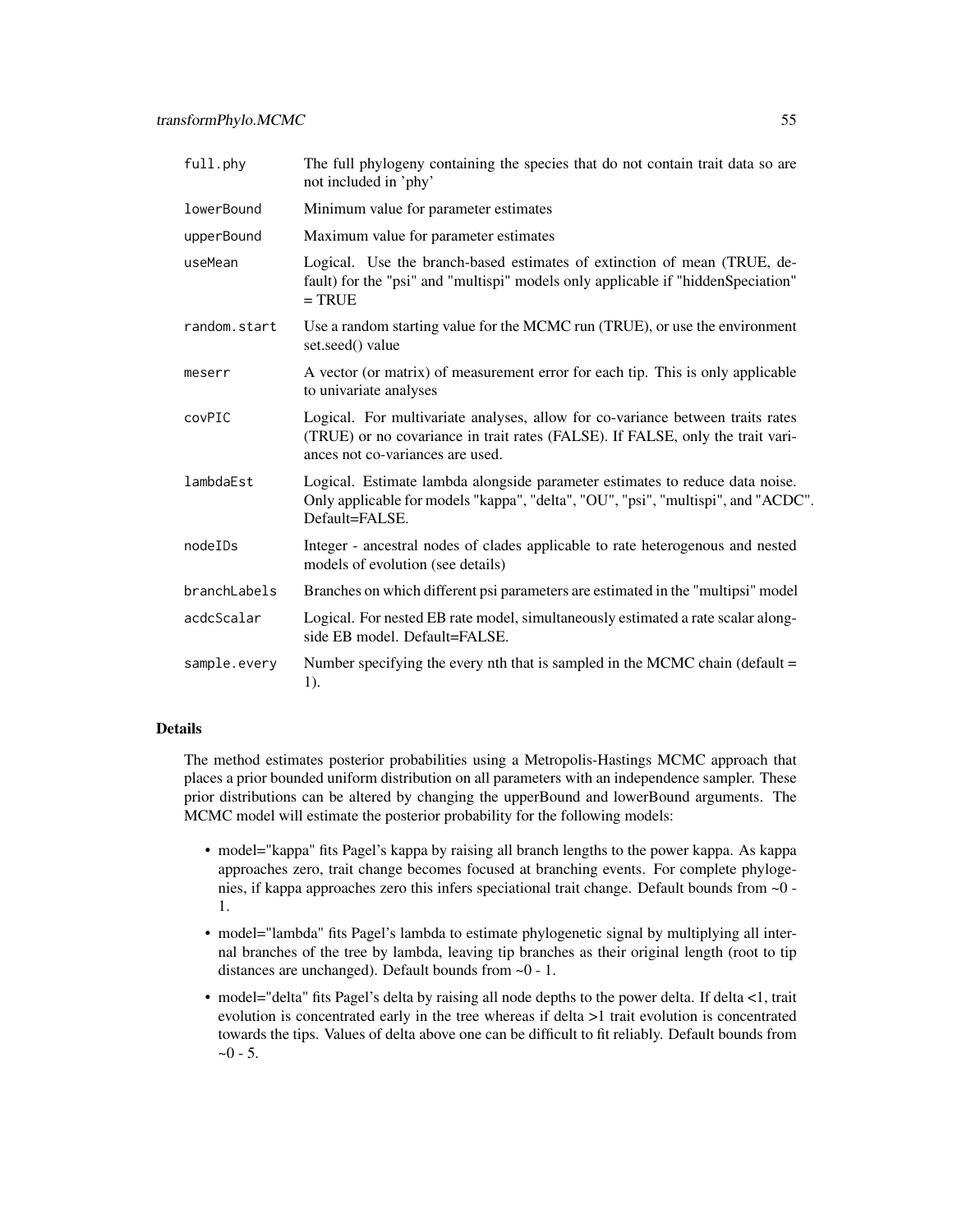- <span id="page-55-0"></span>• model="OU" fits an Ornstein-Uhlenbeck model - a random walk with a central tendency proportional to alpha. High values of alpha can be interpreted as evidence of evolutionary constraints, stabilising selection or weak phylogenetic signal. It is often difficult to distinguish among these possibilities. Default bounds from ~0 - 10.
- model="psi" fits a acceleration-deacceleration model to assess to the relative contributions of speciation and gradual evolution to a trait's evolutionary rate (Ingram 2010).
- model="ACDC" fits a model to in which rates can exponentially increased or decrease through time (Blomberg et al. 2003). If the upper bound is  $< 0$ , the model is equivalent to the 'Early Burst' model of Harmon et al. 2010. Default rate parameter bounds from  $ln(1e-10) \sim ln(20)$ divided by the root age.

#### Value

median The median estimate of the posterior for the parameter

95.HPD The 95 percent Highest Posterior Density for the parameter

ESS Effective Sample Size for the posterior

acceptance.rate The ratio for which new proposals were accepted during the MCMC chain

mcmc.chain Full MCMC chain containing all iterations (including burn-in)

#### Author(s)

Mark Puttick, Gavin Thomas

## See Also

[transformPhylo.ML](#page-56-1), [transformPhylo.ll](#page-48-1), [transformPhylo](#page-44-1)

#### Examples

```
data(anolis.tree)
data(anolis.data)
attach(anolis.data)
male.length <- matrix(Male_SVL, dimnames=list(rownames(anolis.data)))
sortedData <- sortTraitData(anolis.tree, male.length)
phy <- sortedData$phy
male.length <- sortedData$trait
phy.clade <- extract.clade(phy, 182)
male.length.clade <- as.matrix(male.length[match(phy.clade$tip.label, rownames(male.length)),])
## please note, this model will be need to run for longer to achieve convergence
lambda.mcmc <- transformPhylo.MCMC(y=male.length.clade, phy=phy.clade,
model="lambda", mcmc.iteration=100, burn.in=0.1)
```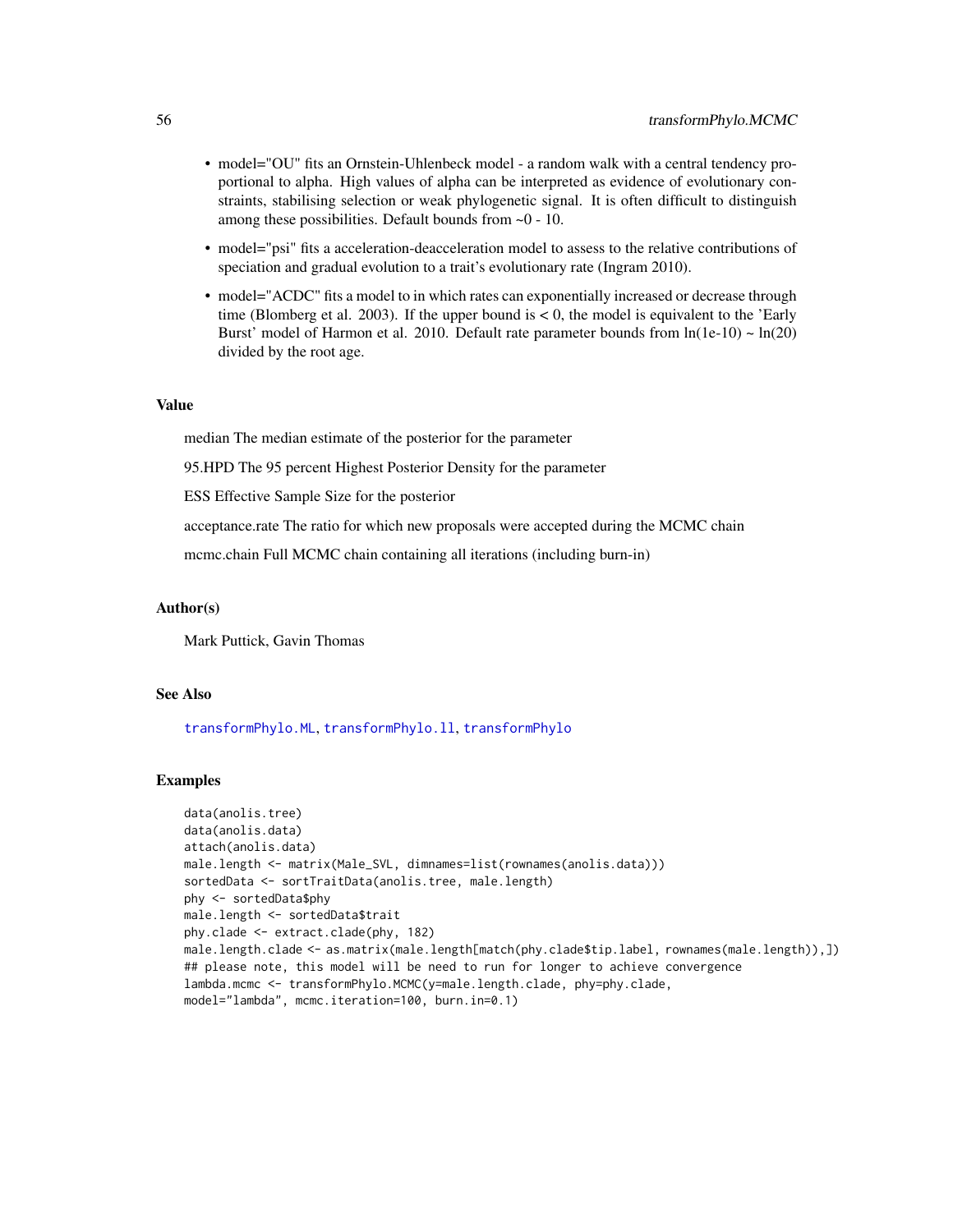<span id="page-56-1"></span><span id="page-56-0"></span>transformPhylo.ML *Maximum likelihood for models of trait evoluion*

## Description

Fits likelihood models for various models of continuous character evolution. Model fitting is based on maximum-likelihood evaluation using phylogenetically independent contrasts. This is exactly equivalent to, but substantially faster than, GLS approaches.

#### Usage

```
transformPhylo.ML(
  y,
  phy,
 model = NULL,modelCIs = TRUE,
 nodeIDs = NULL,
  rateType = NULL,
 minCladeSize = 1,
  nSplits = 2,
  splitTime = NULL,
  boundaryAge = 10,
  testAge = 1,
  restrictNode = NULL,
  lambdaEst = FALSE,
  acdcScalar = FALSE,
  branchLabels = NULL,
  hiddenSpeciation = FALSE,
  full.php = NULL,useMean = FALSE,
  profilePlot = FALSE,
  lowerBound = NULL,
  upperBound = NULL,
  covPIC = TRUE,n.cores = 1,tol = NULL,meserr = NULL,controlList = c(fnscale = -1, maxit = 100, factr = 1e-07, pgtol = 0, type = 2, lmm =
    5),
  returnPhy = FALSE,
  print.warnings = FALSE,
 mode.order = NULL,
  rate.var = FALSE,
  testShiftTimes = NULL,
  saveAll = TRUE)
```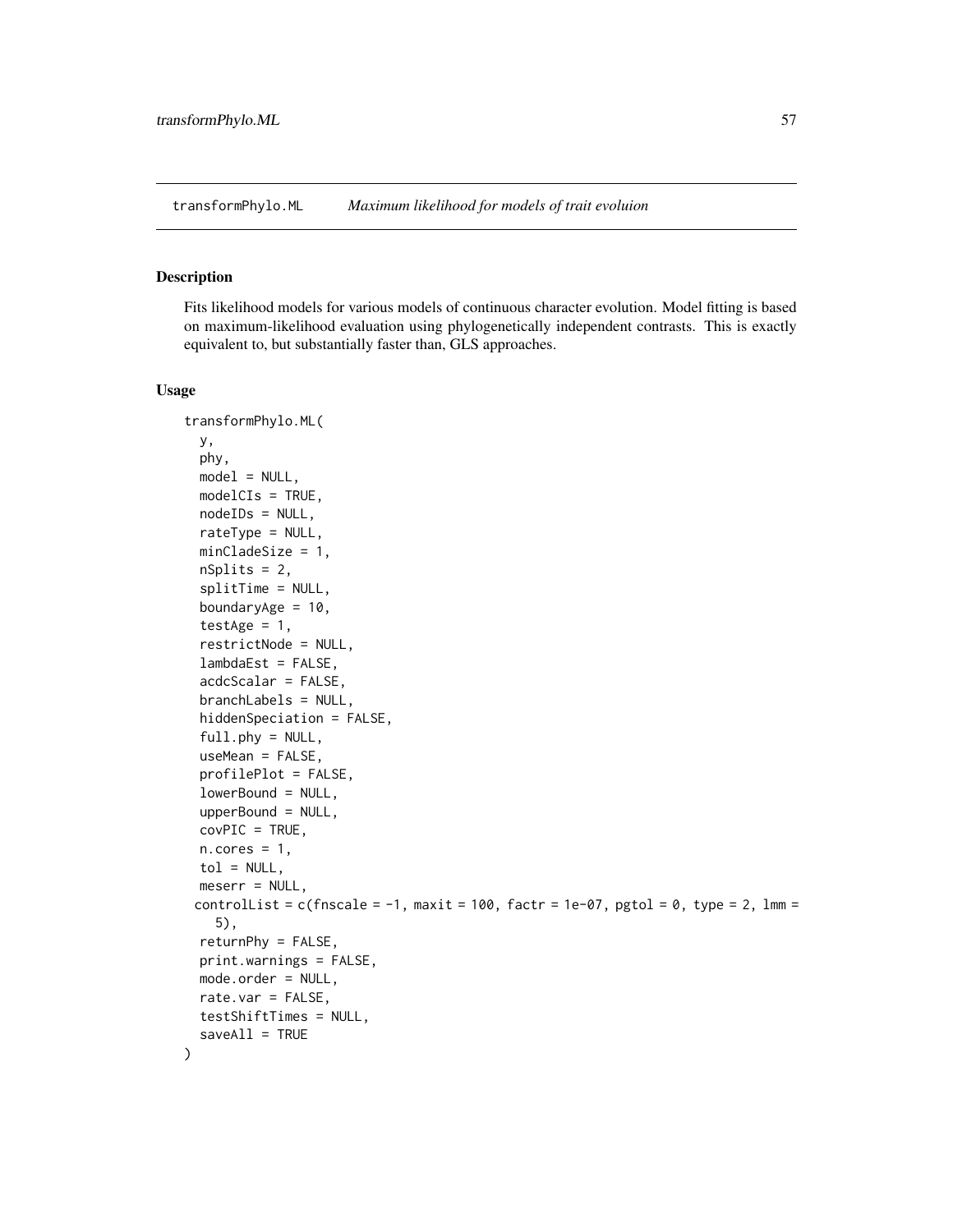| У                | A matrix of trait values.                                                                                                                                                                                                                                                                                                                                                                                                                                                                                              |
|------------------|------------------------------------------------------------------------------------------------------------------------------------------------------------------------------------------------------------------------------------------------------------------------------------------------------------------------------------------------------------------------------------------------------------------------------------------------------------------------------------------------------------------------|
| phy              | An object of class phylo (see ape).                                                                                                                                                                                                                                                                                                                                                                                                                                                                                    |
| model            | The model of trait evolution (see details).                                                                                                                                                                                                                                                                                                                                                                                                                                                                            |
| modelCIs         | Logical - estimate confidence intervals for parameter estimates.                                                                                                                                                                                                                                                                                                                                                                                                                                                       |
| nodeIDs          | Integer - ancestral nodes of clades applicable to rate heterogenous and nested<br>models of evolution (see details)                                                                                                                                                                                                                                                                                                                                                                                                    |
| rateType         | If model="clade", a vector specifying if rate shift occurs in a clade ("clade") or<br>on the single branch leading to a clade ("branch").                                                                                                                                                                                                                                                                                                                                                                              |
| minCladeSize     | Integer - minimum clade size for inferred rate shift (where model="medusa").                                                                                                                                                                                                                                                                                                                                                                                                                                           |
| nSplits          | Integer - number of rate shifts to apply for model="medusa" and "timeSlice".                                                                                                                                                                                                                                                                                                                                                                                                                                           |
| splitTime        | A split time (measured from the present, or most recent species) at which a shift<br>in the rate occurs for the "timeSlice" model. If splitTime=NULL, then all ages<br>between 1 million year intervals from the root age - $10$ Ma to the present + $10$ Ma<br>will be included in the search. The best model will be retained in each search,<br>and will be used as a fixed age in the next search. The model will calculate the<br>likelihood for the number of shifts defined by 'nSplits'.                       |
| boundaryAge      | Only applicable if splitTime=NULL, the age distance from the tips and and<br>youngest tip for which to search for rate shifts. For example, if boundaryAge=10,<br>only ages between the root age - 10 and the latest tip $+$ 10 will be included in the<br>search. If one value is given this will be used for upper and lower ages, but if a<br>vector with two ages is provided the first is used for the upper age boundary and<br>the second for the lower age boundary. Set to zero to allow testing of all ages. |
| testAge          | If splitTime=NULL, the interval between ages to be tested. For example, if<br>testAge=1, all 1 Ma ages between the ages defined by 'boundaryAge' will be<br>tested. If you would like to sequentially test specific shift times only, please use<br>the argument "specificShiftTimes".                                                                                                                                                                                                                                 |
| restrictNode     | List defining monophyletic groups within which no further rate shifts are searched.                                                                                                                                                                                                                                                                                                                                                                                                                                    |
| lambdaEst        | Logical.Estimate lambda alongside parameter estimates to reduce data noise.<br>Only applicable for models "kappa", "delta", "OU", "psi", "multispi", and "ACDC".<br>Default=FALSE.                                                                                                                                                                                                                                                                                                                                     |
| acdcScalar       | Logical. For nested EB rate model, simultaneously estimated a rate scalar along-<br>side EB model. Default=FALSE. Only applicable to 'nested mode' and 'mod-<br>eSlice' models.                                                                                                                                                                                                                                                                                                                                        |
| branchLabels     | Branches on which different psi parameters are estimated in the "multipsi" model                                                                                                                                                                                                                                                                                                                                                                                                                                       |
| hiddenSpeciation |                                                                                                                                                                                                                                                                                                                                                                                                                                                                                                                        |
|                  | Logical. If TRUE the psi model will include nodes that are on the 'full.phy' but<br>not the tree pruned of trait data                                                                                                                                                                                                                                                                                                                                                                                                  |
| full.phy         | The full phylogeny containing the species that do not contain trait data so are<br>not included in 'phy'                                                                                                                                                                                                                                                                                                                                                                                                               |
| useMean          | Logical. Use the branch-based estimates of extinction of mean (TRUE, de-<br>fault) for the "psi" and "multispi" models. Only applicable if "hiddenSpecia-<br>tion"=TRUE. If FALSE, this will generate a single realisation of the numbers of<br>hidden speciation events on each branch                                                                                                                                                                                                                                |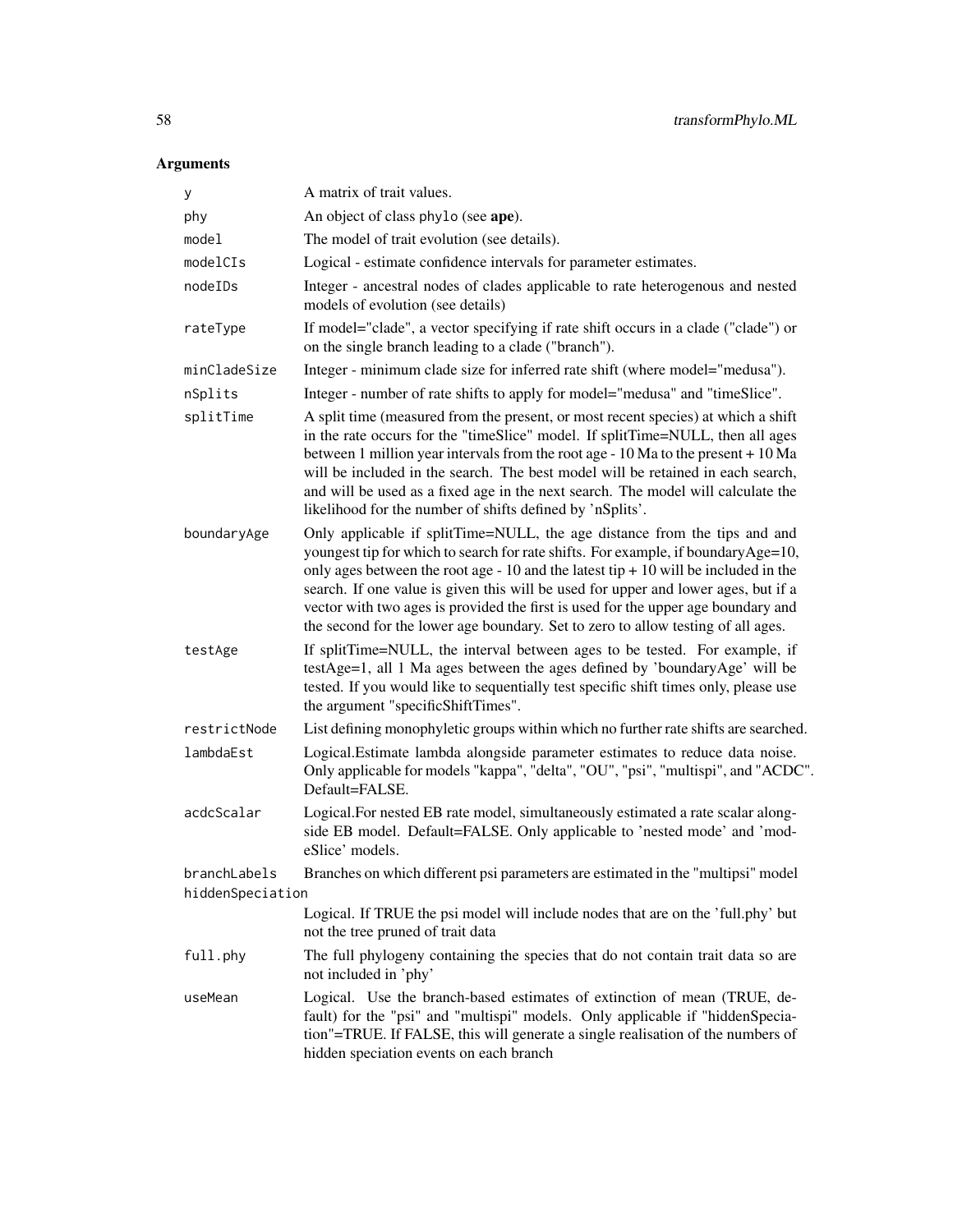<span id="page-58-0"></span>

| profilePlot    | Logical. For the single parameter models "kappa", "lambda", "delta", "OU",<br>"psi", "multipsi", and "ACDC", plot the profile of the likelihood.                                                                                                                                                      |
|----------------|-------------------------------------------------------------------------------------------------------------------------------------------------------------------------------------------------------------------------------------------------------------------------------------------------------|
| lowerBound     | Minimum value for parameter estimates                                                                                                                                                                                                                                                                 |
| upperBound     | Maximum value for parameter estimates                                                                                                                                                                                                                                                                 |
| covPIC         | Logical. For multivariate analyses, allow for co-variance between traits rates<br>(TRUE) or no covariance in trait rates (FALSE). If FALSE, only the trait vari-<br>ances not co-variances are used.                                                                                                  |
| n.cores        | Integer. Set number of computing cores when running model="traitMedusa"<br>(tm1 and tm2 models)                                                                                                                                                                                                       |
| tol            | Tolerance (minimum branch length) to exclude branches from trait MEDUSA<br>search. Primarily intended to prevent inference of rate shifts at randomly re-<br>solved polytomies.                                                                                                                       |
| meserr         | A vector (or matrix) of measurement error for each tip. This is only applicable<br>to univariate analyses.                                                                                                                                                                                            |
| controlList    | List. Specify fine-tune parameters for the optim likelihood search                                                                                                                                                                                                                                    |
| returnPhy      | Logical. In TRUE the phylogeny with branch lengths transformed by the ML<br>model parameters is returned                                                                                                                                                                                              |
| print.warnings | Logical. If TRUE, warnings are issued if confidence intervals fall outside upper<br>or lower bounds                                                                                                                                                                                                   |
| mode.order     | The order of modes for the 'modeslice' model. Any combination of 'BM', 'OU',<br>'acdc', and 'kappa'                                                                                                                                                                                                   |
| rate.var       | Allows rate variation in BM modes in the 'modeslice model'                                                                                                                                                                                                                                            |
| testShiftTimes | A vector of times to be used in the search for split times. For use in the timeSlice<br>model when splitTime=NULL. This allows users to specify ages that are test<br>suquentially, rather than all shifts optimised simultaneously as is done when<br>ages are provided in the argument 'splitTime'. |
| saveAll        | Logical. If TRUE, saves all the outputs from traitMedusa search in timeSlice<br>(i.e, the log-likelihood and rate estimates for all considered shifts, not just the<br>best fitting shift model). This can be used for model averaging with the function<br>plot.timeSlice.ML                         |

#### Details

This function finds the maximum likelihood parameter values for continuous character evolution. For "kappa", "delta", "OU", "multipsi", and "ACDC" it is possible to fit a 'nested' model of evolution in which the ancestral rate of BM switches to a different node, as specified by nodeIDs or branchLabels for multipsi. The function returns the maximum-likelihood parameter estimates for the following models.

- model="bm" Brownian motion (constant rates random walk).
- model="kappa" fits Pagel's kappa by raising all branch lengths to the power kappa. As kappa approaches zero, trait change becomes focused at branching events. For complete phylogenies, if kappa approaches zero this infers speciational trait change. Default bounds from ~0 - 1.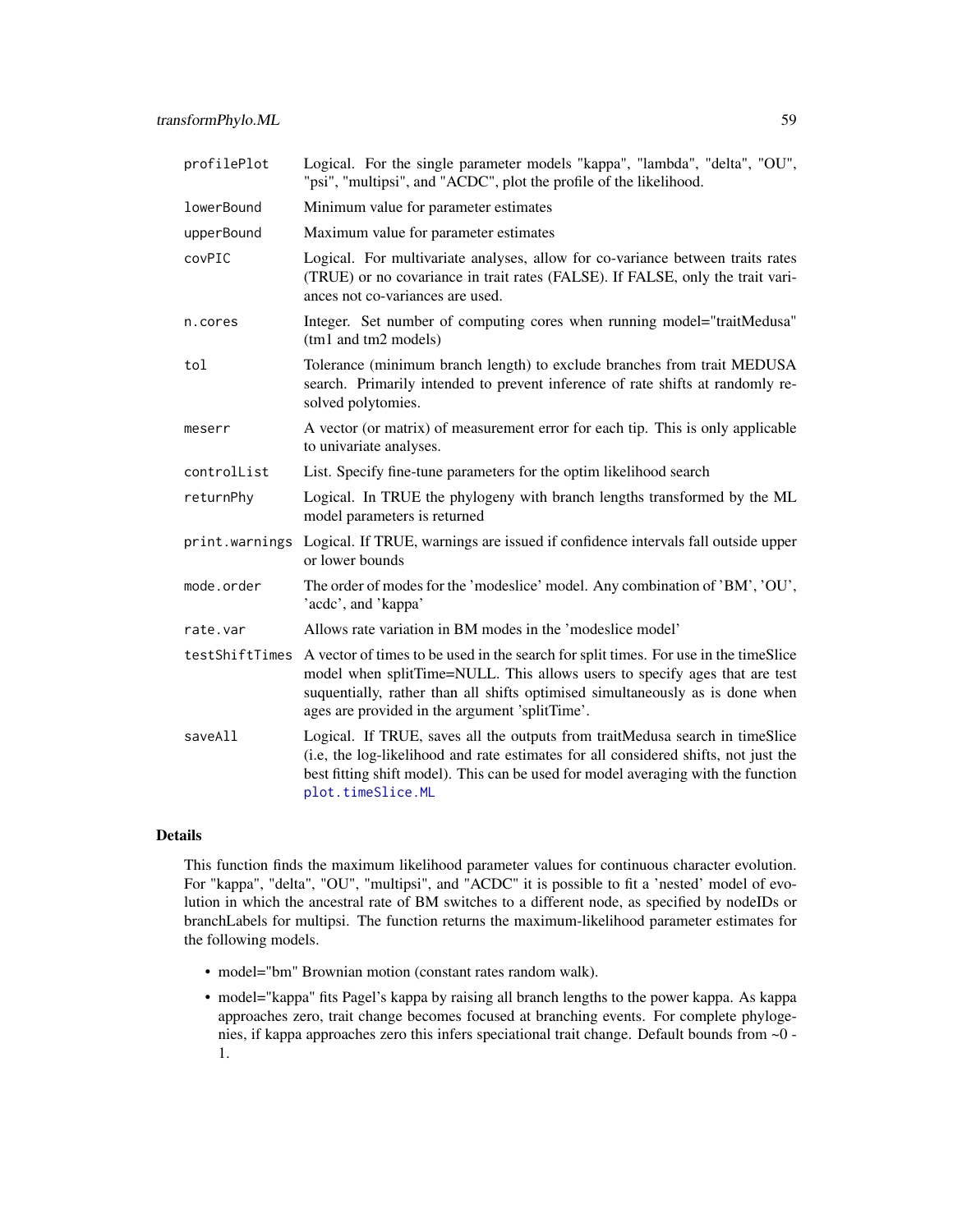- model="lambda" fits Pagel's lambda to estimate phylogenetic signal by multiplying all internal branches of the tree by lambda, leaving tip branches as their original length (root to tip distances are unchanged). Default bounds from ~0 - 1.
- model="delta" fits Pagel's delta by raising all node depths to the power delta. If delta <1, trait evolution is concentrated early in the tree whereas if delta >1 trait evolution is concentrated towards the tips. Values of delta above one can be difficult to fit reliably. If a nodeIDs is supplied, the model will fit a delta model nested within a clade, with a BM fit to the rest of the tree. Default bounds from ~0 - 5.
- model="OU" fits an Ornstein-Uhlenbeck model a random walk with a central tendency proportional to alpha. High values of alpha can be interpreted as evidence of evolutionary constraints, stabilising selection or weak phylogenetic signal. It is often difficult to distinguish among these possibilities. If a nodeIDs is supplied, the model will fit a OU model nested within a clade, with a BM fit to the rest of the tree. For OU models, alternative optimisation are performed with different starting values (1e-8, 0.01, 0.1, 1, 5). Default bounds from  $\sim 0$  -10.
- model="ACDC" fits a model to in which rates can exponentially increased or decrease through time (Blomberg et al. 2003). If the upper bound is  $< 0$ , the model is equivalent to the 'Early Burst' model of Harmon et al. 2010. If a nodeIDs is supplied, the model will fit a ACDC model nested within a clade, with a BM fit to the rest of the tree. Default rate parameter bounds from  $ln(1e-10) \sim ln(20)$  divided by the root age. Note this process starts on the stem branch leading to the MRCA of the common node, unlike the other methods that start at the common node.
- model="trend" fits a model in which the expectated mean change through time is non-zero, signifying a directional evolution to a larger or smaller trait value. This model is only appliacble to non-ultrametric trees.
- model="psi" fits a model to assess to the relative contributions of speciation and gradual evolution to a trait's evolutionary rate (Ingram 2010). Note that the algorithm will automatically estimate speciation and extinction estimates, and will incorporate estimates of 'hidden' speciation if death estimates are greater than 0.
- model="multipsi" fits a model to assess to the relative contributions of speciation and gradual evolution to a trait's evolutionary rate but allows seperate values of psi fitted to seperate branches (Ingram 2010; Ingram et al. 2016). Note that the algorithm will automatically estimate speciation and extinction estimates, and will incorporate estimates of 'hidden' speciation if death estimates are greater than 0.
- model="free" fits Mooers et al's free model where each branch has its own rate of trait evolution. This can be a useful exploratory analysis but it is slow due to the number of parameters, particularly for large trees. Default rate parameter bounds from ~0 - 200.
- model="clade" fits a model where particular clades are a priori hypothesised to have different rates of trait evolution (see O'Meara et al. 2006; Thomas et al. 2006, 2009). Clades are specified using nodeIDs and are defined as the mrca node. Default rate parameter bounds from  $\approx 0 - 200$ .
- model="tm1" fits "clade" models without any a priori assertion of the location of phenotypic diversification rate shifts. It uses the same AIC approach as the runMedusa function in the geiger package (runMedusa tests for shifts in the rate of lineage diversification). The algorithm first fits a constant-rate Brownian model to the data, it then works iteratively through the phylogeny fitting a two-rate model at each node in turn. Each two-rate model is compared to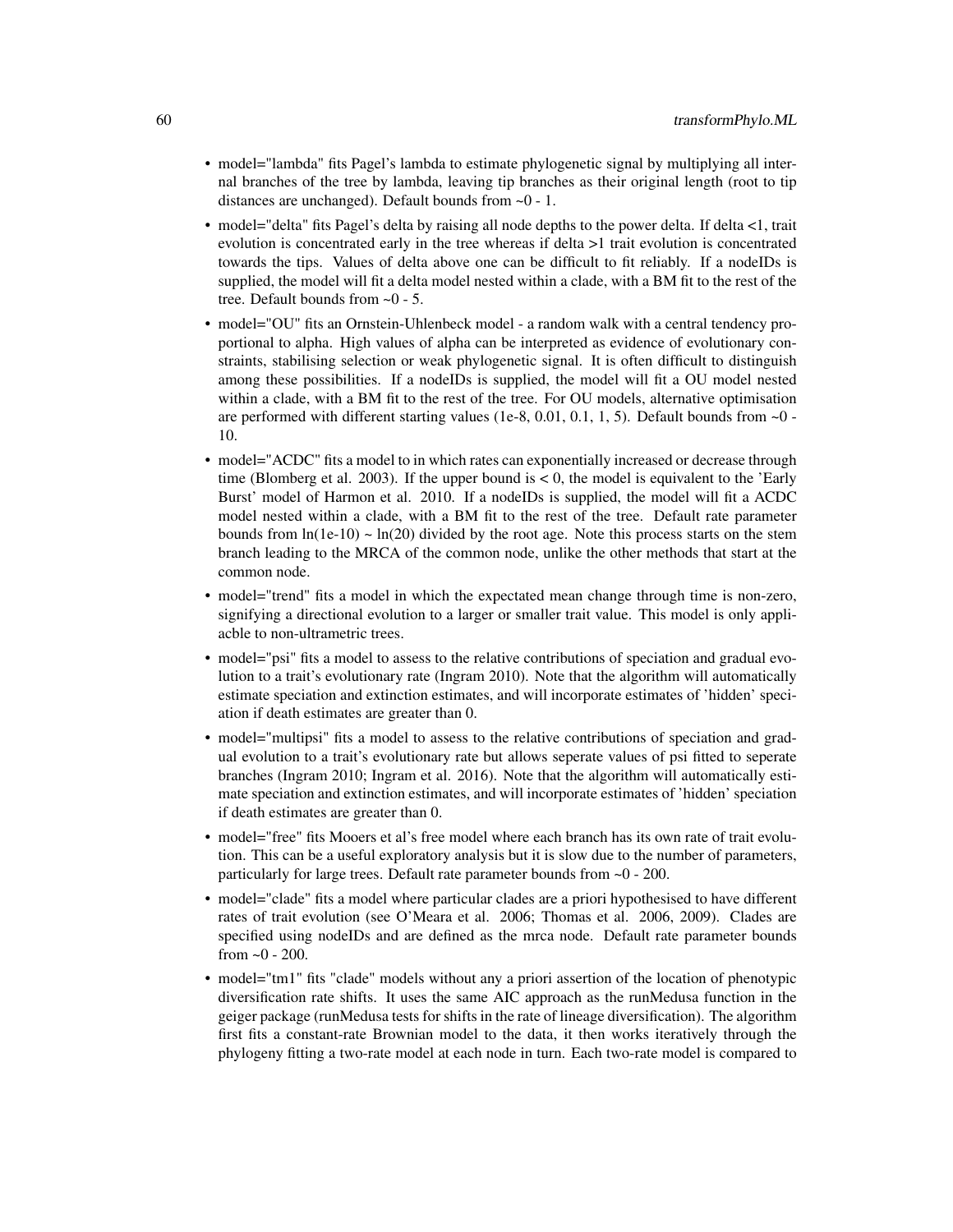the constant rate model and the best two-rate model is retained. Keeping the location of this rate shift intact, it then repeats the procedure for a three-rate model and so on. The maximum number of rate shifts can be specified a priori using nSplits. Limits can be applied to the size (species richness) of clades on which to infer new rate shifts using minCladeSize. This can be useful to enable large trees to be handled but should be used cautiously since specifiying a large minimum clade size may result in biologically interesting nested rate shifts being missed. Equally, very small clade sizes may provide poor estimates of rate that may not be informative. Limits on the search can also be placed using restrictNode. This requires a list where each element of the list is a vector of tip names that define monophyletic groups. Rate shifts will not be searched for within any of the defined groups. Default rate parameter bounds from  $\sim 0$ - 1000.

- model="tm2" this model is similar to "tm1", however, at each node it assesses the fit of two models. The first model is exactly as per "tm1". The second model infers a rate shift on the single branch descending directly from a node but not on any of the descending branches thereafter. Only the best fitting single-branch or whole clade model is retained for the next iteration. If a single-branch shift is favoured, this infers either that there was a rapid shift in trait value along the stem leading to the crown group, or that the members of the clade have undergone parallel shifts. In either case, this can be considered as a change in mean, though separating a single early shift from a clade-parallel shift is not possible with this method.
- model="timeSlice" A model in which all branch rates change at a time or times set a priori by the user. IfDefault rate parameter bounds from  $\sim 0$  - 1000. If splitTime=NULL, all 1 Ma (as defined by test Age) intervals from the root of the tree  $-10$  and the youngest tip  $+10$  will be included in the search. The  $+/- 10$  Ma age can be modified using the argument boundaryAge. At each stage the best fitting model will be stored, and the search will continue until n shifts, with n shifts defined by nSplits. If a single value or vector is used for splitTime, only these ages are included in the search.
- model="modeslice" A model in which all branch modes change at a time or times set a priori by the user.

#### Value

Returns the maximum log-likelihood and parameter estimates (with 95 percent confidence intervals if specified). If model="bm" instead returns the Brownian (co)variance and log-likelihood. Also returned are the root estimate, the AIC, and AICc.

traitMedusaObject A list in which the first element contains a matrix summarising the parameter estimates and node ids, log-likelihoods, number of parameters (k), AIC and AICc for the best onerate model, two-rate model, three rate model and so on. The second element is a sub-list where the first element contains all two-rate models, the second element contains all three-rate models and so on. This can be summarised using traitMedusaSummary. The third element is the input trait data. The fourth element is the input phylogeny.

## **Note**

Confidence intervals are based on the assumption of an asymptotic Chi-square distribution. For multi-parameter models (e.g. rate shift models with more than two rates) the confidence intervals are approximate and are calculated for each parameter in turn while holding all other parameters at their maximum likelihood value.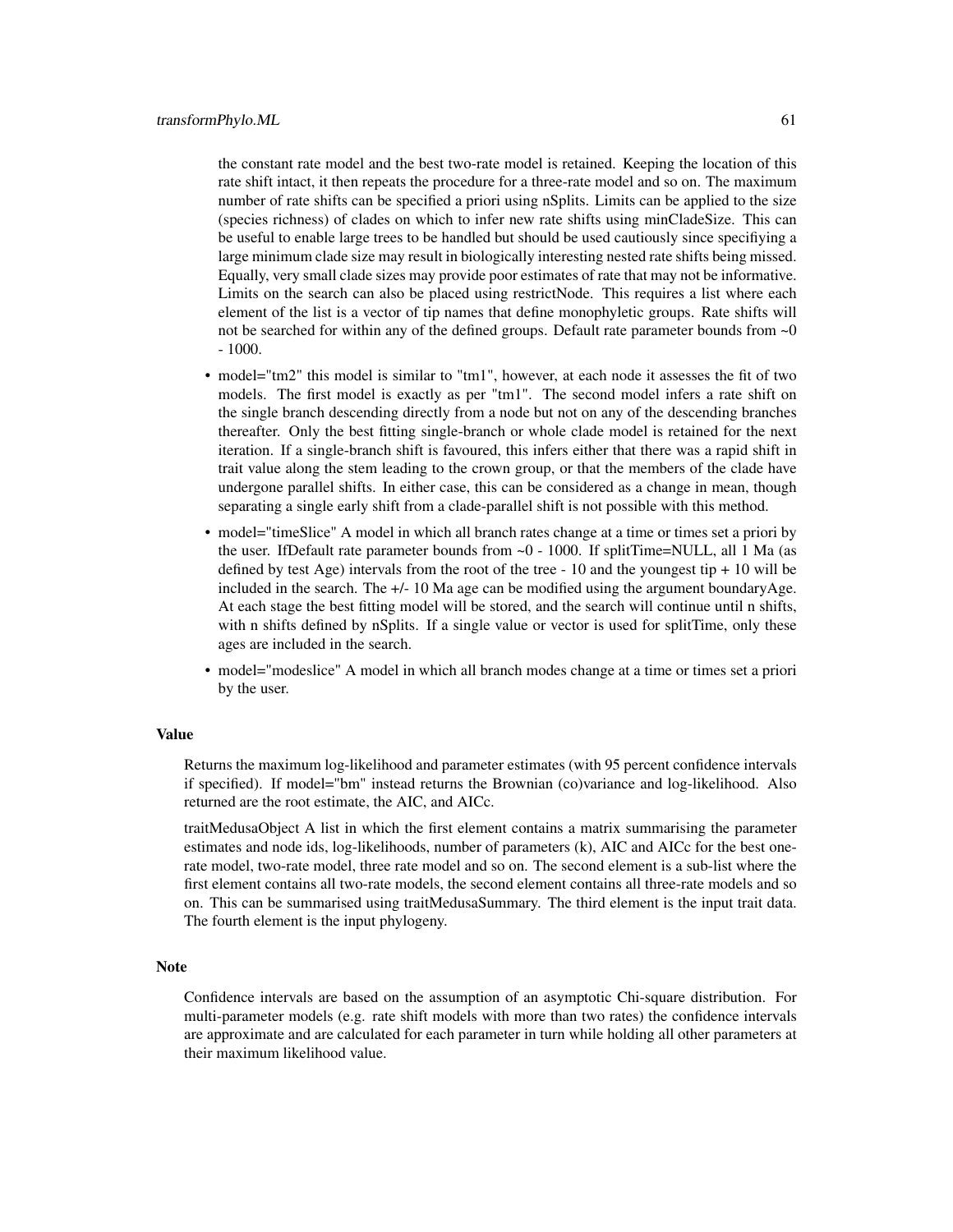#### <span id="page-61-0"></span>Author(s)

Gavin Thomas, Mark Puttick

#### References

Alfaro ME, Santini F, Brock CD, Alamillo H, Dornburg A, Carnevale G, Rabosky D & Harmon LJ. 2009. Nine exceptional radiations plus high turnover explain species diversity in jawed vertebrates. PNAS 106, 13410-13414.

Blomberg SP, Garland T & Ives AR 2003. Testing for phylogenetic signal in comparative data: behavioral traits are more labile. Evolution 57, 717-745.

Felsenstein J. 1973. Maximum-likelihood estimation of evolutionary trees from continuous characters. Am. J. Hum. Genet. 25, 471-492.

Felsenstein J. 1985. Phylogenies and the comparative method. American Naturalist 125, 1-15.

Freckleton RP & Jetz W. 2009. Space versus phylogeny: disentangling phylogenetic and spatial signals in comparative data. Proc. Roy. Soc. B 276, 21-30.

Harmon LJ et al. 2010. Early bursts of body size and shape evolution are rare in comparative data. Evolution 57, 717-745.

Ingram T. 2011. Speciation along a depth gradient in a marine adaptive radiation. Proc. Roy. Soc. B. 278, 613-618.

Ingram T,Harrison AD, Mahler L, Castaneda MdR, Glor RE, Herrel A, Stuart YE, and Losos JB. 2016. Comparative tests of the role of dewlap size in Anolis lizard speciation. Proc. Roy. Soc. B. 283, 20162199.

Mooers AO, Vamosi S, & Schluter D. 1999. Using phylogenies to test macroevolutionary models of trait evolution: sexual selection and speciation in Cranes (Gruinae). American Naturalist 154, 249-259.

O'Meara BC, Ane C, Sanderson MJ & Wainwright PC. 2006. Testing for different rates of continuous trait evolution using likelihood. Evolution 60, 922-933

Pagel M. 1997. Inferring evolutionary processes from phylogenies. Zoologica Scripta 26, 331-348.

Pagel M. 1999 Inferring the historical patterns of biological evolution. Nature 401, 877-884.

Pagel M. 1999 Inferring the historical patterns of biological evolution. Nature 401, 877-884.

Thomas GH, Meiri S, & Phillimore AB. 2009. Body size diversification in Anolis: novel environments and island effects. Evolution 63, 2017-2030.

## See Also

[transformPhylo.MCMC](#page-53-1), [transformPhylo](#page-44-1), [transformPhylo.ll](#page-48-1), [blomberg.k](#page-8-1)

#### Examples

```
# Data and phylogeny
data(anolis.tree)
data(anolis.data)
sortedData <- sortTraitData(anolis.tree, anolis.data,
data.name="Male_SVL", log.trait=TRUE, pass.ultrametric=TRUE)
phy <- sortedData$phy
```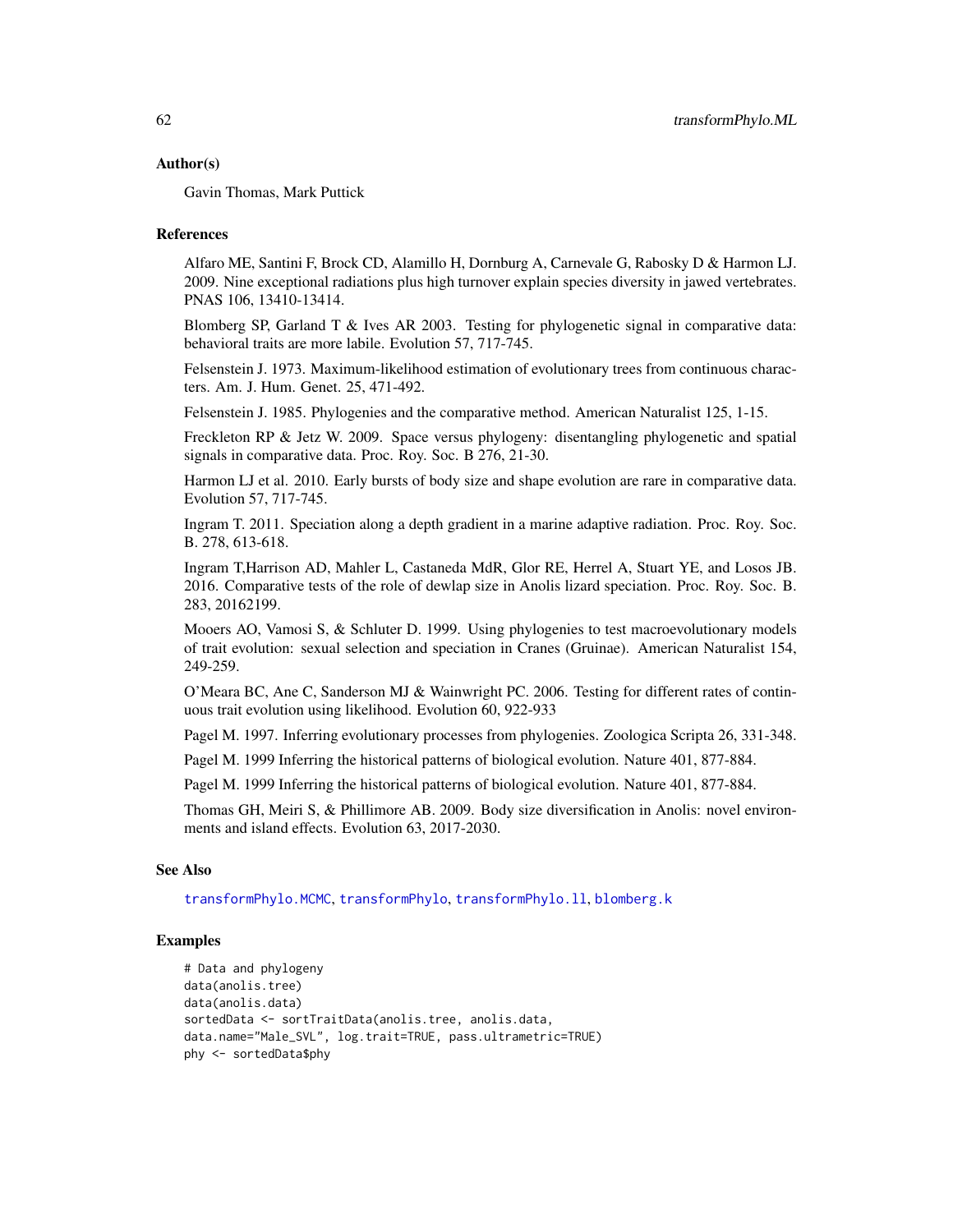## <span id="page-62-0"></span>transformPhylo.sim 63

```
male.length <- sortedData$trait
phy.clade <- extract.clade(phy, 182)
male.length.clade <- as.matrix(male.length[match(phy.clade$tip.label, rownames(male.length)),])
# Brownian motion model
transformPhylo.ML(male.length.clade , phy=phy.clade, model="bm")
# Delta
transformPhylo.ML(male.length.clade , phy=phy.clade, model="delta", upperBound=2)
# The upper confidence interval for kappa is outside the bounds so try increasing
# the upper bound
transformPhylo.ML(male.length.clade , phy=phy.clade, model="delta", upperBound=5)
# Test for different rates in different clades - here with 2 hypothesised
# unusual rates compared to the background
# This fits the non-censored model of O'Meara et al. (2006)
phy.clade$node.label[which(phy.clade$node.label == "3")] <- 2
transformPhylo.ML(male.length.clade, phy=phy.clade, model="clade", nodeIDs=c(49, 54))
# Identify rate shifts and print and plot results with upto three rate shifts
# and minimum clade size of 20.
anolisSVL_MEDUSA <- transformPhylo.ML(male.length.clade, phy=phy.clade, model="tm1",
minCladeSize=10, nSplits=2)
```
<span id="page-62-1"></span>transformPhylo.sim *Phylogenetic tree transformations*

## **Description**

Simulates trait data on a tree using a specified model of evolution (see details).

#### Usage

```
transformPhylo.sim(
 phy,
 n = 1,
 x = NULL,model = NULL,returnNodes = FALSE,
 kappa = NULL,lambda = NULL,
 delta = NULL,
  alpha = NULL,psi = NULL,acdcRate = NULL,
  lambda.sp = NULL,
```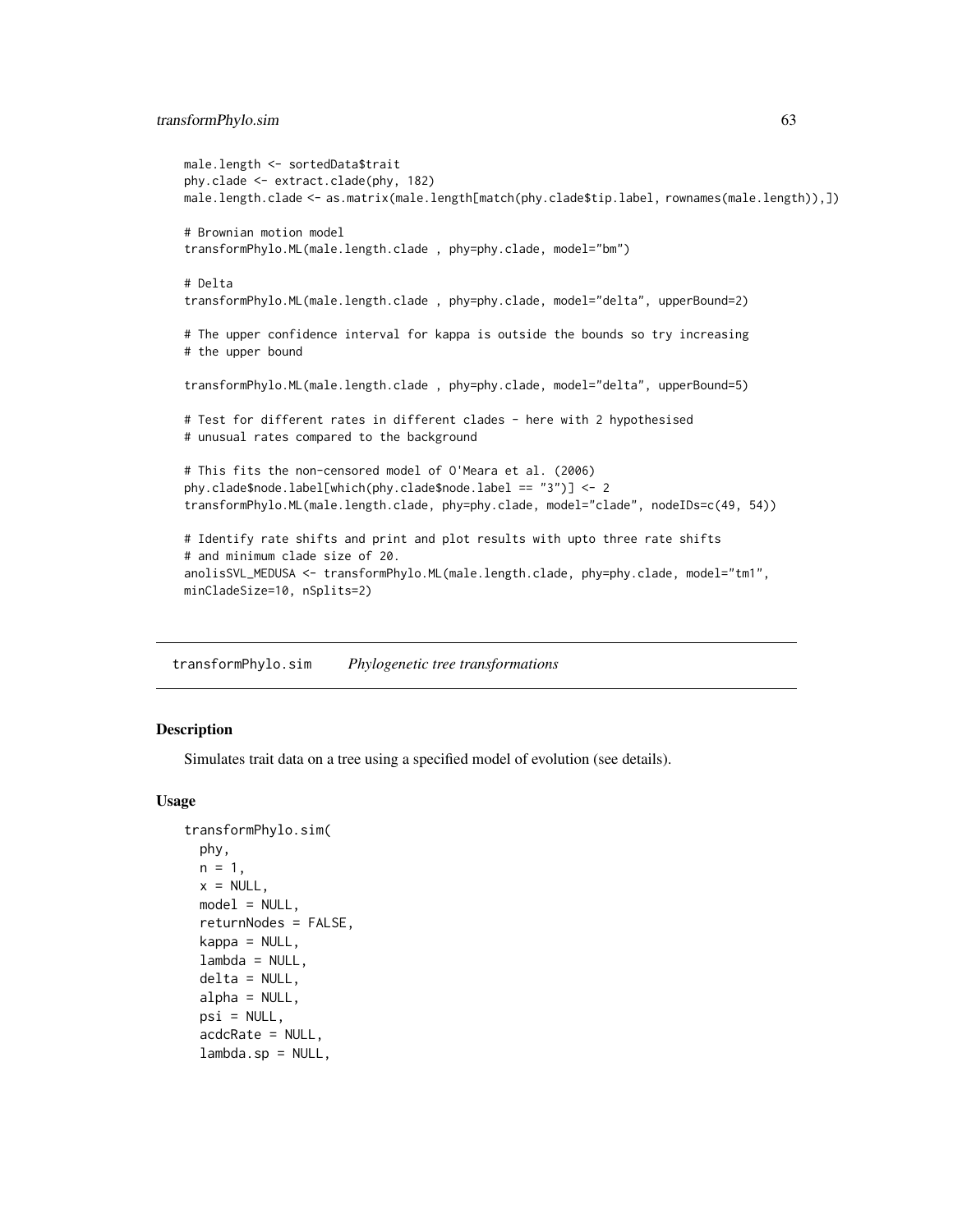```
trend = NULL,trend.anc.state = 0,
 nodeIDs = NULL,rateType = NULL,
 cladeRates = NULL,
 branchRates = NULL,
 rate = NULL,
 group.means = NULL,
 splitTime = NULL,
 timeRates = NULL,
 branchLabels = NULL,
 rate.var = NULL,
 mode.order = NULL
)
```

| phy             | An object of class phylo (see ape).                                                                                                                                                                                                                                                |
|-----------------|------------------------------------------------------------------------------------------------------------------------------------------------------------------------------------------------------------------------------------------------------------------------------------|
| n               | Number of simulations                                                                                                                                                                                                                                                              |
| x               | Vector, matrix or data.frame (with taxon names as names or rownames) of cate-<br>gories for each species. Only applicable if model="mixedRate"                                                                                                                                     |
| mode1           | The model of trait evolution (see details).                                                                                                                                                                                                                                        |
| returnNodes     | Logical. If TRUE, alongside the tip values all node values are returned corre-<br>sponding to APE's edge matrix for the tree.                                                                                                                                                      |
| kappa           | Value of kappa transform.                                                                                                                                                                                                                                                          |
| lambda          | Value of lambda transform.                                                                                                                                                                                                                                                         |
| delta           | Value of delta transform.                                                                                                                                                                                                                                                          |
| alpha           | Value of alpha (OU) transform.                                                                                                                                                                                                                                                     |
| psi             | Value of psi transform. Note that 'original nodes' from the full phylogeny can<br>be included as an element on the phylogeny (e.g., phy\$orig.node) as well as<br>estimates of 'hidden' speciation (e.g., phy\$hidden.speciation) if estimates of ex-<br>tinction (mu) are $> 0$ . |
| acdcRate        | Value of ACDC transform.                                                                                                                                                                                                                                                           |
| lambda.sp       | Estimate of speciation (lambda) for the psi models                                                                                                                                                                                                                                 |
| trend           | value of the expectation mean change through time                                                                                                                                                                                                                                  |
| trend.anc.state |                                                                                                                                                                                                                                                                                    |
|                 | the expected ancestal state for the trend model (default is 0)                                                                                                                                                                                                                     |
| nodeIDs         | Integer - ancestral nodes of clades.                                                                                                                                                                                                                                               |
| rateType        | If model="clade", a vector specifying if rate shift occurs in a clade ("clade") or<br>on the single branch leading to a clade ("branch").                                                                                                                                          |
| cladeRates      | Numeric vector specifying telative rates for clades or logical to indicate scalar<br>is included in the 'modeslice' model (the scalar is included in the mode.param<br>argument with the 'modeslice' model).                                                                       |
| branchRates     | Numeric vector specifying relative rates for individual branches                                                                                                                                                                                                                   |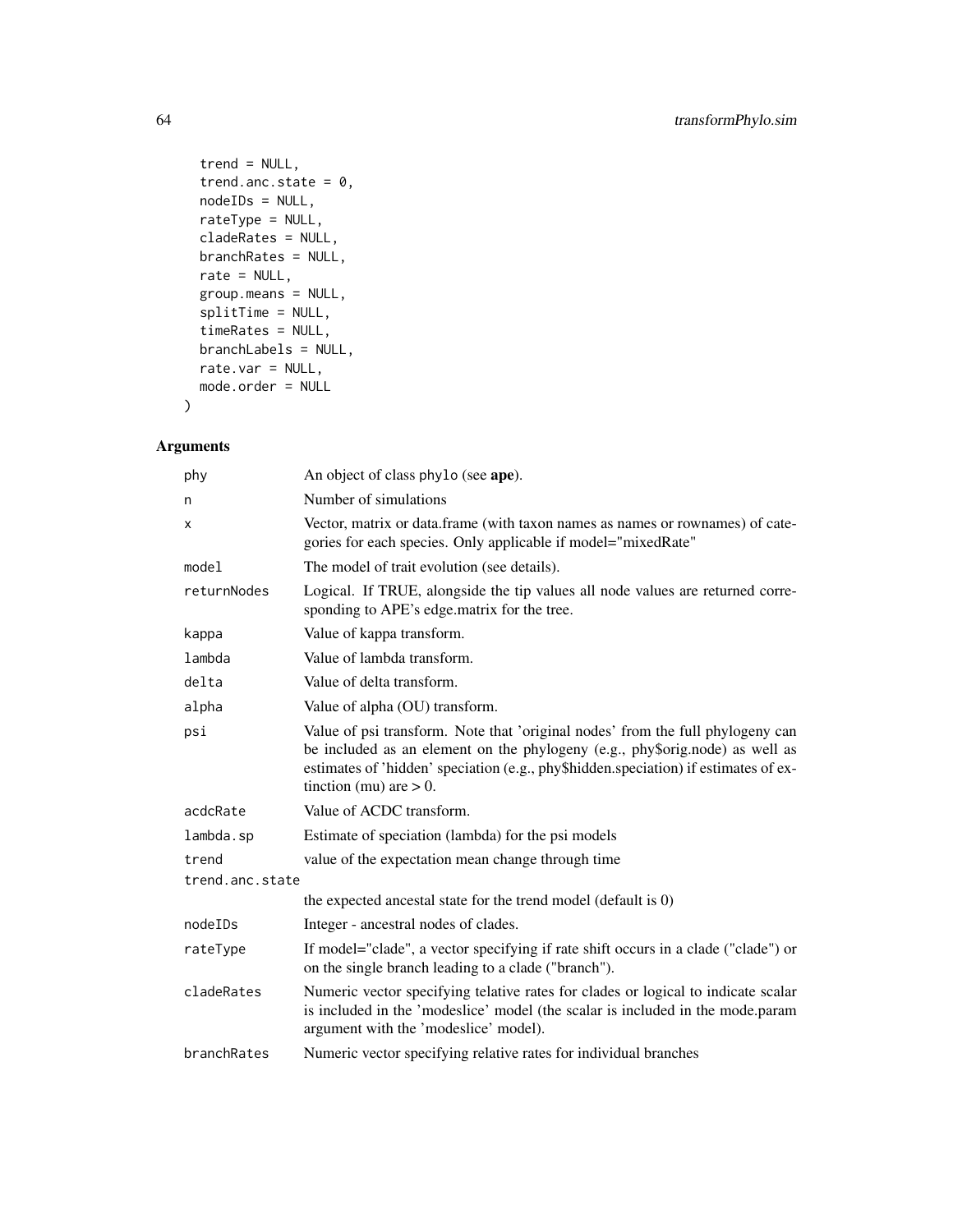<span id="page-64-0"></span>

| rate         | a vector of relative rate parameters. The length of the vector is equal to the<br>number of rates being estimated.                                            |
|--------------|---------------------------------------------------------------------------------------------------------------------------------------------------------------|
| group.means  | a vector of the relative difference in means between rate categories, expressed<br>as a scalar applied to the expected standard deviation (see Ricklefs 2006) |
| splitTime    | A split time (measured from the present, or most recent species) at which a shift<br>in the rate occurs for the "timeSlice" model                             |
| timeRates    | The rates (from ancient to recent) for the timeSlice model                                                                                                    |
| branchLabels | Branches on which different psi parameters are estimated in the "multipsi" model.                                                                             |
| rate.var     | Allows rate variation in BM modes in the 'modeslice' model                                                                                                    |
| mode.order   | The order of modes for the 'modeslice' model. Any combination of 'BM', 'OU',<br>'acdc', and 'kappa'                                                           |

## Value

Returns a matrix of simulated dated with taxon names as rownames (number of columns=n).

#### Author(s)

Gavin Thomas, Mark Puttick

## References

Ricklefs RE. 2006. Time, species, and the generation of trait variation in clades. Systematic Biology 55, 151-159.

Ricklefs RE. 2006. Thomas GH, Meiri S, & Phillimore AB. 2009. Body size diversification in Anolis: novel environments and island effects. Evolution 63, 2017-2030

#### See Also

[transformPhylo.ML](#page-56-1), [transformPhylo.ll](#page-48-1), [transformPhylo](#page-44-1), [transformPhylo.MCMC](#page-53-1)

#### Examples

```
data(anolis.tree)
data(anolis.data)
```
# Simulate 10 sets of data with kappa=0.1 using the anolis tree sim.dat1 <- transformPhylo.sim(phy=anolis.tree, n=10, model="kappa", kappa=0.1)

```
# Simulate 10 sets of data where rates and means differ between to the categories defined by "x"
x <- anolis.data$geo_ecomorph
names(x) <- rownames(anolis.data)
sim.dat2 <- transformPhylo.sim(phy=anolis.tree, n=10, x=x, model="mixedRate", rate=c(1,1,2,4),
group.mac = c(0, 5, 0, 0)
```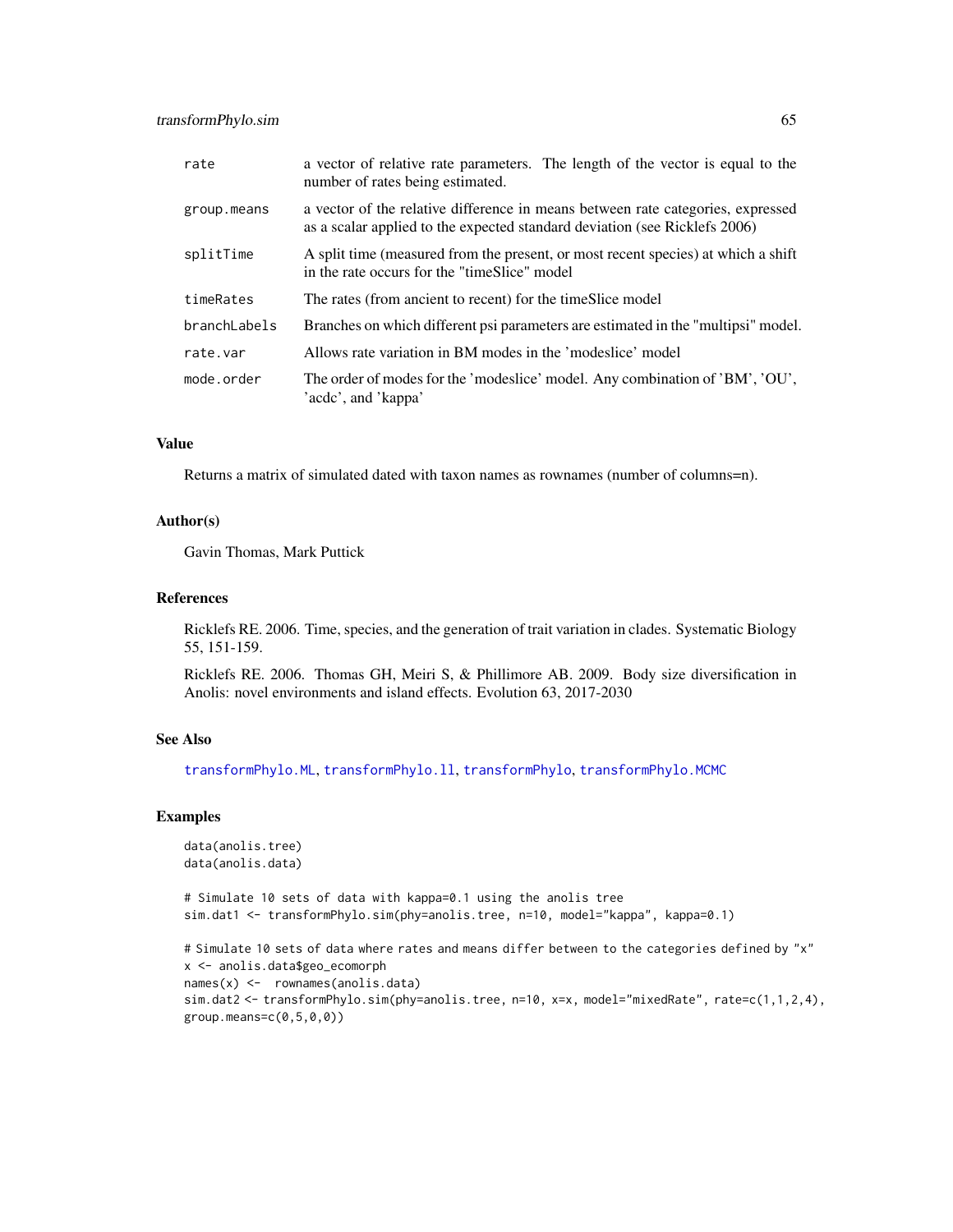<span id="page-65-0"></span>transformRateMatrix *Conversion among data and phylogeny objects*

#### Description

Transforms the expected variance and covariances among species according to hypotheses of rate variation between lineages.

#### Usage

```
transformRateMatrix(rateData, rate = NULL)
```
#### Arguments

| rateData | an object of class rateData                                                    |
|----------|--------------------------------------------------------------------------------|
| rate     | a vector of relative rate parameters. The length of the vector is equal to the |
|          | number of rates being estimated. If rate=NULL then rates are equal.            |

## Value

retMat Rate-transformed variance covariance matrix

#### Author(s)

Gavin Thomas

## References

Thomas GH, Freckleton RP, & Szekely T. 2006. Comparative analyses of the influence of developmental mode on phenotypic diversification rates in shorebirds. Proceedings of the Royal Society B 273, 1619-1624.

Thomas GH, Meiri S, & Phillimore AB. 2009. Body size diversification in Anolis: novel environments and island effects. Evolution 63, 2017-2030.

#### Examples

```
data(anolis.tree)
data(anolis.data)
## Convert data to class rateData with a rateMatrix object as input
anolis.rateMatrix <- as.rateMatrix(phy=anolis.tree, x="geo_ecomorph", data=anolis.data)
anolis.rateData <- as.rateData(y="Female_SVL", x="geo_ecomorph",
rateMatrix = anolis.rateMatrix, phy=NULL, data=anolis.data, log.y=TRUE)
```
# Tranform the expected variance covariance matrix so that the rates in the first and last # categories are equal (both 1) whereas the rate in the second category is twice as fast (2) and # the rate in the third category is ten times slower.

trans.anolis.rateData <- transformRateMatrix(rateData=anolis.rateData, rate = c(1,2,0.1,1))